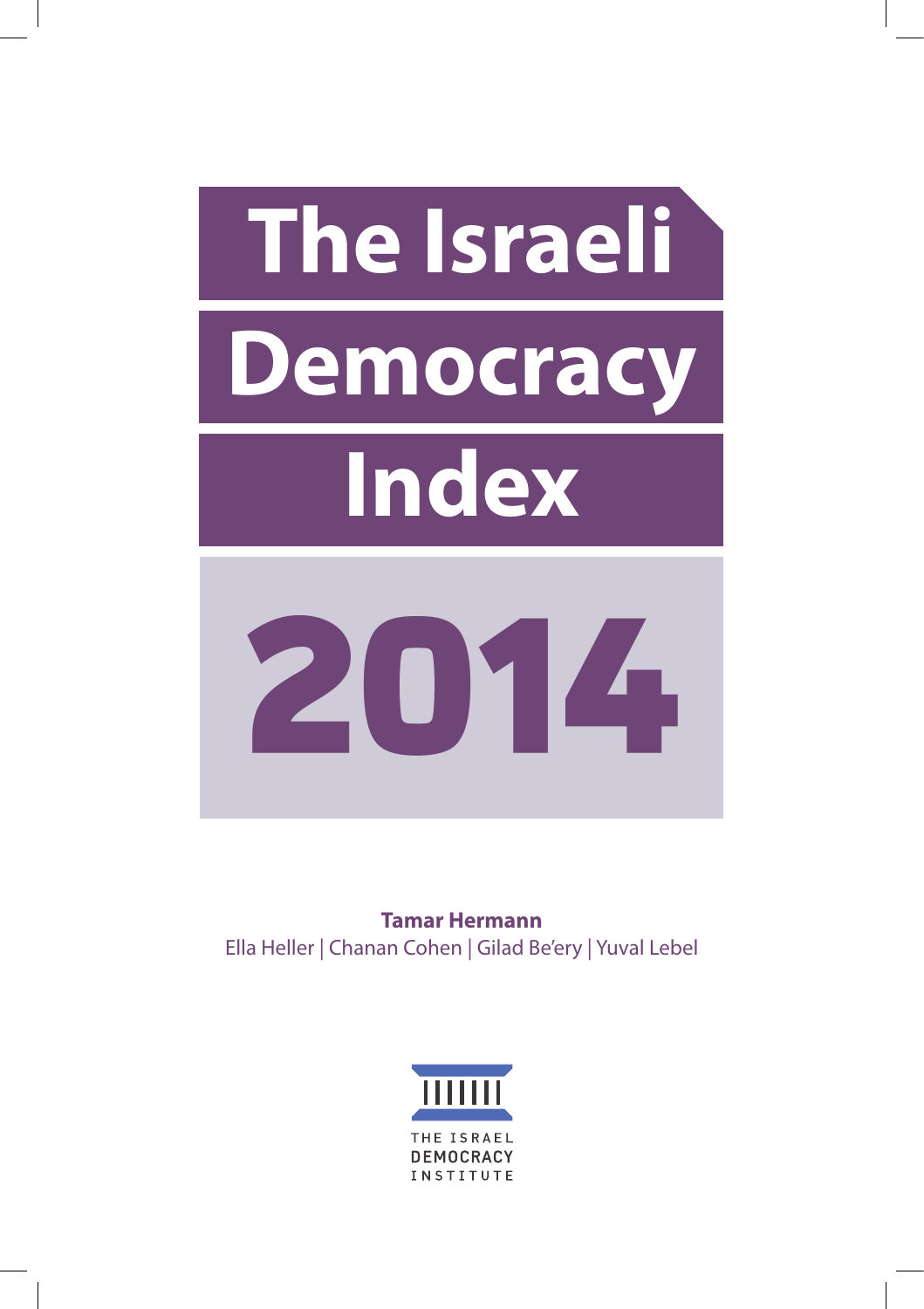# **The Israeli Democracy Index 2014**

**Tamar Hermann**

Ella Heller | Chanan Cohen | Gilad Be'ery | Yuval Lebel

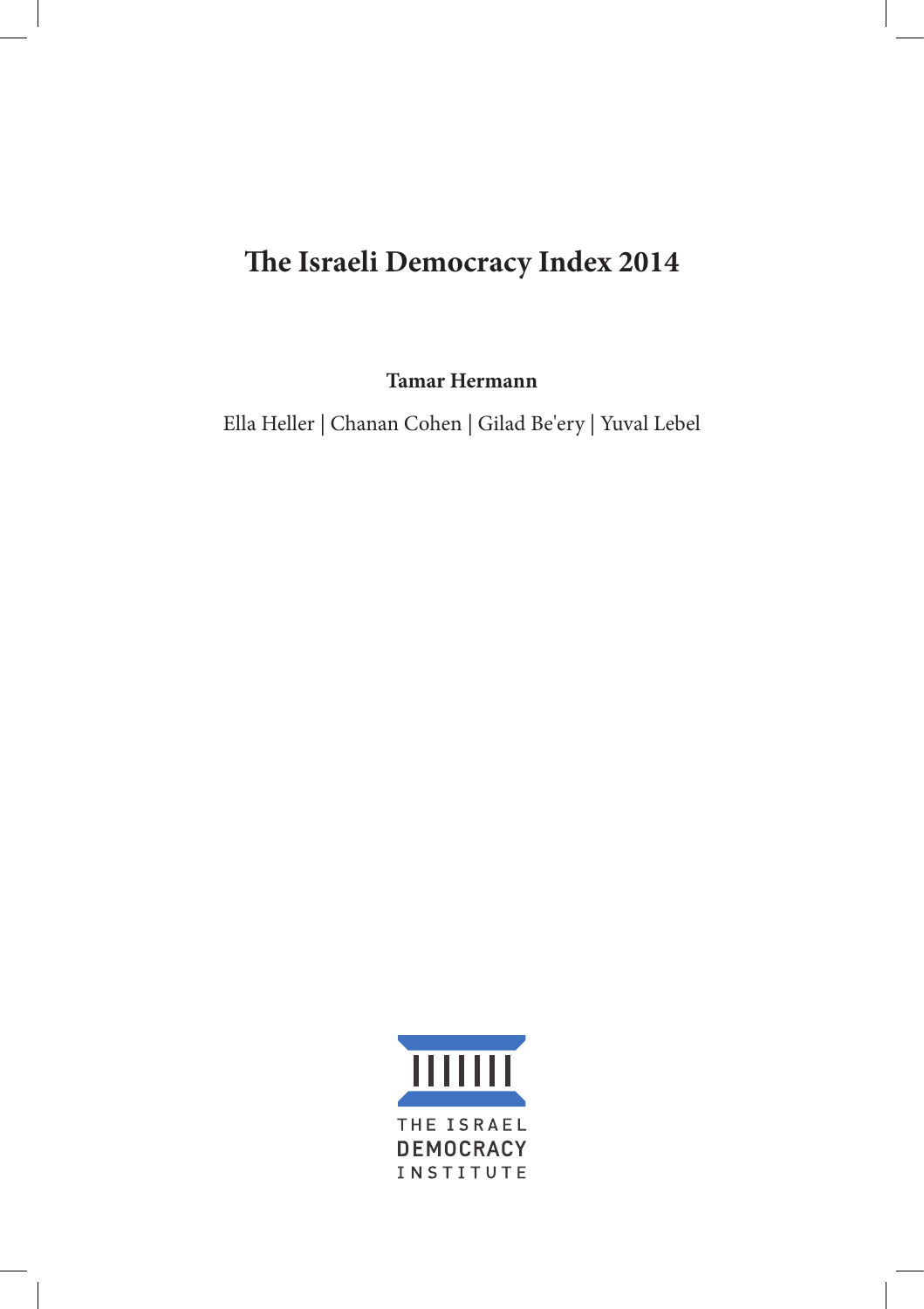Translator: Karen Gold Text Editor: Lenn Schramm Field work: Dialogue Research Institute Series Design: Stephanie and Ruti Design Cover design: Tartakover Design, Tal Harda Cover: Yossi Arza Typesetting: Irit Nachum

No portion of this book may be reproduced, copied, photographed, recorded, translated, stored in a database, broadcasted, or transmitted in any form or by any means, electronic, optic, mechanical, or otherwise. Commercial use in any form of the material contained in this book without the express written permission of the publisher is strictly forbidden.

Copyright © 2014 by The Israel Democracy Institute (R.A.)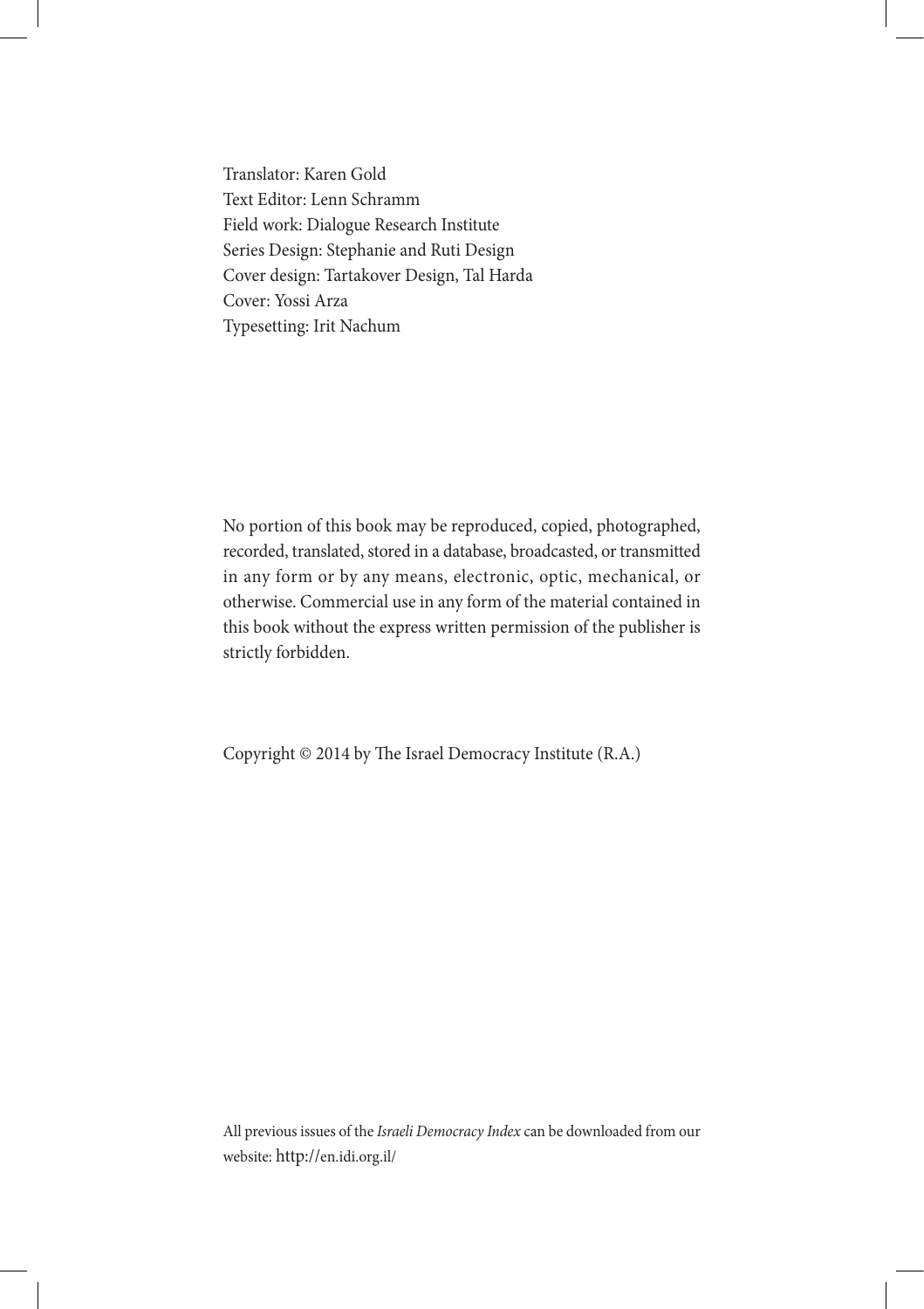**The Israel Democracy Institute** is an independent, non-partisan think-and-do tank dedicated to strengthening the foundations of Israeli democracy. IDI supports Israel's elected officials, civil servants, and opinion leaders by developing policy solutions in the realms of political reform, democratic values, social cohesion, and religion and state.

IDI promotes the values and norms vital for Israel's identity as a Jewish and democratic state and maintains an open forum for constructive dialogue and consensus-building across Israeli society and government. The Institute assembles Israel's leading thinkers to conduct comparative policy research, design blueprints for reform, and develop practical implementation strategies.

In 2009, IDI was recognized with Israel's most prestigious award—The Israel Prize for Lifetime Achievement: Special Contribution to Society and State. Among many achievements, IDI is responsible for the creation of the Knesset's Research and Information Center, the repeal of the two-ballot electoral system, the establishment of Israel's National Economic Council, and the launch of Israel's constitutional process.

IDI's Board of Directors is comprised of some of the most influential individuals in Israeli society. The Institute's prestigious International Advisory Council is headed by former US Secretary of State George P. Shultz.

**The Guttman Center for Surveys** at IDI holds the largest, most comprehensive database on public opinion surveys in Israel. Over a span of sixty years, the Center, based in Jerusalem, has applied rigorous, innovative, and pioneering research methods enhanced by its unique "continuing survey." It has documented the attitudes of the Israeli public regarding thousands of issues, in all aspects of life, in over 1,200 studies that have been conducted since 1947: from everyday concerns to politics, culture, ideology, religion, education, and national security.

**The Israeli Democracy Index** is a public opinion poll project conducted by the Guttman Center for Surveys. Since 2003, an extensive survey has been conducted annually on a representative sample of Israel's adult population (1,000 participants). Each survey presents an estimate of the quality of Israeli democracy for that year. On the whole, the project aims at assessing trends in Israeli public opinion regarding realization of democratic values and the performance of government systems and elected officials. Analysis of its results may contribute to public discussion of the status of democracy in Israel and create a cumulative empirical database to intensify discourse concerning such issues.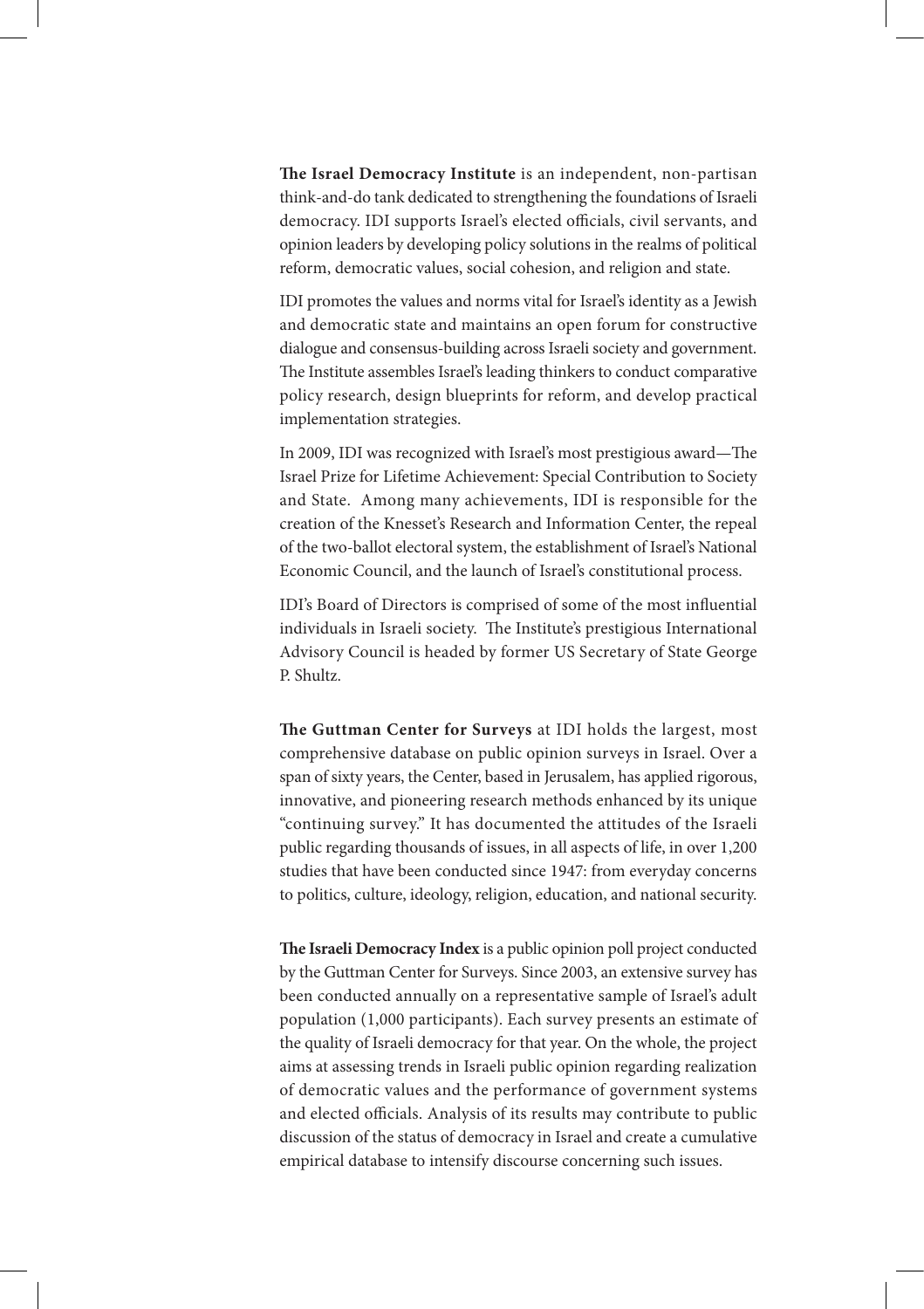# **Table of Contents**

| <b>Introduction</b> |                                                     | 7  |
|---------------------|-----------------------------------------------------|----|
| Methodology         |                                                     | 8  |
| Chapter 1           | <b>Economy and Society</b>                          | 9  |
| <b>Chapter 2</b>    | State and Government                                | 25 |
| <b>Chapter 3</b>    | Society, Equal Rights, and Human Dignity            | 40 |
| <b>Chapter 4</b>    | Israel 2014: An International Comparison            | 50 |
| Appendix            | Democracy Survey 2014:<br>Distribution of Responses | 58 |
| The Research Team   |                                                     | 85 |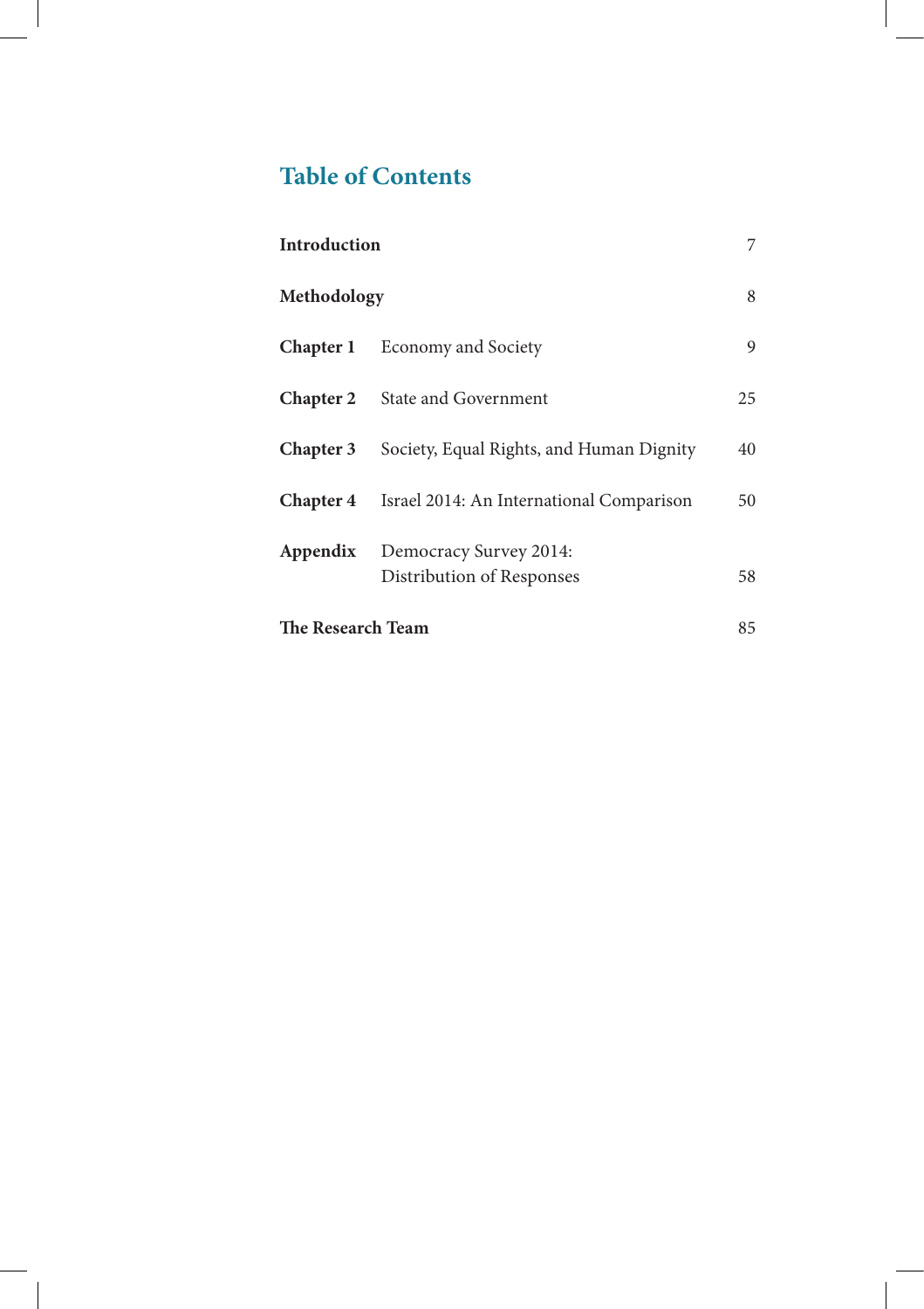# **List of Figures**

# **Chapter 1**

| Figure 1.1       | How satisfied are you with your family's financial<br>situation? (total sample and by nationality)                                                                                          | 10 |
|------------------|---------------------------------------------------------------------------------------------------------------------------------------------------------------------------------------------|----|
| Figure 1.2       | Do you feel poor these days? (total sample and<br>by nationality)                                                                                                                           | 12 |
| Figure 1.3       | Respondents' level of economic knowledge<br>(total sample)                                                                                                                                  | 14 |
| Figure 1.4       | Preferred economic system (total sample)                                                                                                                                                    | 16 |
| Figure 1.5       | Who is responsible for people's standard of living - the<br>Government or citizens themselves? (total sample and<br>by nationality)                                                         | 19 |
| Figure 1.6       | "Israel is not a true democracy because a small group<br>of rich people influences government leaders to make<br>decisions that favor the wealthy over ordinary citizens"<br>(total sample) | 20 |
| Figure 1.7       | "Poor people are largely responsible for their situation,<br>because if they made an effort they could pull themselves<br>out of poverty" (total sample and by nationality)                 | 22 |
| <b>Chapter 2</b> |                                                                                                                                                                                             |    |
| Figure 2.1       | Israel is defined as both a Jewish and a democratic state.<br>Which part of this definition is more important to you<br>personally? (Jewish respondents only; by year)                      | 25 |
| Figure 2.2       | Israel is defined as both a Jewish and a democratic state.<br>Which part of this definition is more important to you<br>personally? (Jewish respondents only; by religiosity)               | 27 |
| Figure 2.3       | How well is the government handling the country's<br>problems? (very well or quite well; total sample; by year)                                                                             | 28 |
| Figure 2.4       | Which of the following social/economic goals should<br>be the government's top priority? (by nationality)                                                                                   | 29 |
| Figure 2.5       | To what extent do you feel part of the State of Israel<br>and its problems? (by nationality)                                                                                                | 33 |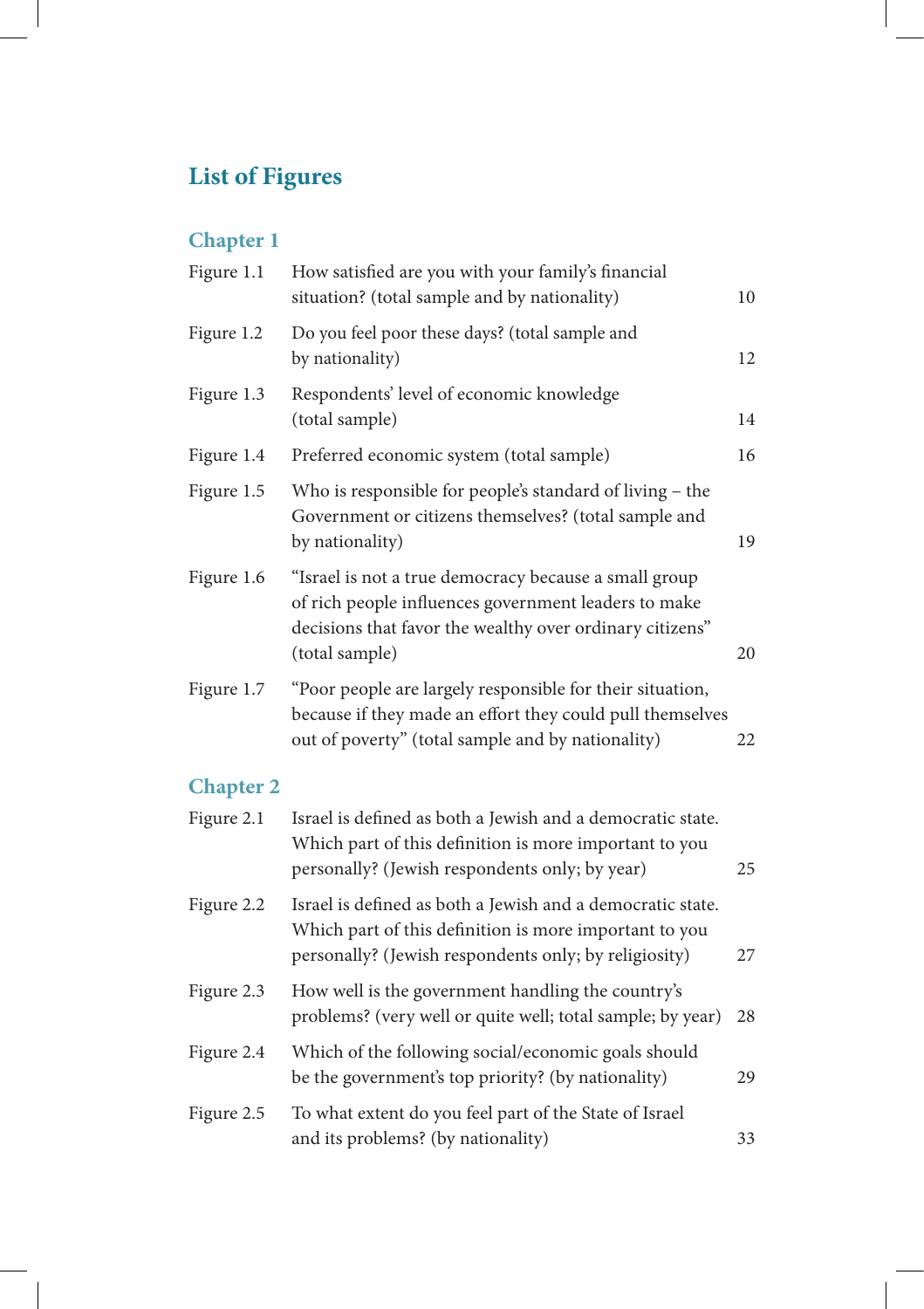| Figure 2.6       | How proud are you to be an Israeli? (by nationality)                                                                                               | 34 |
|------------------|----------------------------------------------------------------------------------------------------------------------------------------------------|----|
| Figure 2.7       | "Speakers should be prohibited from harshly criticizing<br>the State of Israel in public" (total sample and by<br>nationality)                     | 35 |
| Figure 2.8       | "To safeguard Israel's security, it is permissible for the<br>state to monitor what citizens write on the Internet"<br>(by nationality)            | 37 |
| Figure 2.9       | Trust in institutions (very much or quite a lot;<br>by nationality)                                                                                | 38 |
| <b>Chapter 3</b> |                                                                                                                                                    |    |
| Figure 3.1       | Level of solidarity in Israeli society as a whole<br>(by nationality)                                                                              | 41 |
| Figure 3.2       | "It is acceptable for Israel, as a Jewish state, to allocate<br>more funding to Jewish localities than to Arab ones"<br>(by political orientation) | 44 |
| Figure 3.3       | "When investigating a potential terrorist attack,<br>security forces are entitled to violate a suspect's<br>human rights" (by nationality)         | 47 |
| Figure 3.4       | Do you usually feel that your dignity as a human being<br>is respected? (total sample and by nationality)                                          | 48 |
| <b>Chapter 4</b> |                                                                                                                                                    |    |
| Figure 4.1       | Israel's ranking on democracy indicators - 2014                                                                                                    | 52 |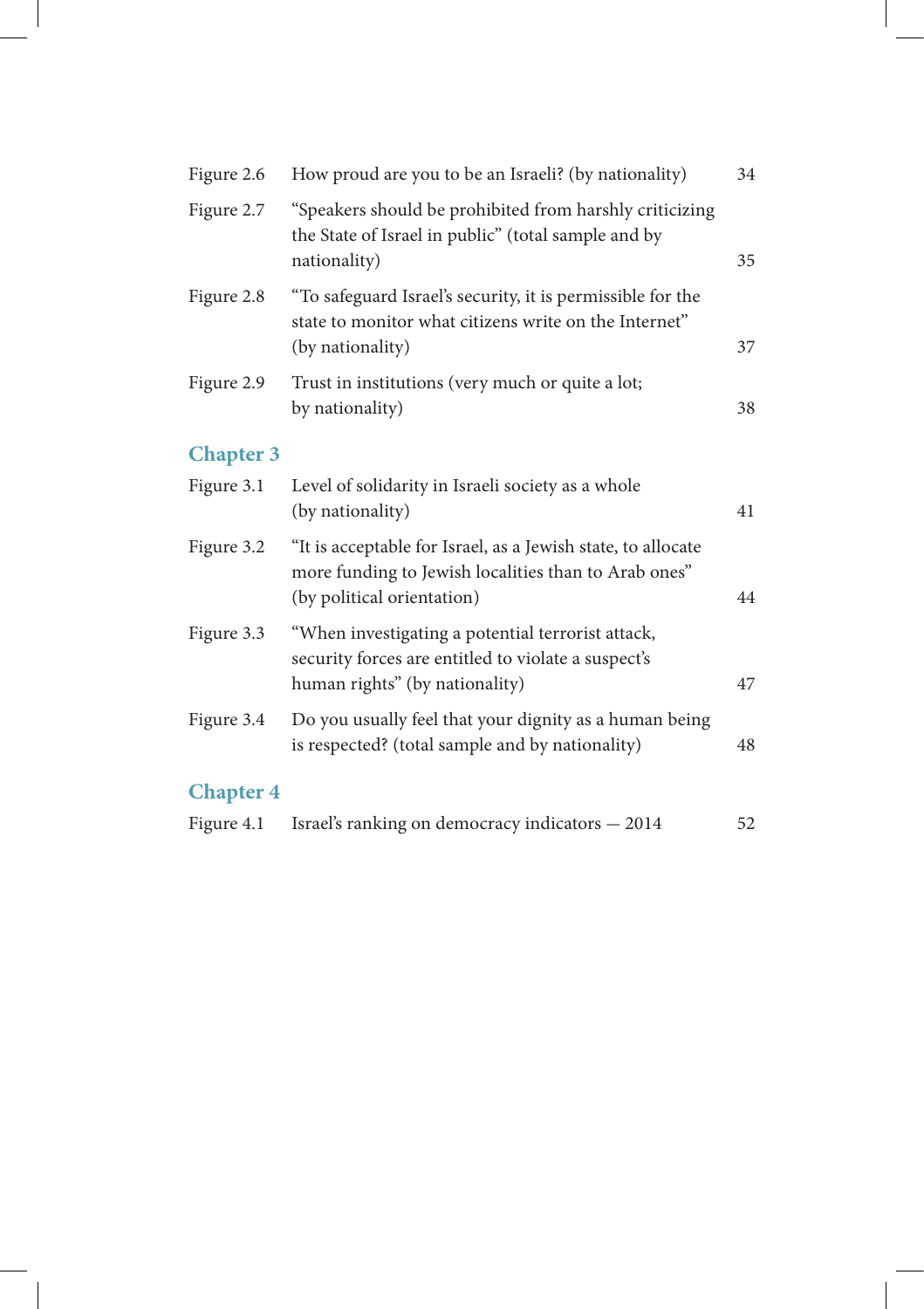## **Introduction**

| The 2014 Israeli Democracy Index is the twelfth in a series of    |
|-------------------------------------------------------------------|
| reports published since 2003 that examine the institutional,      |
| procedural, and perceptual aspects of Israeli democracy on        |
| a regular basis. The purpose of this report is to provide a       |
| comprehensive and up-to-date portrait, and at the same time       |
| to identify trends of change and elements of stability in Israeli |
| public opinion in the political and socioeconomic spheres.        |
|                                                                   |

This year's survey (which forms the basis of the *Democracy Index*) focused on social and economic concerns, which are also the subject of the first chapter. In the second chapter, we address various aspects of Israel's political and government systems. The third chapter deals with Israeli society, while the fourth chapter examines the country's ranking in international democracy indicators. **Structure of the report**

> It is important to note that the survey was conducted in the spring of 2014, prior to Operation Protective Edge (Tzuk Eitan), which took place in the summer. Given everything that happened in Israel during that turbulent period, some of the data may seem questionable from a post-war perspective. But the findings are accurate reflections of the time and may well hold true in future when the dust settles from the operation. Readers should bear in mind, moreover, that the survey on which the *Index* is based measures the feelings, opinions, and judgments of the general public, meaning that this is not an "objective" or professional assessment of Israel's situation.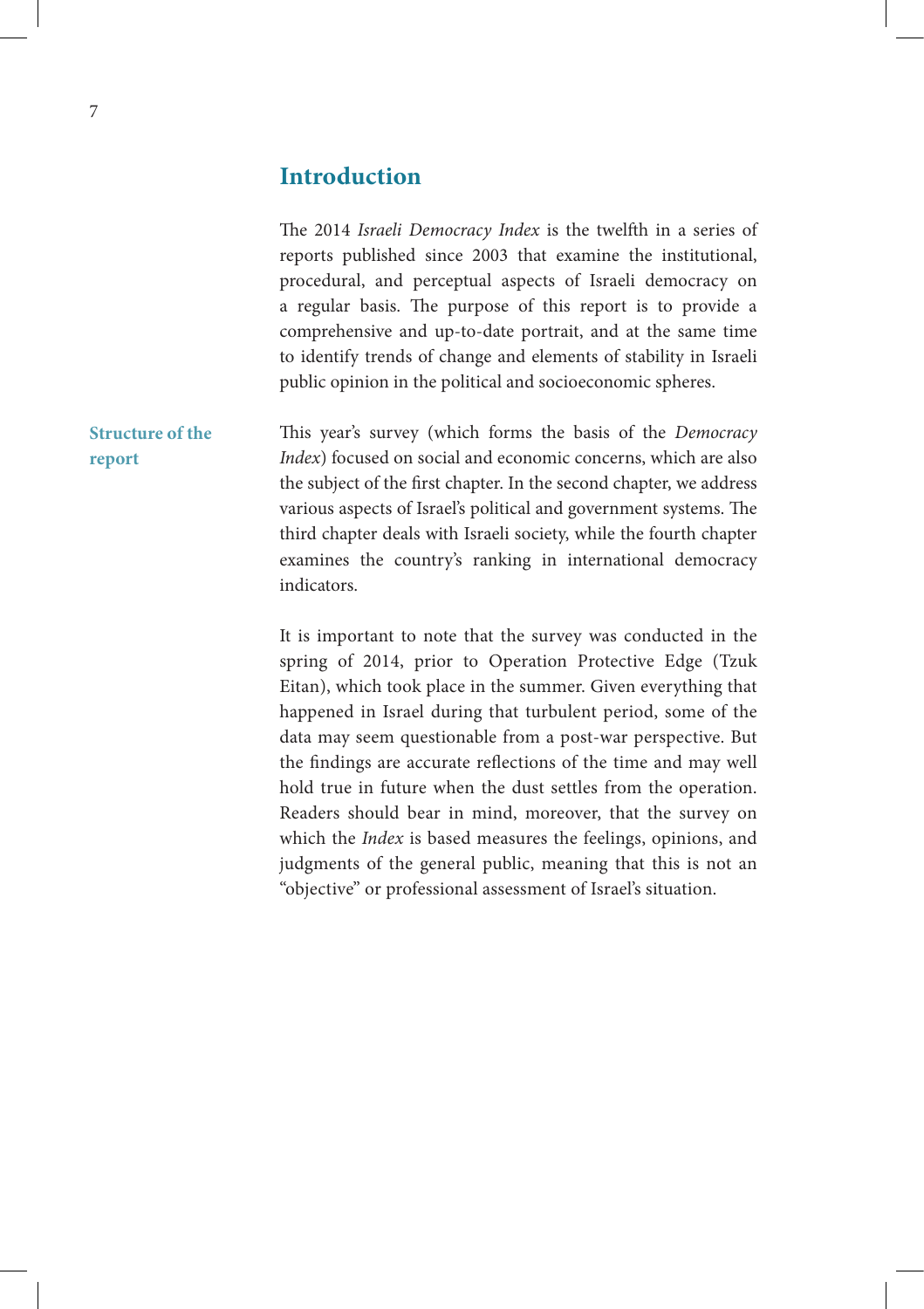# **Methodology**

| The questionnaire | The questionnaire for this year's Democracy Index survey was<br>compiled in March-April 2014 and consists of 63 content<br>questions and 12 sociodemographic questions. Of these, slightly<br>less than half are recurring questions asked each year (for the<br>full questionnaire, see Appendix 1). Note that certain questions,<br>due to their emotional content or specific relevance, were posed<br>to Jewish respondents only (for example, the question regarding<br>Israel's definition as a Jewish or a democratic state).                                                         |
|-------------------|----------------------------------------------------------------------------------------------------------------------------------------------------------------------------------------------------------------------------------------------------------------------------------------------------------------------------------------------------------------------------------------------------------------------------------------------------------------------------------------------------------------------------------------------------------------------------------------------|
| Data collection   | The data were collected by the Dialog Institute in phone interviews<br>conducted between April 28 and May 29, 2014. The Hebrew<br>questionnaire was translated beforehand into Russian and<br>Arabic; the interviewers who administered these versions were<br>native speakers of these languages. A total of 148 respondents<br>were interviewed in Arabic and 59 in Russian.                                                                                                                                                                                                               |
| The sample        | The study population was a representative national sample of<br>1,007 adults aged 18 and over. The maximum sampling error for<br>a sample of this size is $\pm 3.2$ %.<br>It is our hope that the wealth of data presented here will<br>help readers gain a better understanding of the map of public<br>opinion in Israel on issues related, directly or indirectly, to Israel's<br>democratic character, and will assist scholars in their writing and<br>research. For this reason, we are also making the raw data used<br>in the Index available to the public (in SPSS) on the Guttman |

Note that the *Democracy Index* in English is an abbreviated version of the Hebrew original. The full text includes many additional figures and analyses.

**Center site**, which forms part of **the IDI site** (www.idi.org.il).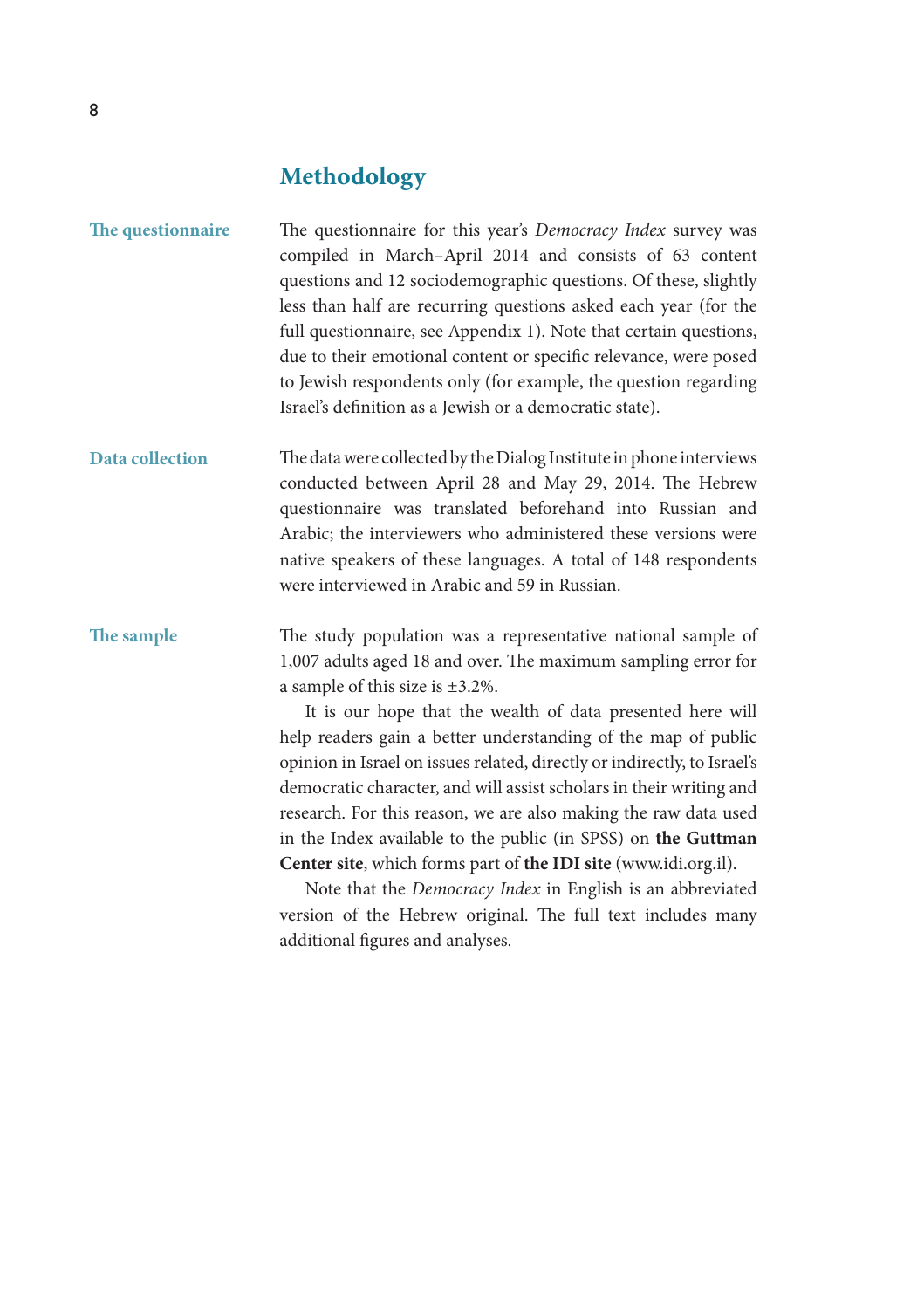## **Chapter 1 Economy and Society**

The subject of society and the economy was chosen this year (2014) as the major theme of the *Democracy Index* survey, due to its centrality in public discourse over the past several years, in particular since the wave of social/economic protests in the summer of 2011. In addition, we believe there is a need for further research on the link between social/economic attitudes and democratic views, and between socioeconomic status and political orientation.

We began with a factual question about the interviewees' monthly family income as compared with the Israeli national average (NIS 13,500, or roughly US \$3,900 at the time of the survey). The most frequent response in the total sample (37.5%) was that the family income was below the national average (with 19.2% reporting "around average," and 27.2% "above average"; the remaining 16.1% responded that they did not know or refused to answer). Among Jewish respondents, the most frequent response (at 20.5%) was "slightly above the average"; however, the aggregate of those who responded slightly or far below the average (34.8%) exceeded that of the slightly or far above average group (29.5%). A total of 19.8% reported that their family income was "around the national average."

In the Arab sector, by contrast, the picture is more worrisome. Here, the aggregate of those with incomes slightly or very much below the national average (54.8%) far surpassed the share of respondents whose income was around the average (17.8%) or the aggregate of those above the average (16.4%), and even that of the last two categories combined.

We then moved on to a more subjective question dealing with financial satisfaction. We asked: "How satisfied are you with your family's financial situation?" The possible responses were arrayed on a ten-point scale ranging from 1 ("not at all satisfied") to 10 ("very satisfied"). Figure 1.1 illustrates the great disparity between the responses of the Jewish and Arab interviewees. Among Jews, the satisfaction ratings tended toward the positive end of the scale, while among Arabs the trend was in the opposite direction.

#### **1.1 Personal financial situation**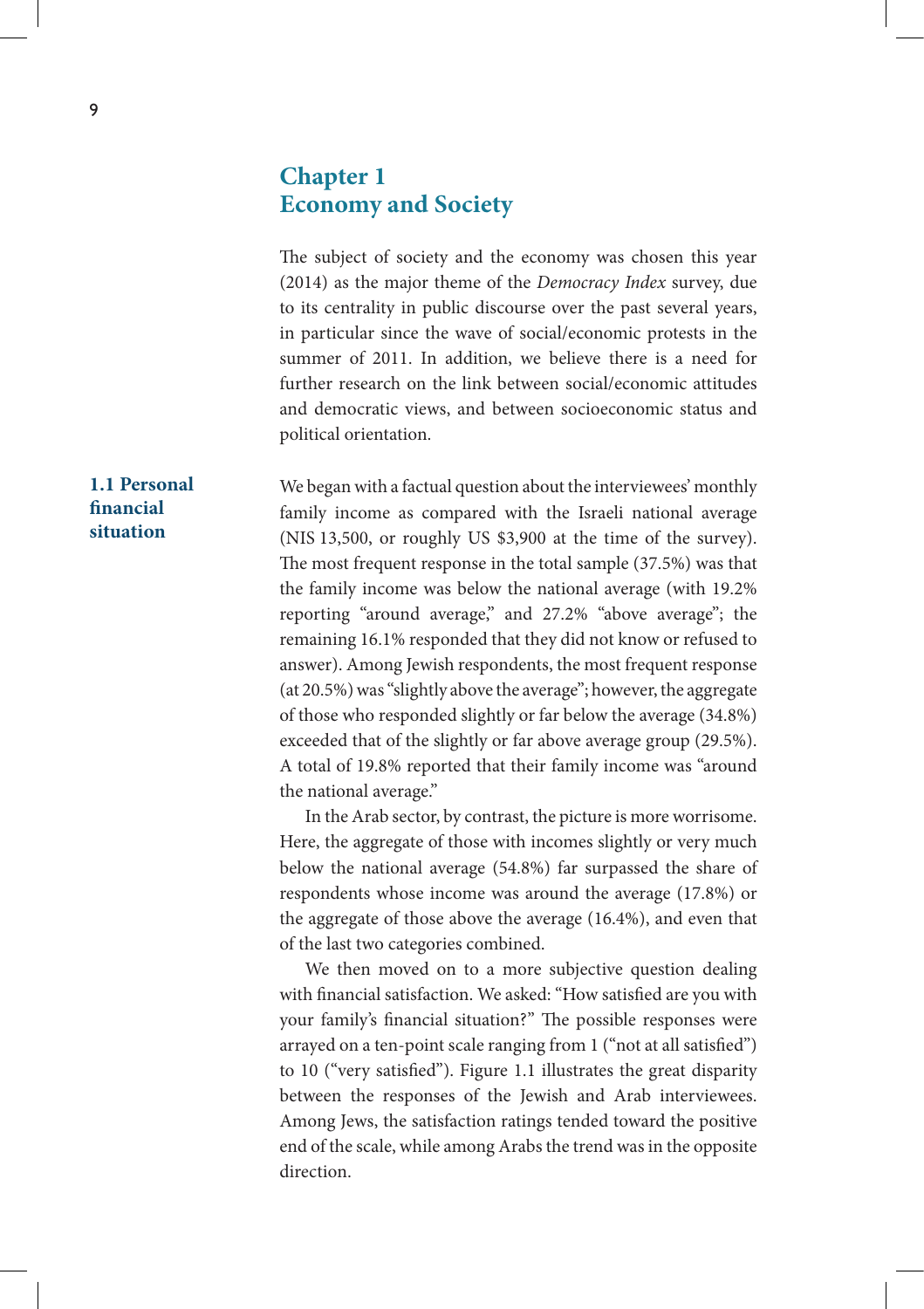

Figure 1.1: How satisfied are you with your family's financial situation? (total sample and by nationality; percent)

Yet there is no clear-cut correlation between the two parameters objective income and subjective satisfaction with the family financial situation. A breakdown of the figures by religiosity, for example (Table 1.1), shows that groups whose family income is lower than the national average are not necessarily less satisfied with their financial situation. Thus, the religious respondents, whose financial situation, according to Israel's Central Bureau of Statistics (CBS), is lower than average, are the most satisfied with their family financial situation; while the secular, whose average situation is better, are less satisfied. The same holds true for the Haredim: despite the fact that their average financial situation is worse than that of either of the traditional groups (religious and non-religious), and that they are one of the poorest groups in Israeli society, on average they are more satisfied.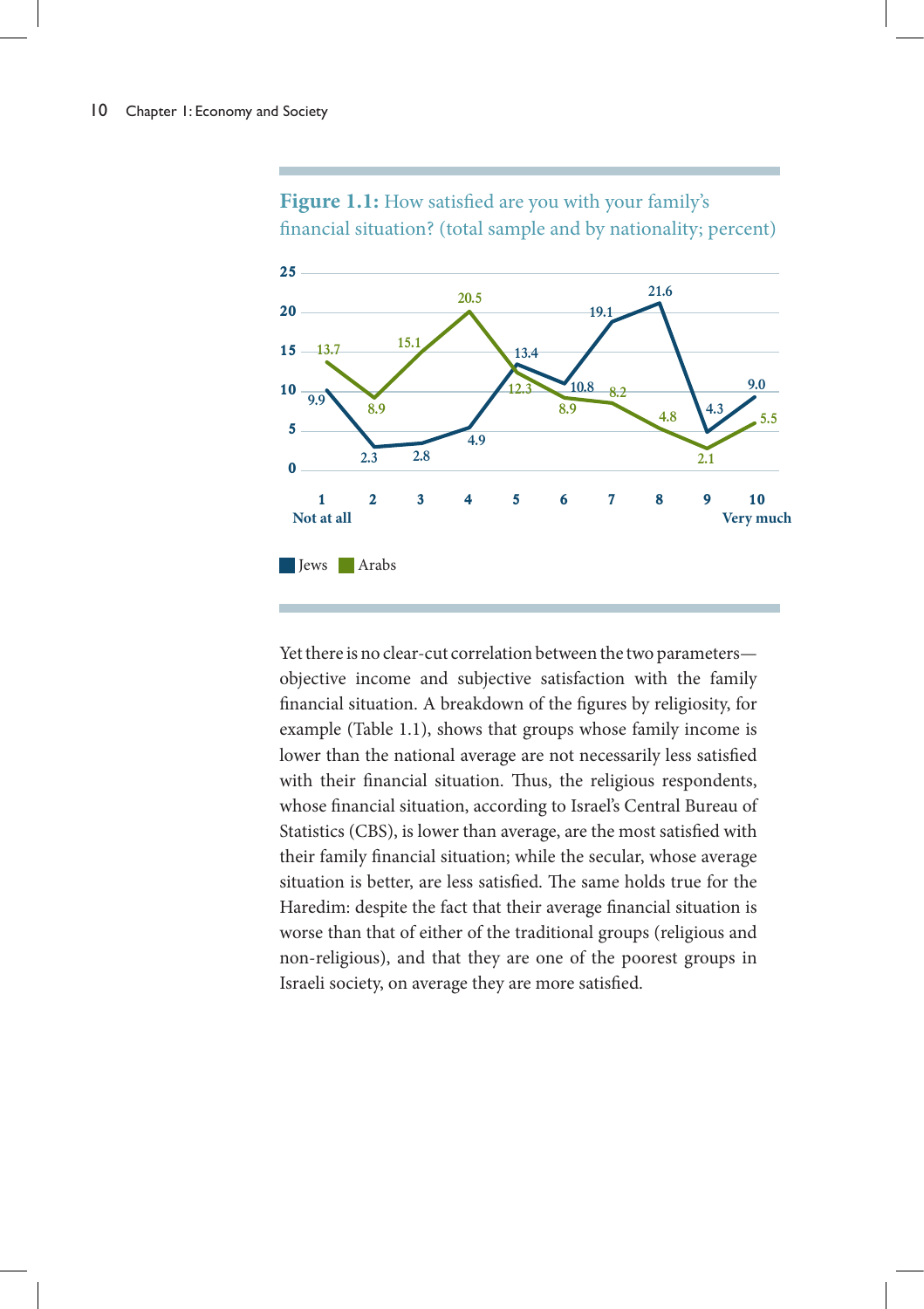| Level of religiosity      | <b>Satisfaction with family financial</b><br>situation-group average |
|---------------------------|----------------------------------------------------------------------|
| Haredim                   | 6.2                                                                  |
| Religious                 | 6.8                                                                  |
| Traditional religious     | 6.1                                                                  |
| Traditional non-religious | 6.1                                                                  |
| Secular                   | 6.4                                                                  |

#### **Table 1.1**

Breaking down the level of financial satisfaction by self-reported location on the political/security spectrum shows that those who identify with the center are the most satisfied (average rating of 6.25), followed by the left and the right (both with roughly 6.1). An analysis of the figures by social/economic worldview reveals that those who are the most satisfied with their family financial situation (of the total sample) are advocates of capitalism, with an average score of 6.1; below them are those who favor a mixed economy (5.9), followed closely by adherents of social democracy (5.8). On the whole, these averages indicate that the interviewees in all groups are not that satisfied with their financial situation, but neither are they in despair.

The third and final question in this group was a sensitive and highly subjective one: "Do you feel poor these days?" The figures indicate that the feeling of poverty is not widespread in the Jewish sector. A slight majority (50.9%) responded that they do not feel poor at all, while 28% said "not so much." Another 10.8% responded that they feel quite poor, and 6.4% that they feel very poor (meaning that roughly 17% feel poor to some degree). The portrait that emerges from the Arab respondents is more sobering, however; while the most frequent response is "not so much" (36.3%), a total of 33.5% (almost twice the share of the Jewish public!) feel poor (25.3% quite poor, and 8.2% very poor) and only 24% do not feel at all poor (Figure 1.2).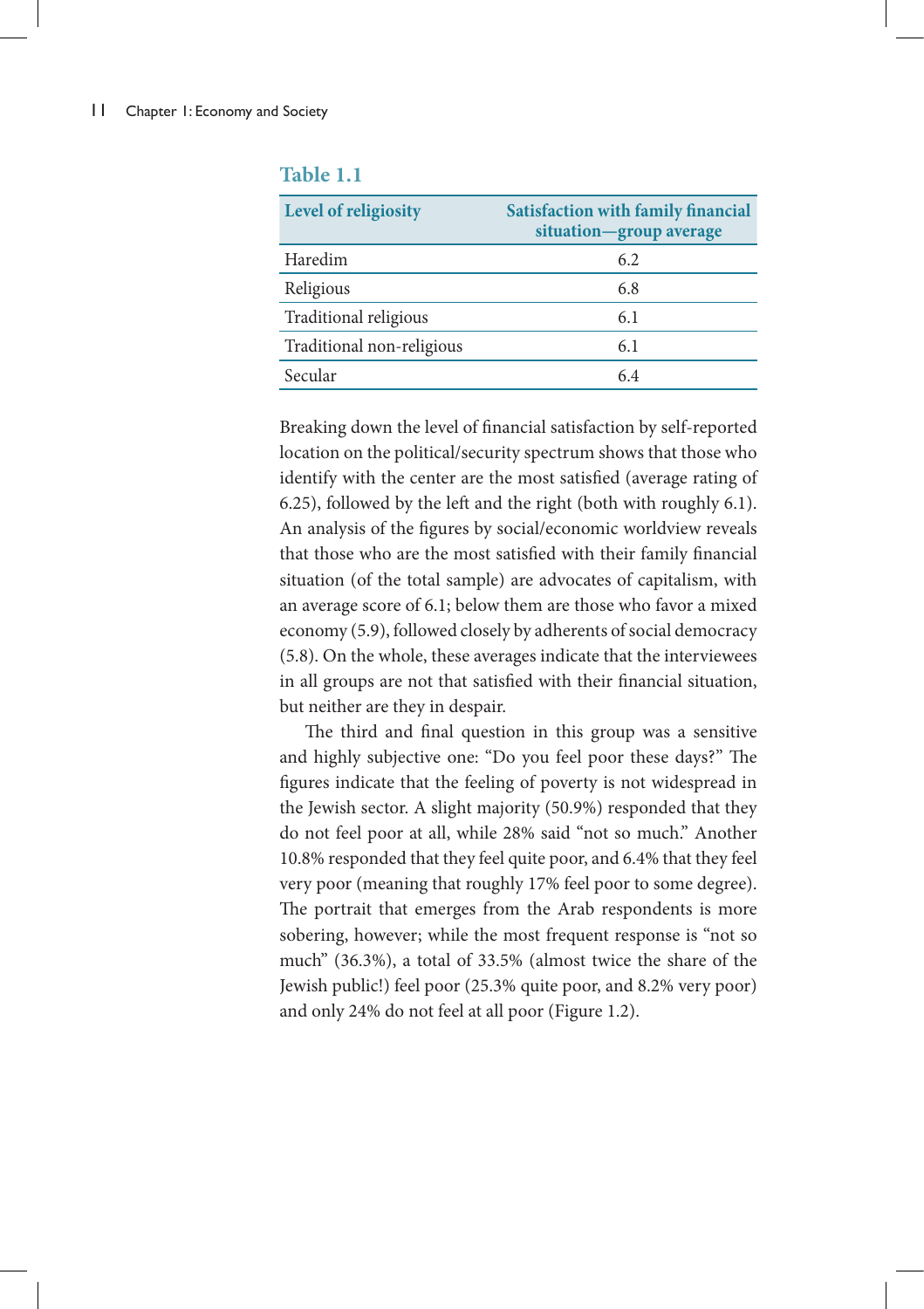

Figure 1.2: Do you feel poor these days? (total sample and by nationality; percent)<sup>1</sup>

The debate over the contemporary relevance of ethnicity in Israel led us to examine whether there is a difference between ethnic groups in their subjective sense of poverty. As illustrated in Table 1.2, that sense is not distributed equally between ethnic categories: Respondents of Asian-African origin and their children define themselves as poor to a greater extent than do respondents from other ethnic backgrounds.

1 To simplify the presentation of the data, from this poit on we classify the interviewees into two groups: those who do not feel poor (i.e., who responded "not at all" and "not so much") and those who feel poor ("quite a lot" and "very much").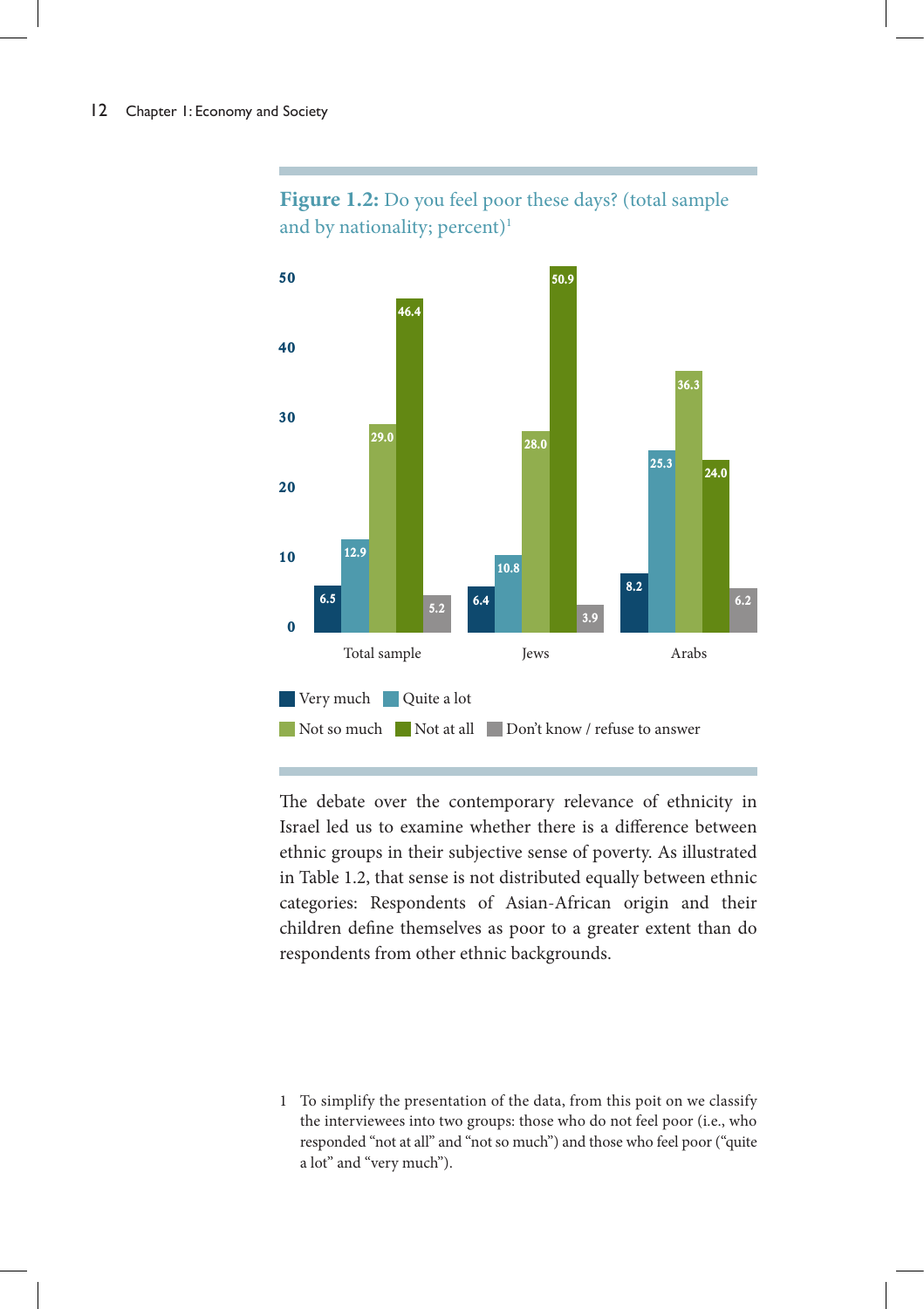## **Table 1.2** (percent)

|                               |      | Israel-Israel <sup>2</sup> Former Soviet<br><b>Union (FSU)</b> | Europe-<br><b>Americas</b> | Asia-Africa |
|-------------------------------|------|----------------------------------------------------------------|----------------------------|-------------|
| Feel poor                     | 13.4 | 18.4                                                           | 12.7                       | 24          |
| Don't feel poor               | 83.1 | 79.4                                                           | 86.1                       | 75          |
| Don't know / refuse to answer | 3.5  | 2.2                                                            | 1.2                        |             |
| Total                         | 100  | 100                                                            | 100                        | 100         |

### **1.2 Level of economic knowledge**

To find out how the public rated its knowledge of economic affairs, we used two methods: self-assessment and a quiz. We posed the question: "How would you rate your level of understanding of economic matters?" The most frequent response in the total sample was "moderate" (48.3%), while 28.8% rated their level of economic knowledge as fairly high or high; a minority (19.7%) classified it as fairly low or low.

The "objective" financial quiz was made up of five questions: What is the minimum monthly wage in Israel? What is the average gross monthly salary? What is the Arrangements Law? Who is the present governor of the Bank of Israel? And is Israel's current unemployment rate roughly 1%, 7%, 10%, or 20%?<sup>3</sup> Possible scores ranged from 0 (for incorrect responses on all the questions) to 5 (all were answered correctly). We grouped the respondents' scores according to three levels of economic knowledge: low  $(0-1)$ ; moderate  $(2-3)$ ; and high  $(4-5)$ . Figure 1.3 presents the distribution of scores. As expected, the most frequent score in the total sample was in the moderate range (39.2%) followed quite closely by low (33.5%) and high (27.3%) levels of economic knowledge.

- 2 Indicates an Israeli-born respondent whose father was also born in Israel.
- 3 The correct responses are (respectively): 4,300 sheqels; 9,200 sheqels; a law passed together with the State Budget that generally includes economic reforms voted on by the Knesset at the same session; Karnit Flug; 7%.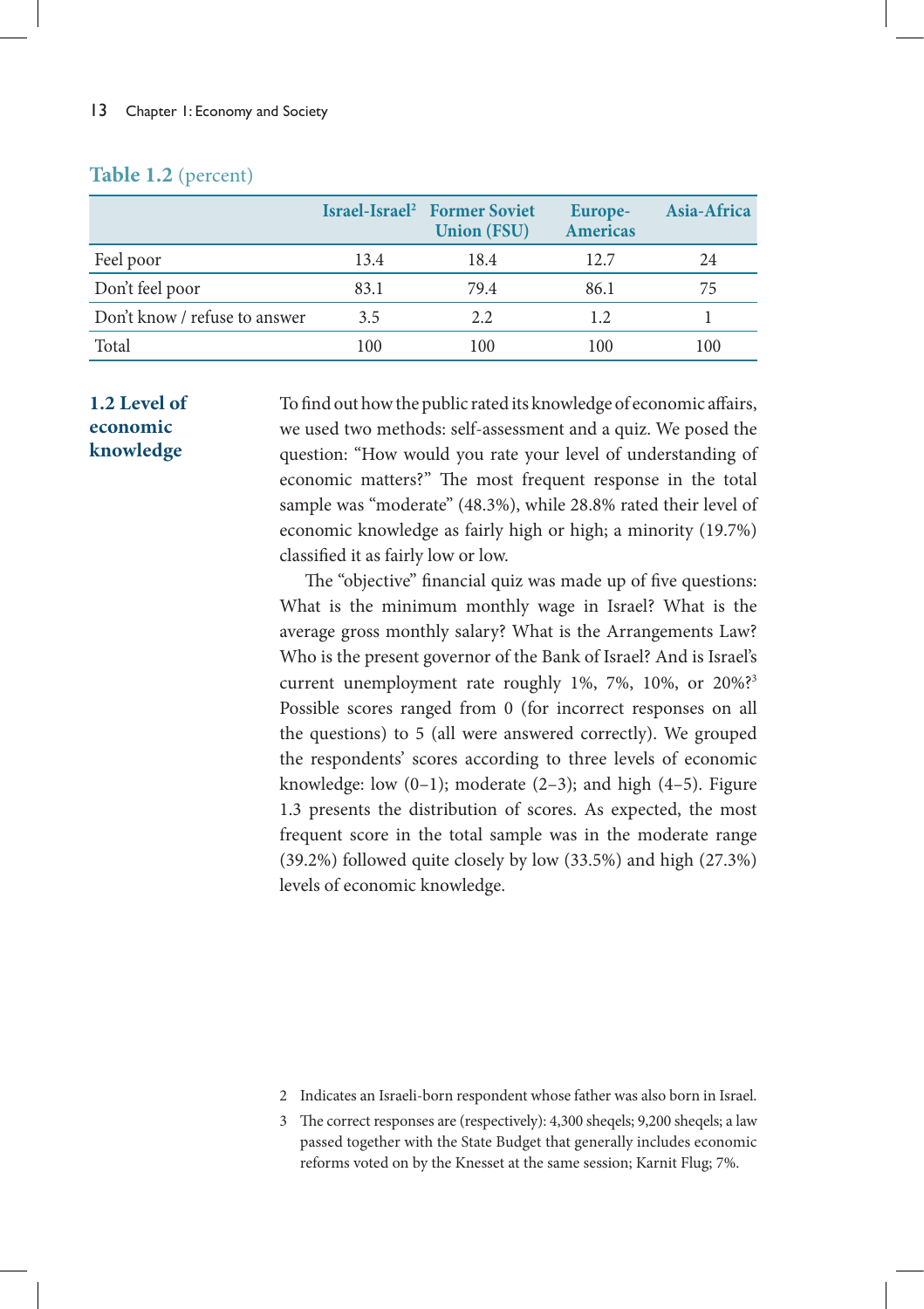



An analysis of the scores by nationality revealed vast differences between Arabs and Jews. Assuming that our sample was in fact representative, the Arab respondents' level of economic knowledge as measured on our scale is low both in absolute terms and in comparison with the Jewish population. The Jewish respondents scored an average of 2.58 (out of a maximum of 5), whereas the Arab average was 1.25. This gap can no doubt be explained in several ways, including language difficulties, greater alienation from the state, lower education and income levels, and a different economic orientation (more local and less national, for example). In any event, it is obvious from these findings that the economic difficulties resulting from low income levels and the perception of being poor are compounded by the negative variable of lack of relevant economic knowledge, which makes it harder for Arabs (individually and as a group) to function in the Israeli economic space.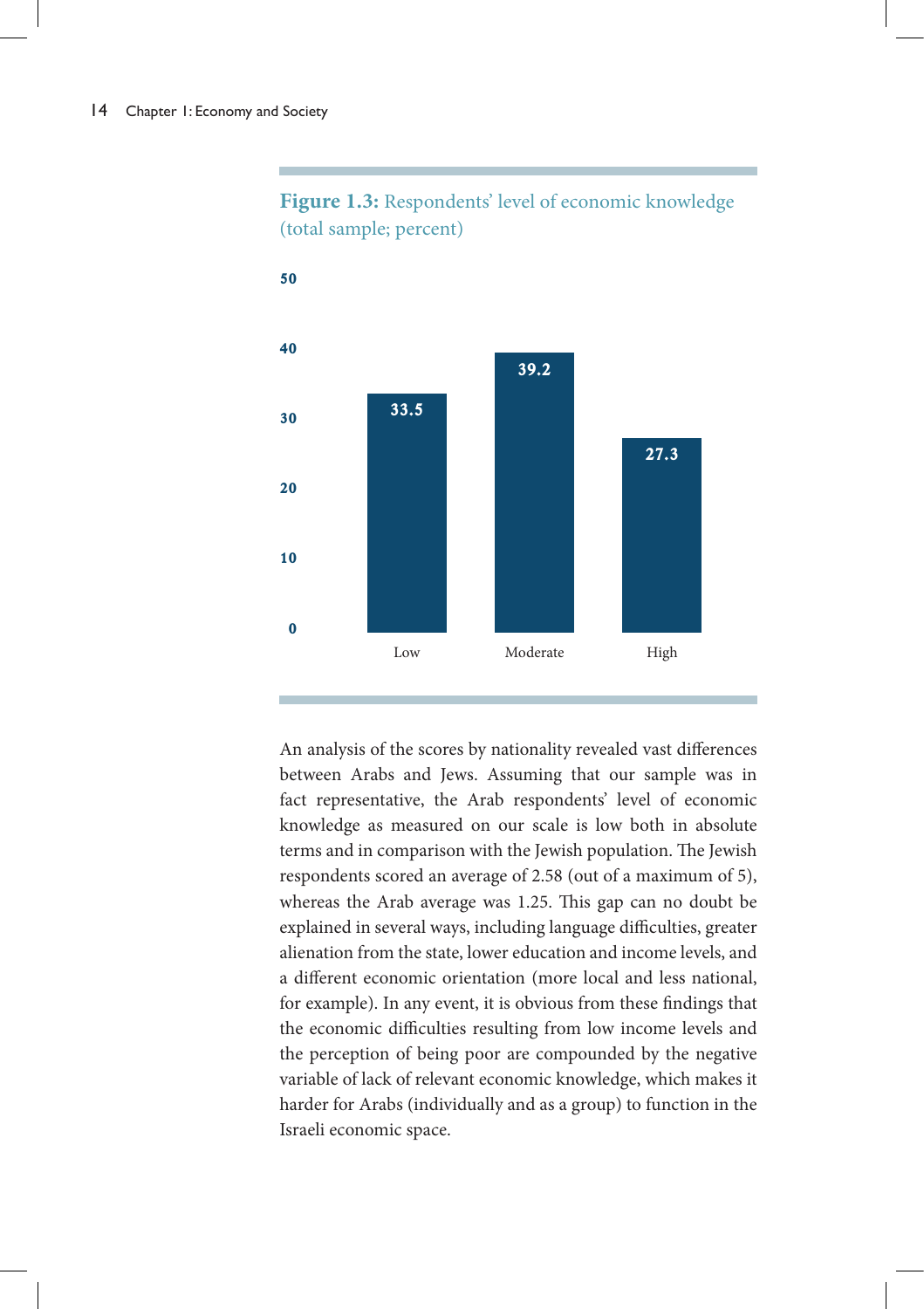The variable of ethnic origin also plays a role with respect to economic knowledge. As shown in Table 1.3, respondents of European-American origin and their children possess the highest level of economic knowledge, while those born in Asia-Africa and their children possess the lowest.

|                    | Israel-<br><b>Israel</b> | <b>FSU</b> | Europe-<br><b>Americas</b> | Asia-<br>Africa |
|--------------------|--------------------------|------------|----------------------------|-----------------|
| Low level of       | 21                       | 36.5       | 10                         | 39              |
| economic knowledge |                          |            |                            |                 |
| Moderate level     | 44                       | 40         | 48                         | 33              |
| High level         | 35                       | 23.5       | 42                         | 28              |
| Total              | 100                      | 100        | 100                        | 100             |

#### **Table 1.3** (percent)

We also found sizeable differences in economic knowledge corresponding to the subjective sense of poverty. As illustrated in Table 1.4, those who feel poor tend to have much lower levels of economic knowledge than those who do not feel poor; however, it is difficult to separate cause and effect here. It may be that those who are knowledgeable about economics do not feel poor (or are in fact not poor), or it may be that those who feel poor (and may actually be poor) find themselves in this situation due, among other things, to a lack of economic knowledge, which is a function of education and income.

#### **Table 1.4** (percent)

|                                 | <b>Feel poor</b> | Don't feel poor |
|---------------------------------|------------------|-----------------|
| Low level of economic knowledge | 55               | 26              |
| Moderate level                  | 34               |                 |
| High level                      | 11               | 32.             |
| Total                           | 100              | 100             |
|                                 |                  |                 |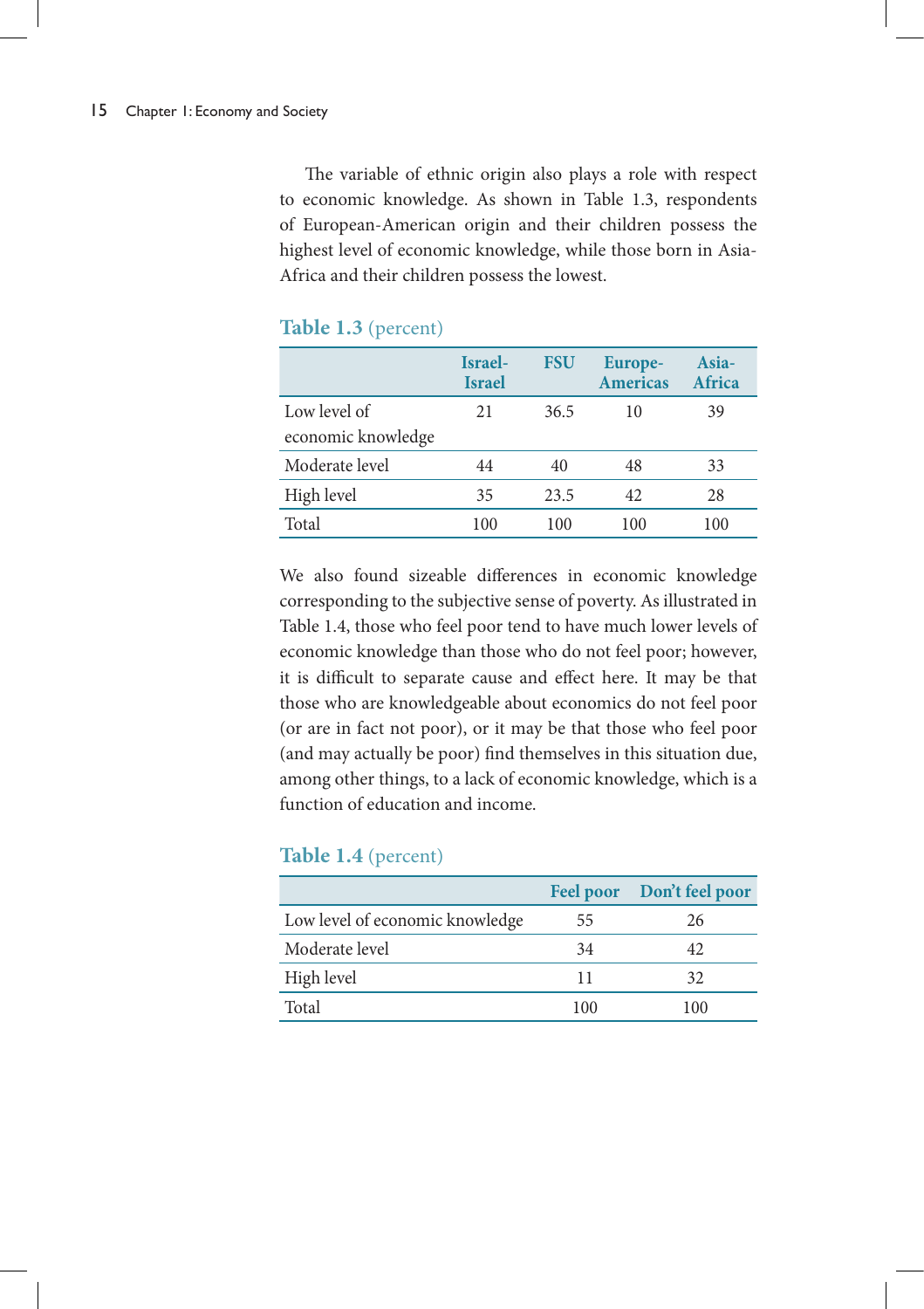#### **1.3 Israel's economic/social system**

To begin, we mapped respondents' views on various economic systems by posing the question: "Which type of economic system do you consider preferable?" The possible responses on a scale of 1 to 5 ranged from 1–2 (meaning a high degree of government intervention in economic/social affairs, i.e., social democracy) to 4–5 (a free-market system in which the state is not involved in economic/social matters; i.e., capitalism), with 3 denoting a mixed economy. As shown in Figure 1.4, the largest group of respondents (though not a majority) favors the social-democratic approach (34.5%), while a similar percentage (33%) advocate a mixed system. Only a minority (18.6%) favor a capitalist, freemarket economy.



**Figure 1.4:** Preferred economic system (total sample; percent)

The question then arose of whether there is a correlation between respondents' subjective sense of poverty and their preferred economic/social approach. And in fact, the figures indicate that those who feel poor tend to support a social-democratic system, whereas those who do not feel poor are more inclined to a mixed economy. In both groups, only a minority support the capitalist system.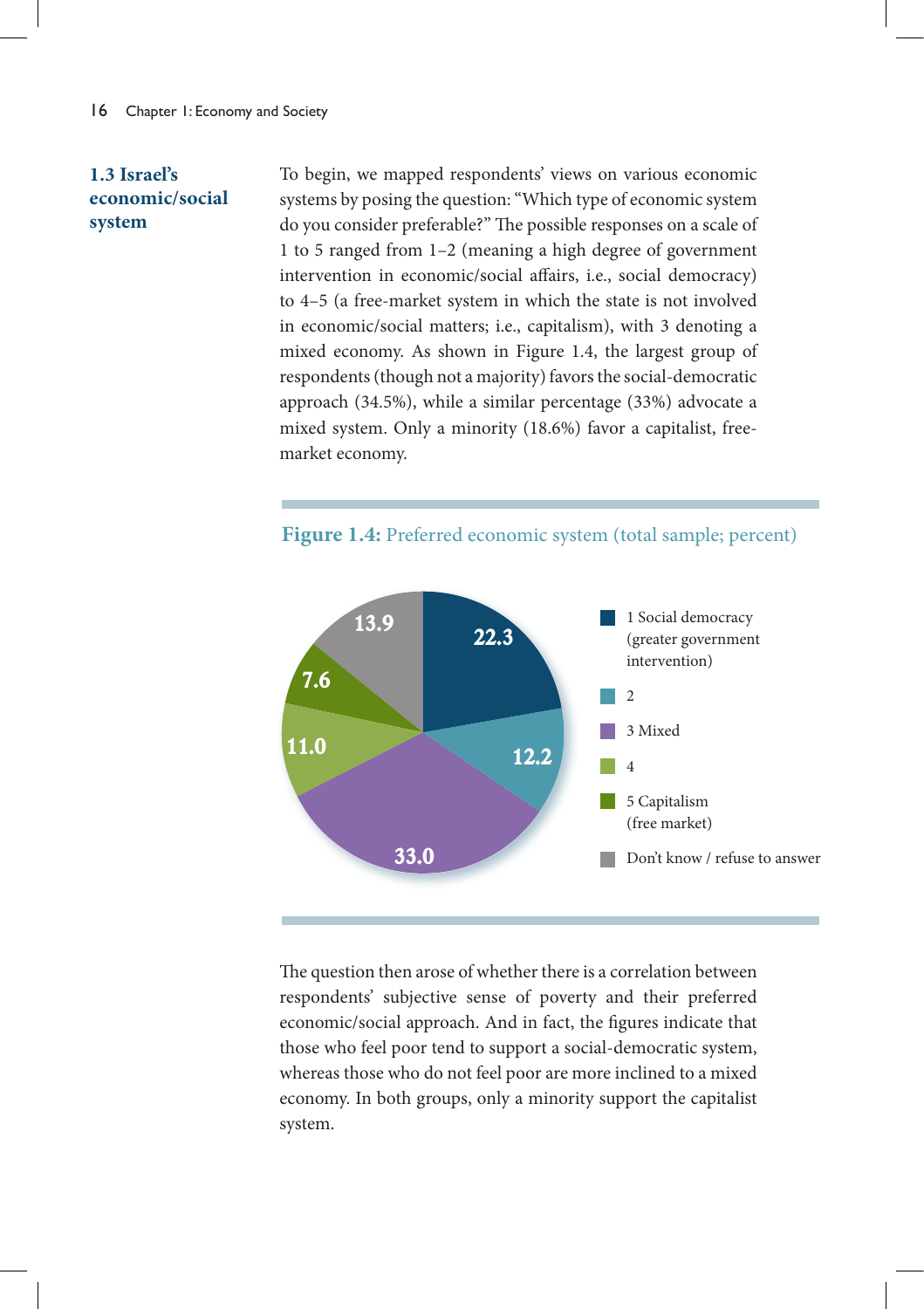When we cross-tabulated economic/social positions with right/left political orientation (among Jewish respondents), we found, as expected, that those who locate themselves on the left of the political/security spectrum are more likely than other groups to support social-democracy (51%, versus 33.2% in the center and 38.2% on the right); however, there is not a clear, one-to-one correspondence. In all three political camps, only a minority support the capitalist system (right, 23.4%; center, 22.1%; left, 16.1%). Breaking down the data by education shows that here too the capitalist system is favored by only a minority of respondents, regardless of their level of education. Analysis on the basis of voting patterns in the 2013 Knesset elections reveals that among voters of all parties, only a minority (between a fifth and a quarter) prefer the capitalist system.

Next, we examined whether the interviewees see democracy and income distribution as necessarily connected by asking their opinion on the statement: "A state where income disparity is high cannot be a true democracy." The majority (52.1%) agreed with this statement; but a sizeable minority (42.4%) disagreed, meaning they did not see a necessary link between how democratic a system is and how egalitarian its income distribution. We then broke down the responses by the respondents' economic/social views. As expected, the highest proportion of interviewees who agreed with the statement was found among those who favor social democracy. But surprisingly enough, even among the proponents of capitalism the share of those who agreed exceeded those who disagreed.

We then moved on to exploring how the public perceives the gap between rich and poor in Israel. As in previous years, we asked the interviewees to assess the tension between various groups in Israeli society, among them the rich and the poor. Of the Jewish respondents, 58.1% characterized the level of tension between rich and poor as high, while only 37% of the Arab interviewees shared this perception.

We also broke down the answers by level of economic knowledge (total sample). The results are interesting and somewhat unexpected: It seems that the greater the respondents' economic knowledge, the more likely they are to define the level of tension between rich and poor as high. We are not proposing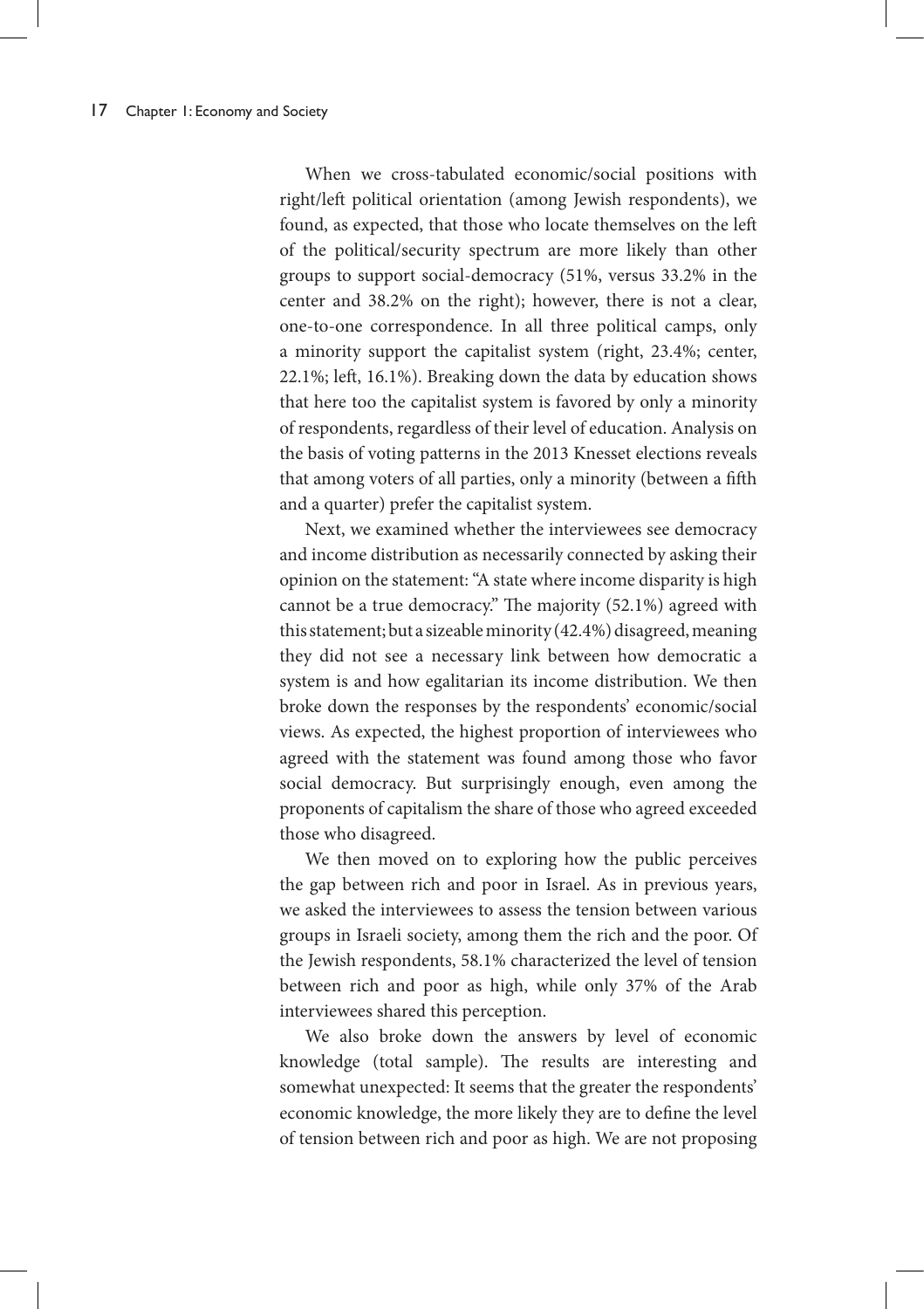a causal connection (i.e., that greater economic knowledge contributes to this perception), since there may also be an inverse connection, namely, that those who feel that tensions between rich and poor are high consequently show greater interest in economics and as a result score higher in economic knowledge.

We then analyzed the responses based on whether or not the interviewees feel poor (total sample). We found that while a majority of both the "poor" and "not poor" groups define the level of tension between rich and poor as high, this view is more common among those who do not consider themselves poor than among those who do (56.8% and 51.8%, respectively).

Breaking down the figures by preferred economic/social system (total sample) did not yield substantial differences between adherents of social democracy, a mixed economy, or capitalism.

The final question in our economic/social diagnosis dealt with trust in financially powerful institutions, specifically, the Ministry of Finance and the banks. A clear majority of the total sample (59.3%) expressed a lack of trust in the Ministry of Finance. But what about the banks, which have been presented in the media on more than one occasion as the "enemies of the people"? The percentage of respondents who do not trust the banks (61.8% of the total sample) is slightly higher than the share who lack faith in the Ministry of Finance.

We attempted to find out who the public believes is "to blame" for the present economic/social situation. The logical candidate is of course the Government.<sup>4</sup> Accordingly, we presented two statements to the interviewees and asked them which they agreed with more: "The Government should see to it that all citizens enjoy a decent standard of living," or "citizens should be responsible for their own standard of living" (Figure 1.5).

## **1.4 Who's to blame?**

<sup>4</sup> In Israeli parlance, "Government" (capital G) means the executive branch, and specifically the prime minister and cabinet (as in British usage).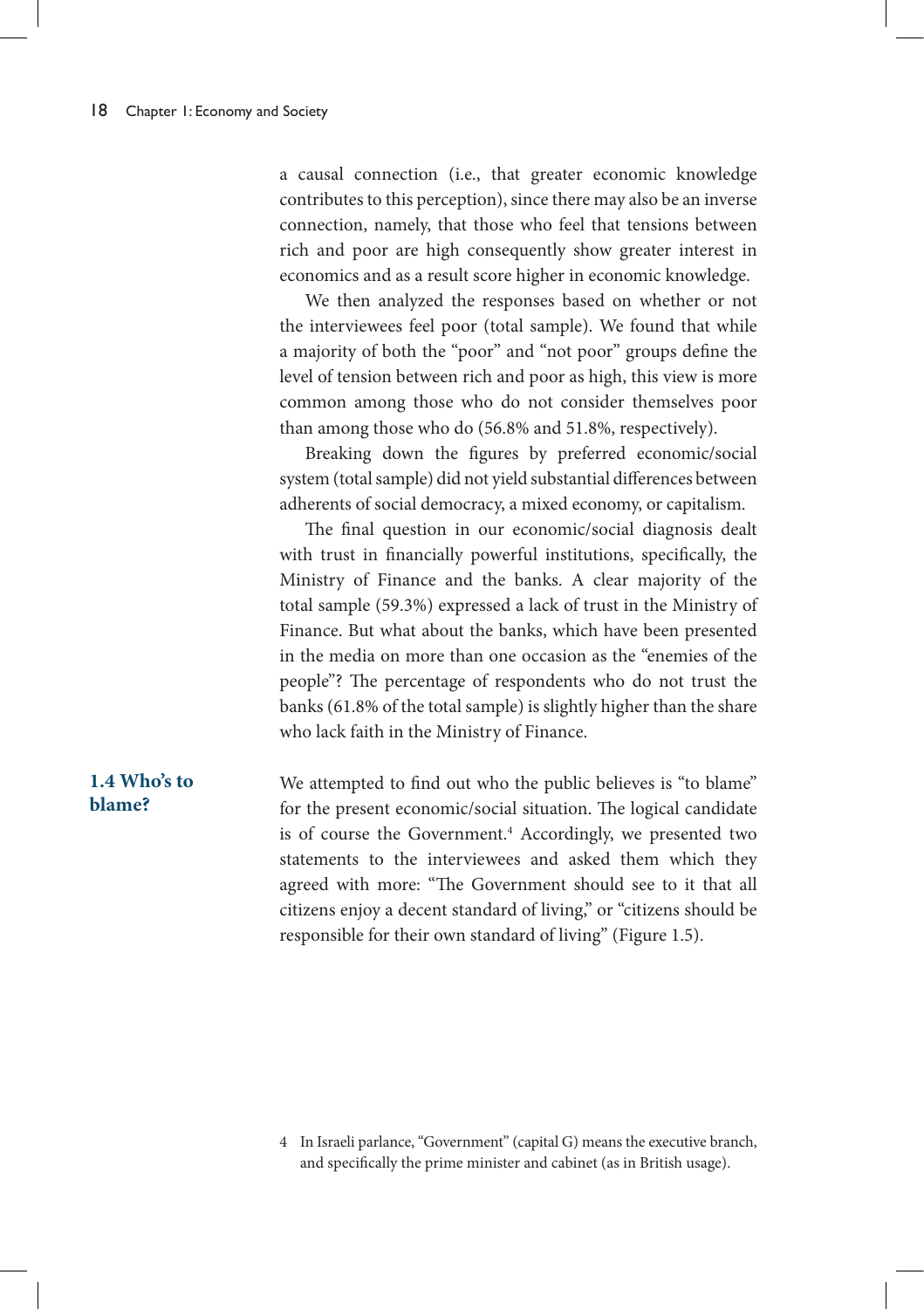Figure 1.5: Who is responsible for people's standard of living – the Government or citizens themselves? (total sample and by nationality; percent)



The government should ensure a decent standard of living for all citizens Citizens should be responsible for their own standard of living Both equally (volunteered) Don't know / refuse to answer

Of the Jewish respondents, exactly half (50%) feel that it is the Government's job to ensure a decent standard of living for Israel's citizens; roughly a fifth (20.1%) hold that this should be the responsibility of the citizens themselves, while about a quarter argue that the responsibility should be divided equally between the Government and citizens. Among Arab respondents, by contrast, the share of those who expect the Government to take responsibility for citizens' welfare is significantly lower (39.7%), whereas the proportion who feel that citizens should take care of themselves (32.9%) is much higher than the comparable share among Jews. This distribution is presumably due to the Arab citizens' unsuccessful experience with the Government over the years in terms of their standard of living.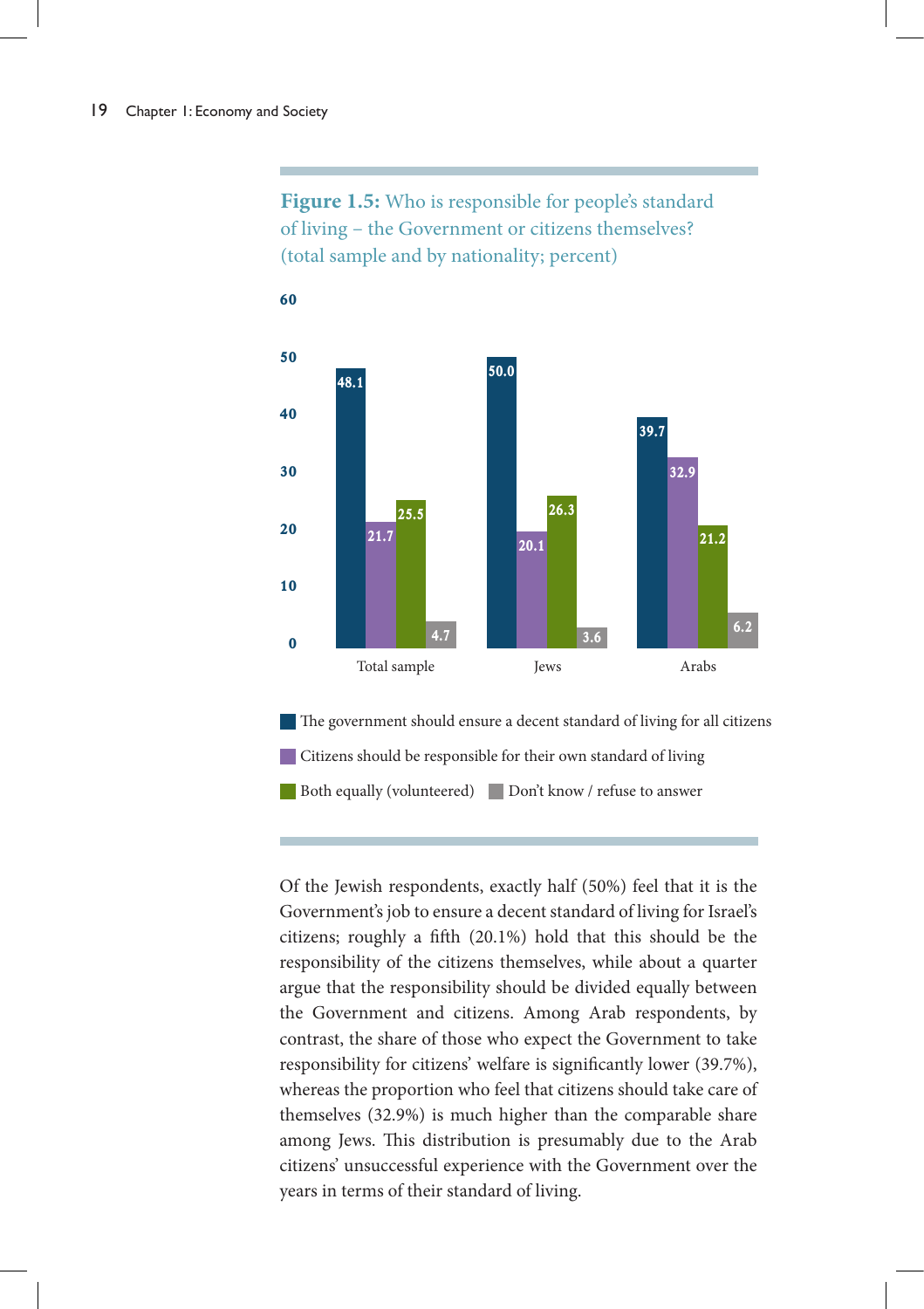A breakdown of the figures by subjective sense of poverty shows that those who consider themselves poor are more likely to hold the Government responsible for citizens' welfare than are those who do not feel poor. In both groups, however, the group that places this responsibility squarely on the citizens' shoulders is the smallest of all.

An analysis of the responses to this question by preferred economic/social system reveals, as expected, that those who favor social democracy hold the Government responsible for the citizens' standard of living to a greater extent than do those who prefer a mixed or capitalist system; but in the two latter groups, as well, the largest group of respondents place responsibility for the standard of living on the Government, and the smallest group on the citizens.

We wished to find out whether decision-makers are subject to pressures that cause them to act improperly in the economic/ social sphere. Accordingly, we asked respondents whether they agreed with the following statement: "Israel is not a true democracy because a small group of rich people influences government leaders to make decisions that favor the wealthy over ordinary citizens." As illustrated in Figure 1.6, a majority (55.3%) of the total sample agree with this harsh characterization.

Figure 1.6: "Israel is not a true democracy because a small group of rich people influences government leaders to make decisions that favor the wealthy over ordinary citizens" (total sample; percent)

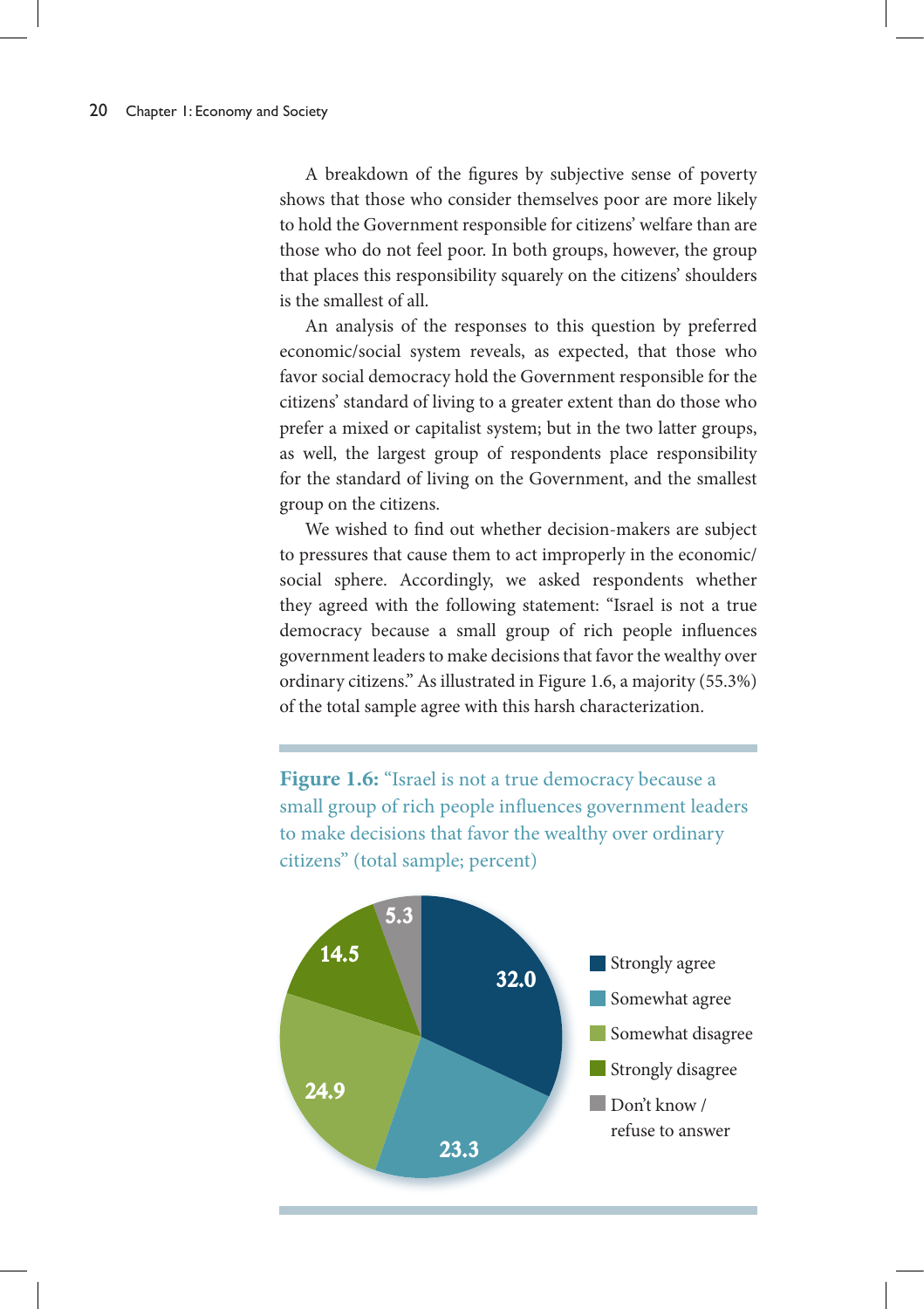The labor unions are another potential guilty party for the unsatisfactory economic/social situation. We therefore asked the interviewees to express their agreement or disagreement with the following: "The major labor unions (at the Electric Corporation, Israel Railways, the ports, and the banks, for example) have too much power." A substantial majority of the total sample (79.2%) agreed with the statement. But does preferred economic/social system play a role here, given that social democracy calls for the existence of strong labor unions? It turns out that even among the proponents of a social-democratic system, a sizeable majority of the total sample (though somewhat fewer than among those who favor a mixed economy or capitalism) agree with the above statement.

And what about feelings of poverty: Do those who see themselves as poor take a dim view of the power of the major labor unions? Once again, a majority of both the "poor" and "not poor" groups agree with the statement, but by much less so in the former group than in the latter (64.6% and 83.3%, respectively, of the total sample).

A further possibility, often raised by advocates of the free market system, is that the poor are to blame for their situation. Accordingly, we asked the respondents for their opinion of the following: "Poor people are largely responsible for their situation, because if they made an effort they could pull themselves out of poverty." As shown in Figure. 1.7, a majority disagreed with this statement.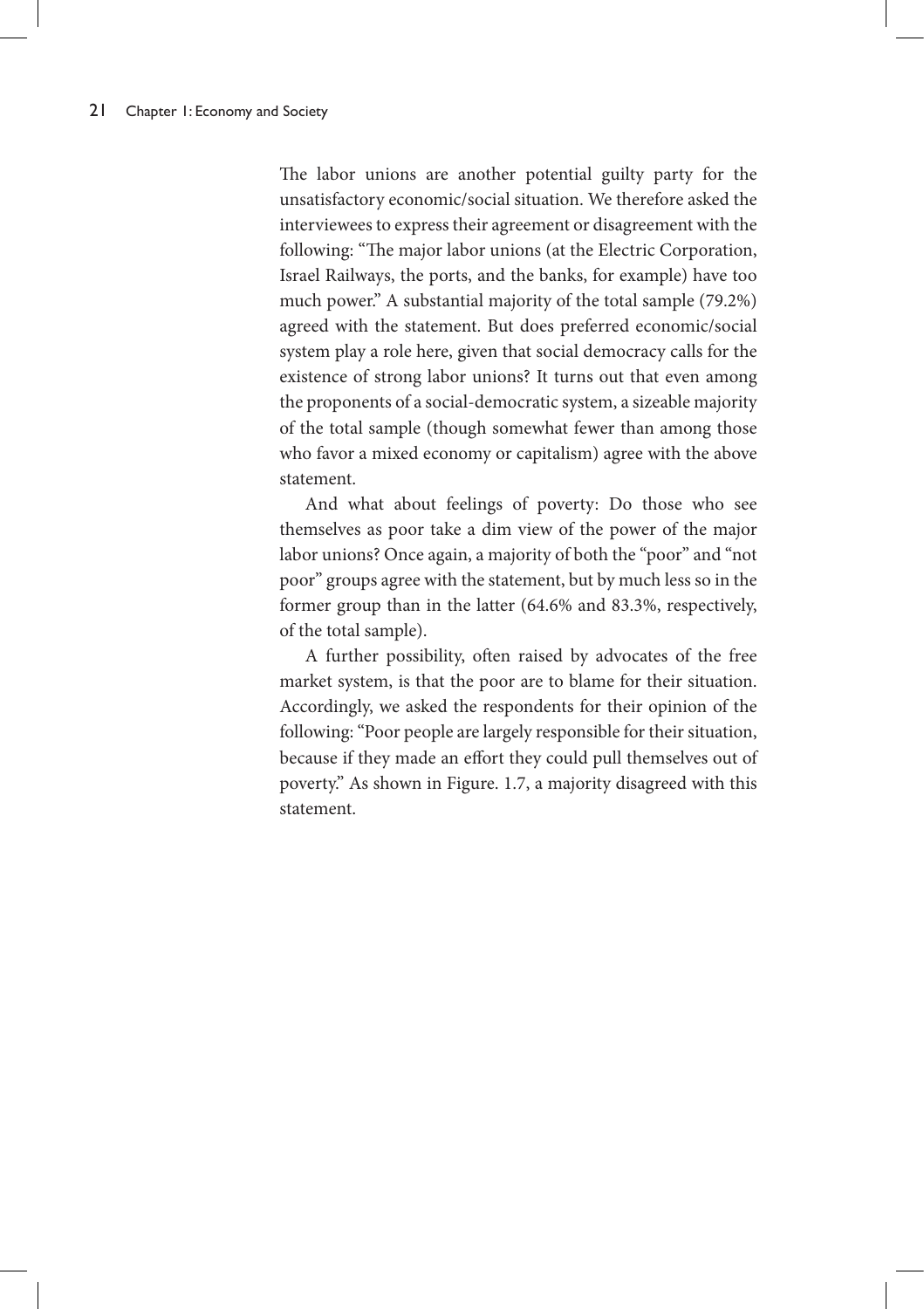Figure 1.7: "Poor people are largely responsible for their situation, because if they made an effort they could pull themselves out of poverty" (total sample and by nationality; percent)



Do those who favor social democracy respond differently to this question than those who support a mixed or capitalist system? Our findings show that social democrats and proponents of a mixed economy lie on one side of the divide, and supporters of capitalism, on the other. While a clear majority of the first two groups are opposed to placing responsibility for their situation on the poor themselves, in the third group (advocates of capitalism) opinions are split almost evenly.

Predictably enough, those who consider themselves poor are more adamant in rejecting the claim that the poor are responsible for their fate, although a clear majority of those who do not feel poor also refrain from making the same assumption (Table 1.5).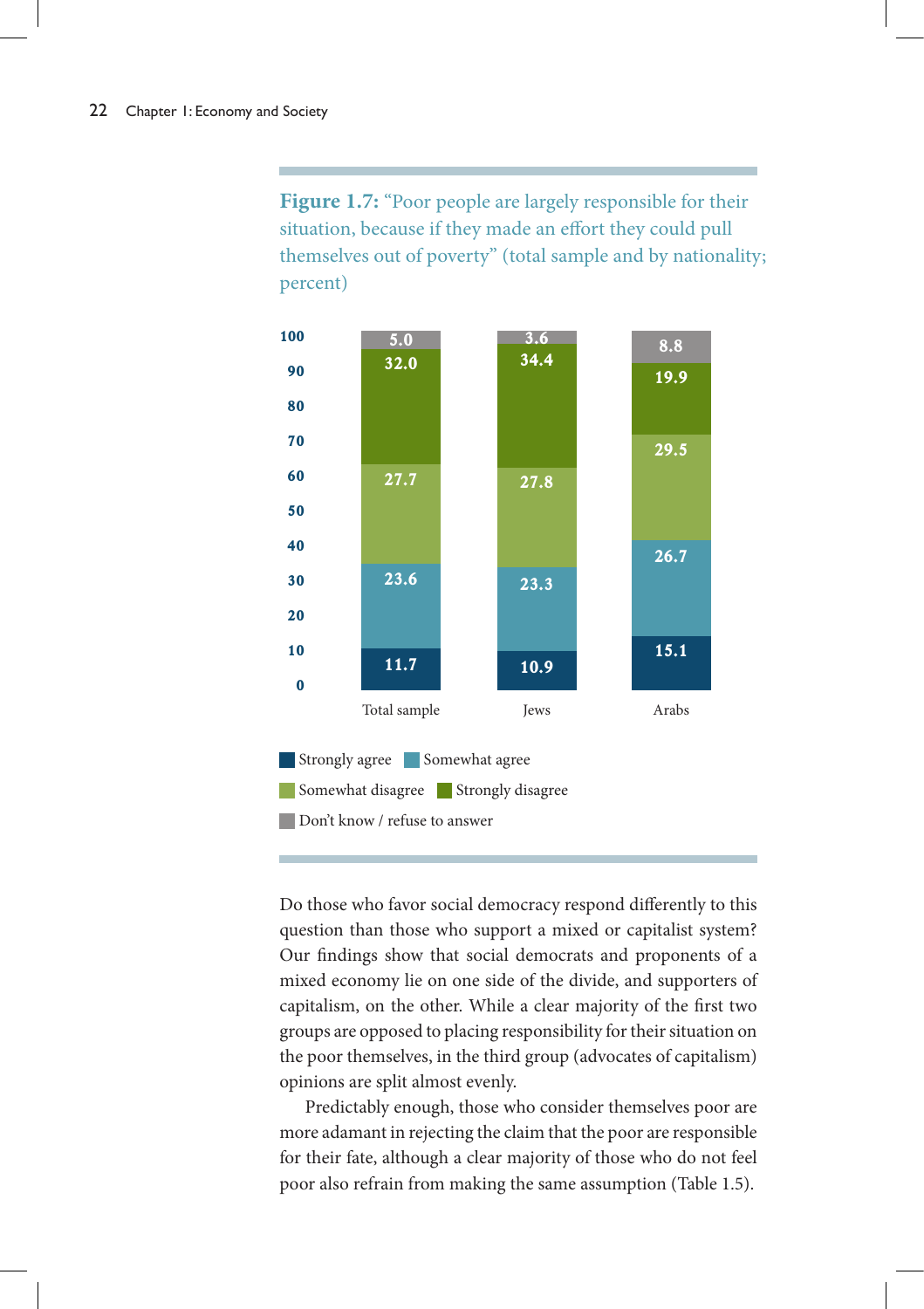|                 | Agree that the poor<br>are responsible for<br>their situation | Disagree that the poor<br>are responsible for<br>their situation | Don't know /<br>refuse to answer | <b>Total</b> |
|-----------------|---------------------------------------------------------------|------------------------------------------------------------------|----------------------------------|--------------|
| Feel poor       | 28.1                                                          | 68.8                                                             | 3.1                              | 100          |
| Don't feel poor | 37.5                                                          | 58.8                                                             | 37                               | 100          |

#### **Table 1.5** (percent)

That being the case, does the fault for the size of the income gap lie in the fact that Israelis are not working hard enough? We asked the interviewees to choose between these two statements: "If you work hard, you'll succeed in the long run" and "hard work does not guarantee financial success." Here we found a substantial difference between Arab and Jewish respondents: While the largest share of Arab interviewees (45.2%) supported the statement that if you work hard you'll succeed financially, a majority of the Jews (58.8%) chose the contrary statement, that hard work does not ensure financial success. A breakdown of the responses by the subjective feeling of poverty (total sample) shows only slight differences: In both the "poor" and "not poor" groups, the majority feel that hard work and financial success are not necessarily connected, though the proportion of self-defined poor who hold that hard work does not guarantee financial success is greater than the corresponding share in the not-poor group (62.2% and 54.3%, respectively).

#### **1.5 What can be done?**

Raising taxes is one way to deal with economic/social inequality. We therefore asked: "Would you agree to pay higher taxes if the proceeds would be used to narrow Israel's social/economic gaps?" Only about a third of the respondents (35.2%) answered in the affirmative.

When we proceeded to examine the willingness to pay more taxes in relation to economic knowledge we found sizeable differences between the groups. At all knowledge levels, the percentage of those who are unwilling to pay higher taxes surpasses that of those who are willing. Yet at the same time, there are considerable differences in their willingness: those with the greatest understanding of economics are more willing than others to pay higher taxes as a means of reducing economic/social disparities. This topic, too, was examined in light of respondents'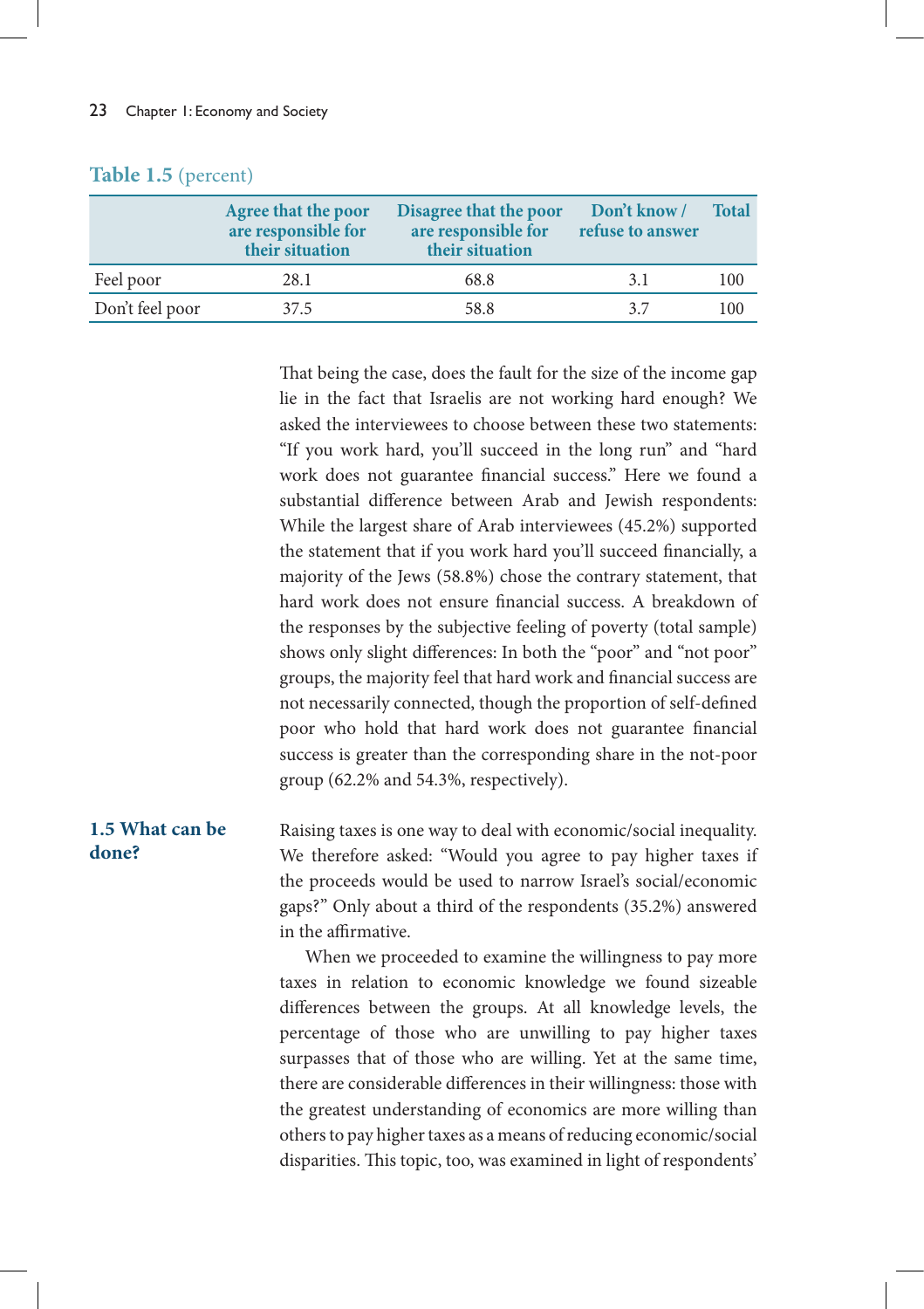preferred economic system, the expectation being that those who favored the social-democratic approach would be more willing to pay higher taxes for this purpose. This assumption was not borne out, however: no statistically significant differences were found between advocates of social democracy and proponents of a mixed approach or of capitalism in terms of their willingness to pay higher taxes as a contribution to the reduction of economic/ social gaps in Israel.

A majority of both those who feel poor and those who do not are unwilling to pay more taxes to help lessen income disparities; but the former, whose financial situation is presumably more difficult, are more strongly opposed to doing so (62.2% versus 53.1%, respectively, of the total sample).

Another course of action to try to improve Israel's economic/ social situation involves social protests to spur changes in Government policy. We wished to find out if, given the lack of trust in the financial institutions and the general dissatisfaction in the social/economic sphere, the public feels that there is reason to renew the social/economic protests of summer 2011, echoes of which we glimpsed in the summer of 2012 as well. Accordingly, we asked: "In your opinion, does the current economic situation justify taking to the streets to demonstrate against the Government?" Roughly two-thirds of both the Jewish (66.2%) and the Arab (63%) respondents replied in the affirmative. A breakdown of the responses by the subjective sense of poverty yielded a majority in both groups who favor renewing the protests (70.6% of those who feel poor and 65.3% of those who do not).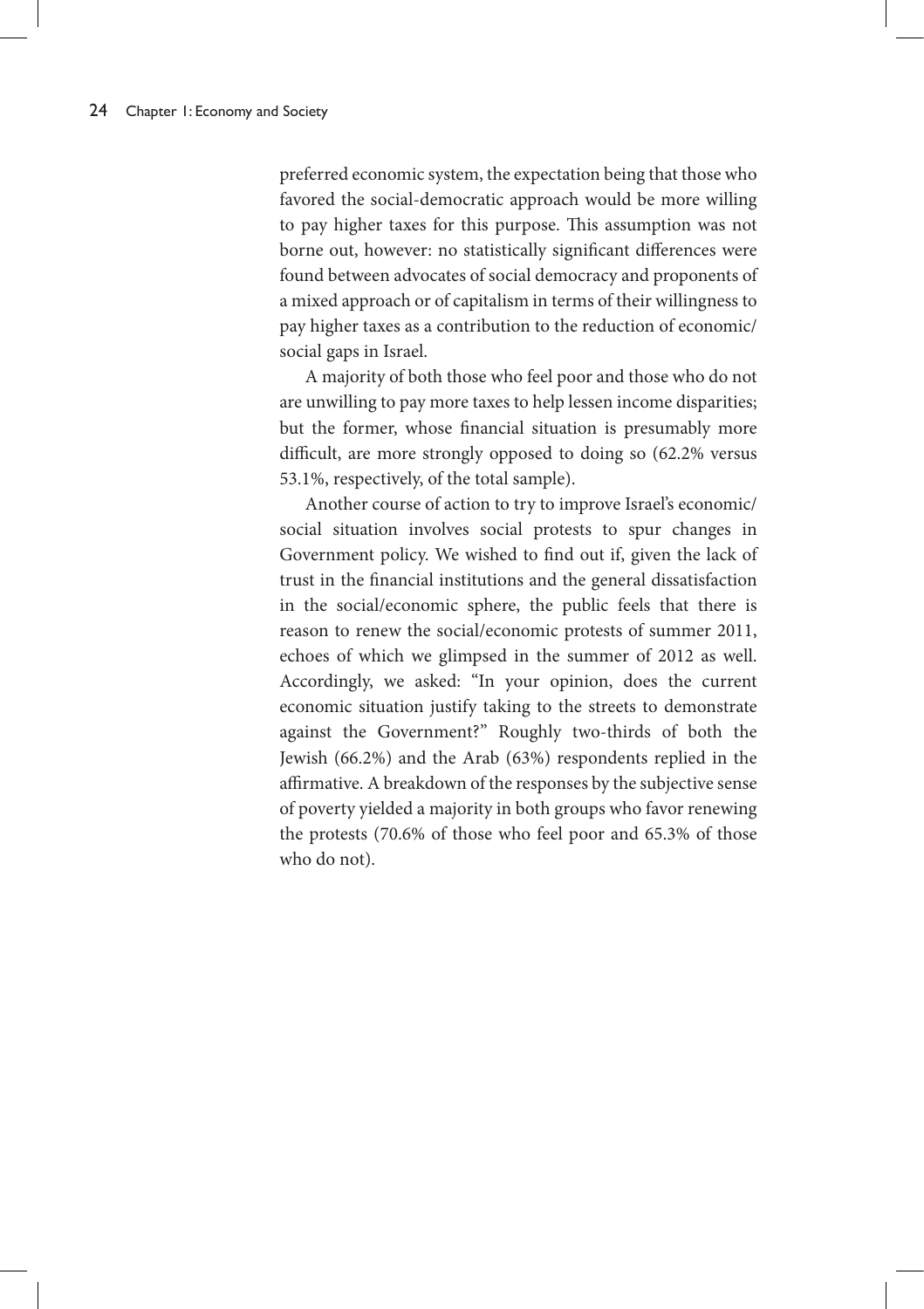## **Chapter 2 State and Government**

#### As in past years, we posed the following question (to Jewish respondents only): "Israel is defined as both a Jewish and a democratic state. Which part of this definition is more important to you personally?" In Figure 2.1, we present the breakdown of responses to this question by year, from 2010 through 2014. **2.1 Defining Israel's character**

**Figure 2.1:** Israel is defined as both a Jewish and a democratic state. Which part of this definition is more important to you personally? (Jewish respondents only; by year; percent)

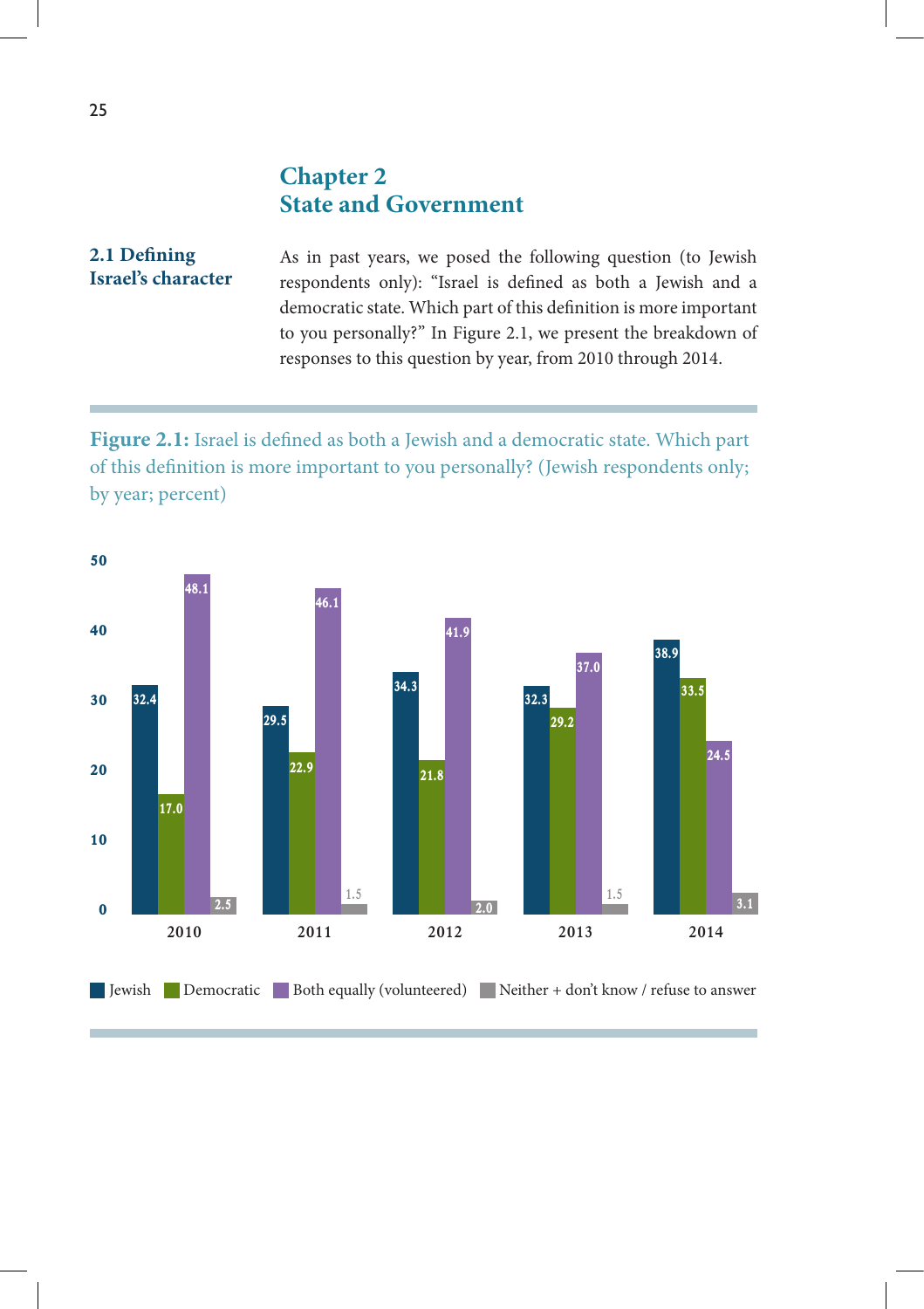As indicated in the figure, the share of interviewees this year who ascribe greater importance to the Jewish component is the highest of all the years shown (38.9%). Next in line are those who consider the democratic component more important (33.5%), followed by the "Jewish and democratic equally" group (only 24.5%). The findings also point to a steady decline in the Jewish public's preference for the dual definition of Jewish and democratic and a rise in support for the binary categories of either Jewish or democratic.

A breakdown of the responses by political orientation indicates that the desired character of the state correlates strongly with location on the political/security spectrum: The left shows an unmistakable preference for the democratic component (72.1%), while the right clearly favors the Jewish element (59%) and the center lies somewhere in between (44% giving priority to the democratic aspect and 21.8%, to the Jewish). Respondents who identify with the center also show the highest percentage in favor of an equally Jewish and democratic state (33.3%, as opposed to 20.6% who favor this option on the right and 19.1% on the left).

Figure 2.2, which illustrates the responses to this question based on self-defined religiosity, underscores the polarization within the Israeli-Jewish public on this topic: the religious groups (including the traditional religious) emphasize the Jewishness of the state, whereas the secular respondents clearly prefer the democratic component; only the traditional non-religious offer some balance between both aspects of the official definition of the state.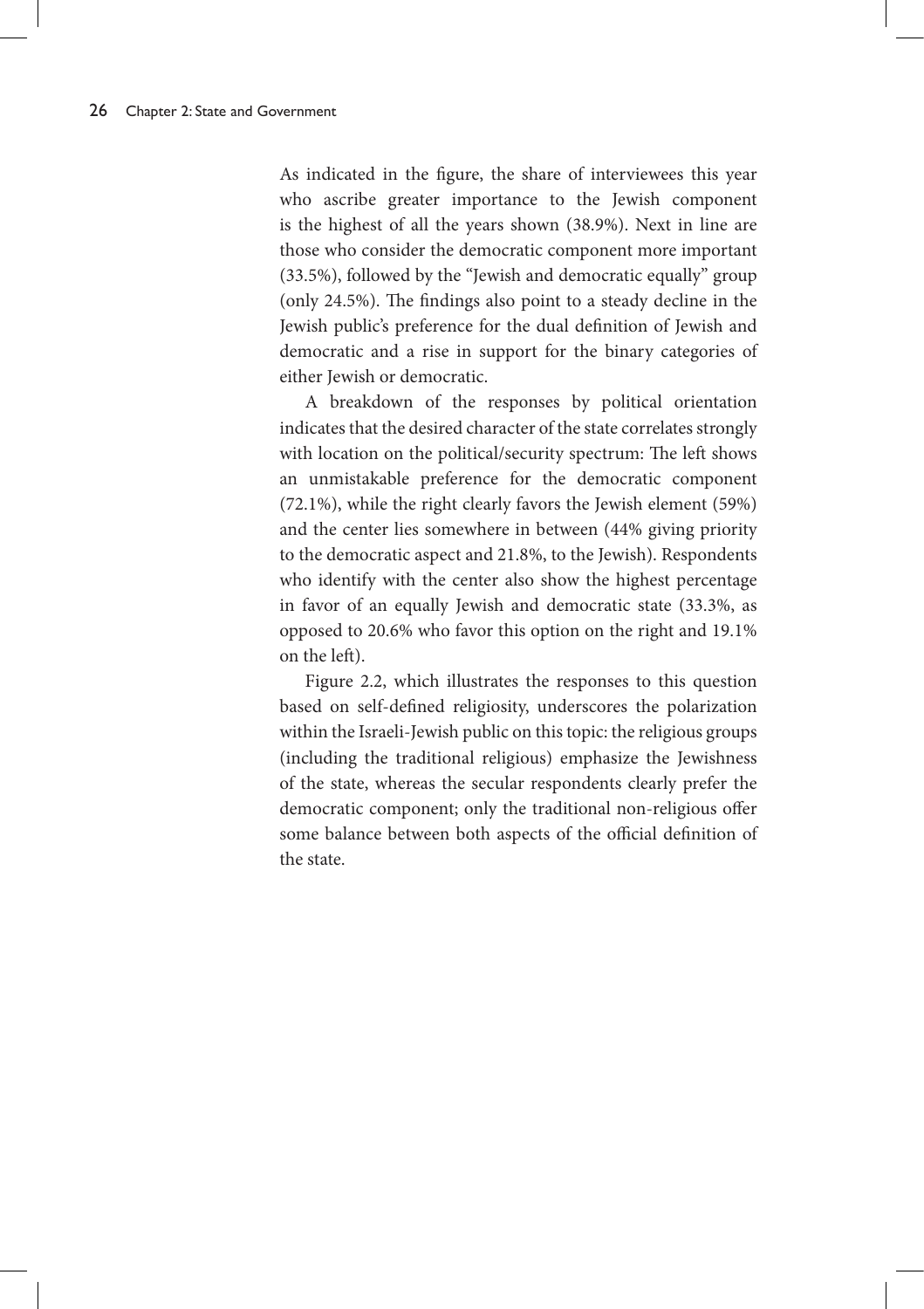**Figure 2.2:** Israel is defined as both a Jewish and a democratic state. Which part of this definition is more important to you personally? (Jewish respondents only; by religiosity; percent)



#### **2.2 The Government's performance**

In general, the public's assessment of how the Government is managing the problems at hand tends toward the negative. A clear majority (60.2%) of the total sample feel that the Government is handling national problems "not so well" or "not at all well," with a similar pattern among Jewish and Arab respondents. The distribution of responses to this question is almost identical to that of last year, though there is a slight drop in the share of respondents who take a positive view of the Government's handling of national problems (Figure 2.3).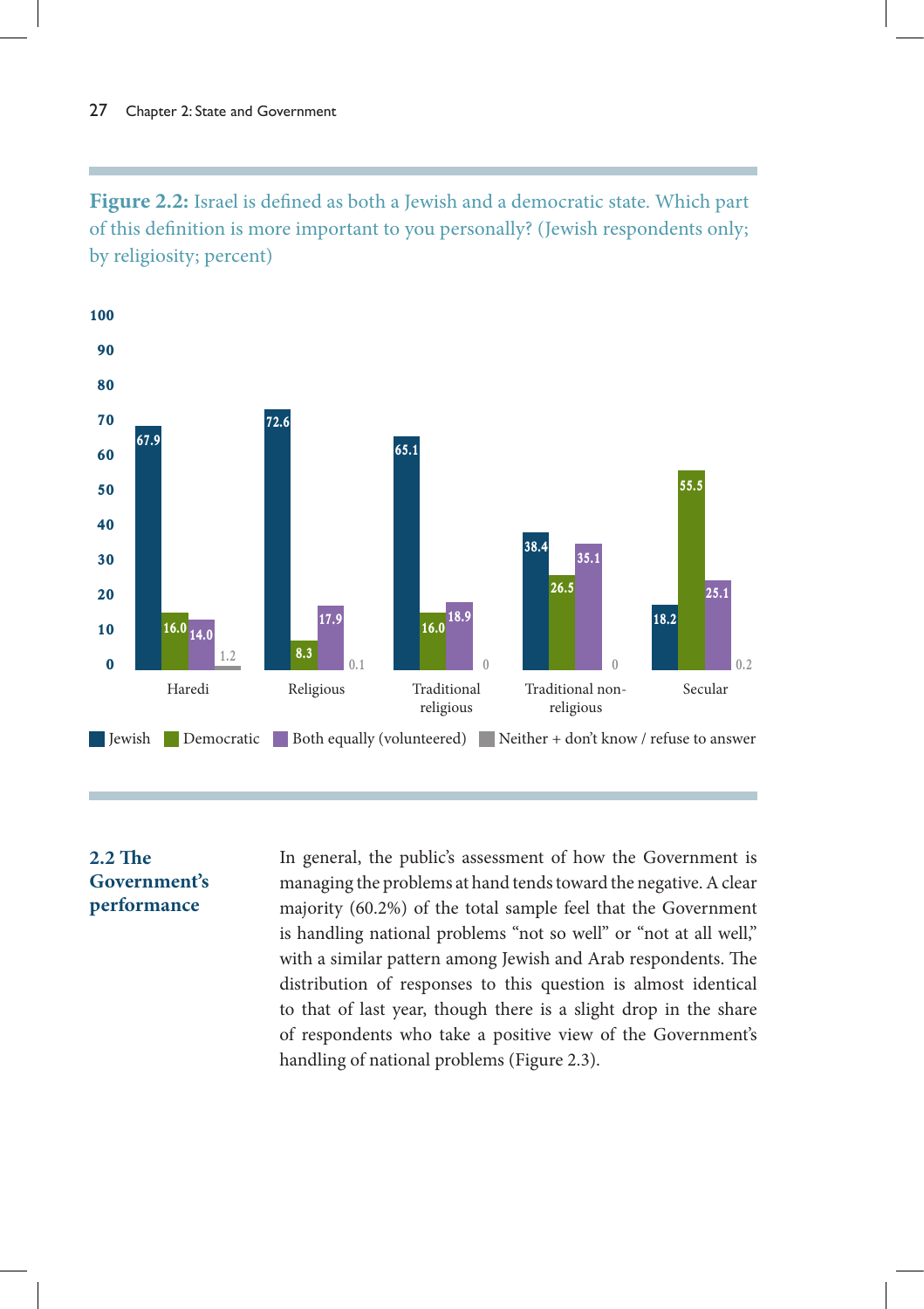**Figure 2.3:** How well is the government handling the country's problems? (very well or quite well; total sample; by year; percent)



In a breakdown of the answers to this question by the party for which respondents voted in the 2013 Knesset elections (total sample), we find that for no party do a majority of its voters hold that the Government is handling the country's problems "quite well" or "very well." This includes the coalition parties (Likud-Yisrael Beitenu, 49.8%; Bayit Yehudi, 45.5%; Yesh Atid, 30.1%). A breakdown of the data by location on the political/security spectrum (Jewish respondents) showed sizeable differences (Table 2.1).

#### **Table 2.1** (percent)

|        | the country's problems | The Government is handling The Government is handling<br>the country's problems "not refuse to answer<br>"quite well" or "very well" so well" or "not at all well" | Don't know / | <b>Total</b> |
|--------|------------------------|--------------------------------------------------------------------------------------------------------------------------------------------------------------------|--------------|--------------|
| Right  | 40.4                   | 56.4                                                                                                                                                               | 3.2          | 100          |
| Center | 35                     | 60.6                                                                                                                                                               | 4.4          | 100          |
| Left   | 177                    | 80.5                                                                                                                                                               | 1.8          | 100          |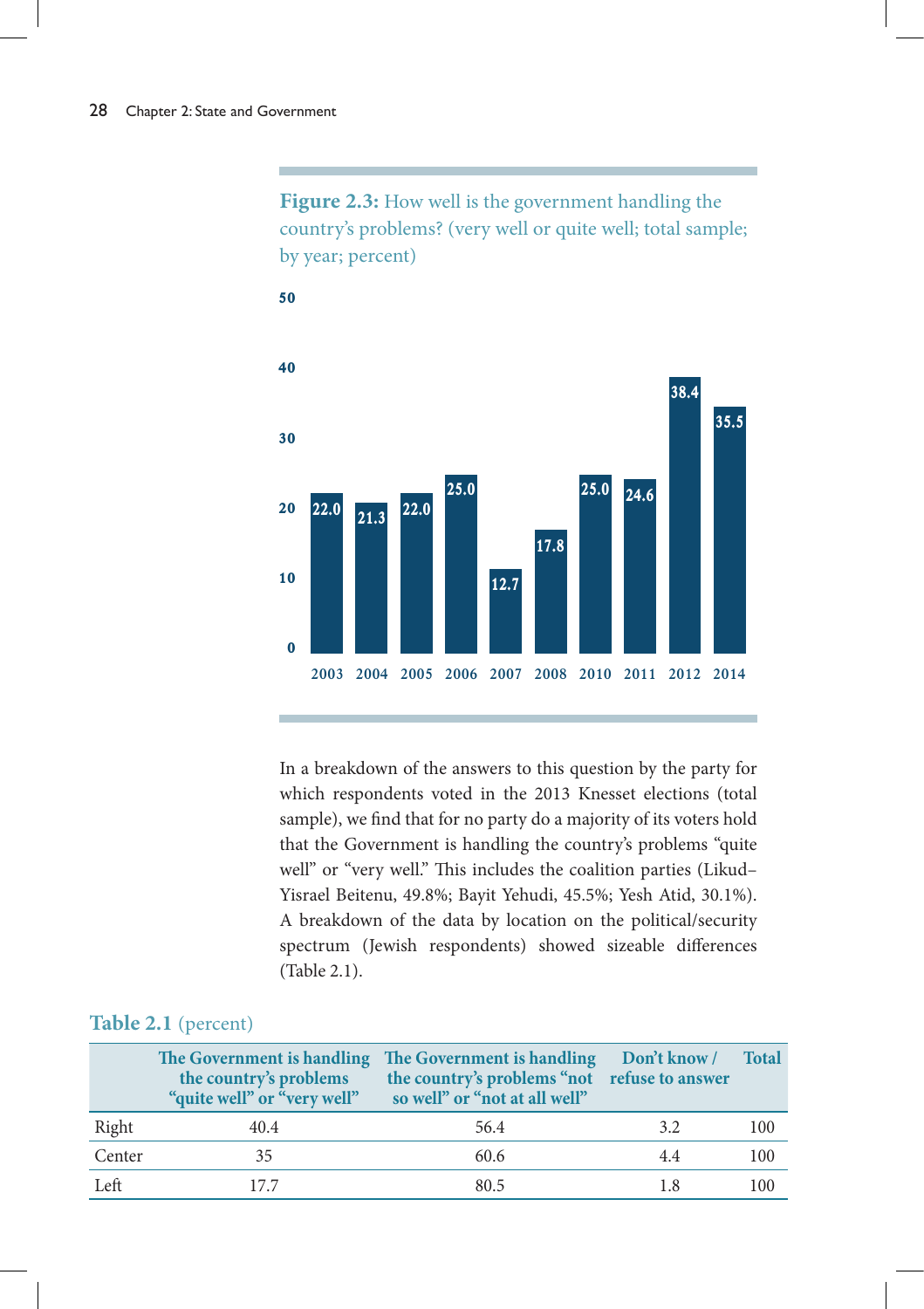#### **2.3 National priorities**

We attempted to identify the respondents' preferred national priorities. The goal of reducing social/economic gaps ranked first among Jewish interviewees (with 47.1% preferring it to all the other options). Among Arab respondents, however, this option took second place (only 19.2%). As shown in Figure 2.4, the number-one priority among Arab respondents (40.4%) is improving relations between Jewish and Arab citizens, an objective that lags far behind among Jews, with only 3.8% assigning it top priority.

## **Figure 2.4:** Which of the following social/economic goals should be the government's top priority? (by nationality; percent)



Breaking down the results by whether respondents feel poor or not (total sample), we found that the most frequent choice in both groups was narrowing social/economic gaps, followed by helping young people afford an apartment of their own.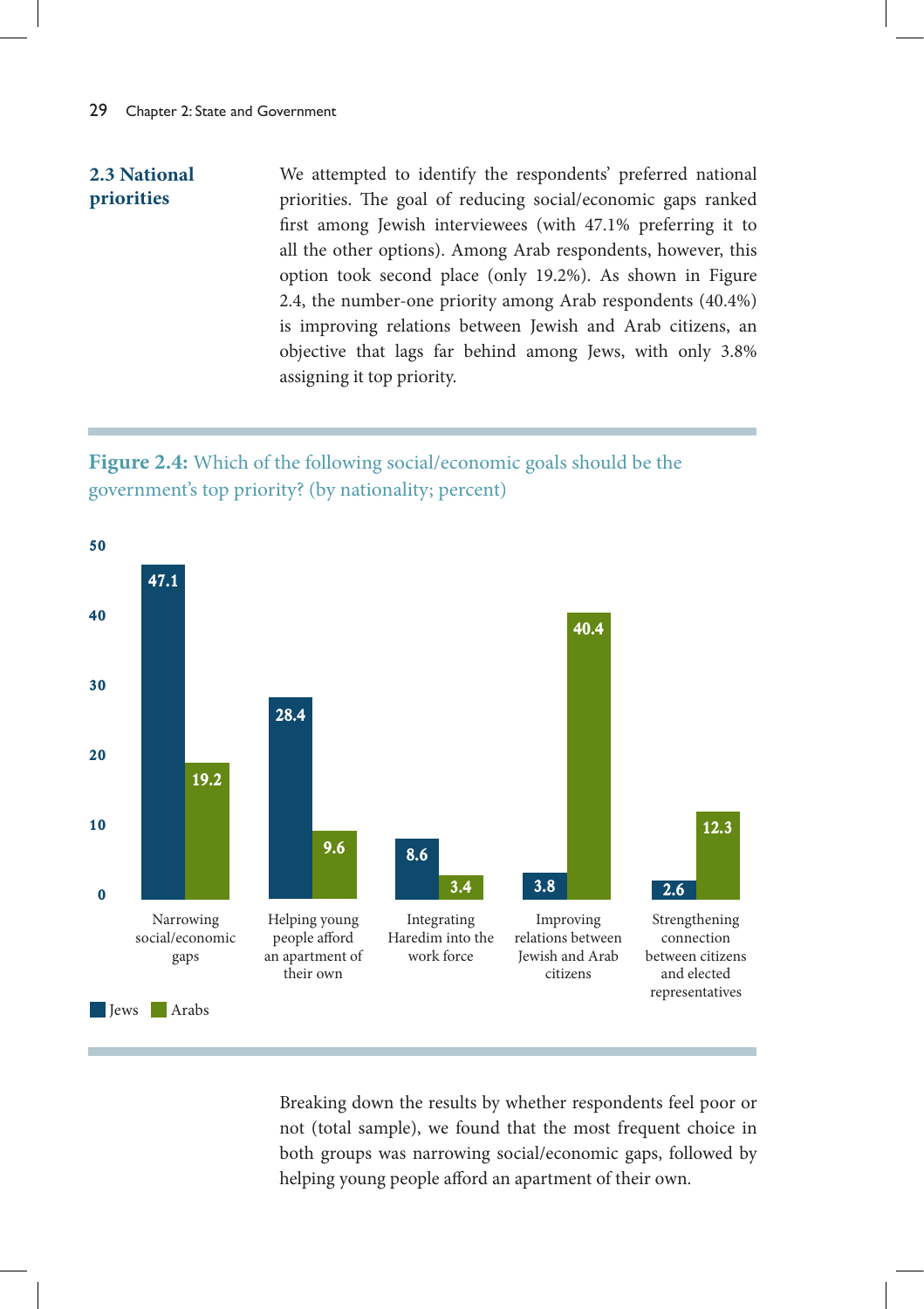We also wished to learn whether religiosity affected social/ economic priorities. Among Haredim, we found that help with housing and reducing social/economic gaps were more or less equal priorities, whereas the other groups clearly assigned first priority to narrowing the gaps. Incidentally, it should be noted that among Haredim, the goal of integration in the work force did not rank high.

When it comes to political/security objectives, achieving a peace agreement with the Palestinians is the first priority; however, there is a sizeable gap between the shares of Jews and Arabs who chose this response (27.7% and 45.2%, respectively). A breakdown of the responses by political orientation (Jews) found that, on the right, the first priority is strengthening Israel's military capabilities, while the center and the left attach the greatest importance to reaching a peace agreement with the Palestinians.

When the interviewees were asked to choose between their top-ranked social/economic and political/security priorities, the following picture emerged: among Arab interviewees, the most frequent response (39%) was that both were equally important; among Jews, there was a clear preference (41.5%) for the social/ economic objective.

A breakdown of the responses by subjective feeling of poverty shows that while those who do not consider themselves poor rank the social/economic objective in first place and the political/ security objective after that, the most common response of those who feel poor is "both equally," followed by the social/economic goal. A breakdown of the responses to this question by political/ security orientation and preferred economic system did not yield statistically significant results.

Since the data indicate that the public has a clear-cut set of priorities, we wished to learn whether the interviewees felt they were capable of influencing Government policy. The question we have posed almost every year is: "To what extent are you and your friends able to influence Government policy?" We encountered a marked sense of helplessness this year: in the total sample, over three-quarters (75.5%) felt that they and their friends could influence policy "not so much" or "not at all." Though the findings are not new, they certainly do not bode well for Israeli democracy, since such feelings of impotence can lead to apathy among citizens and even delegitimization of the Government.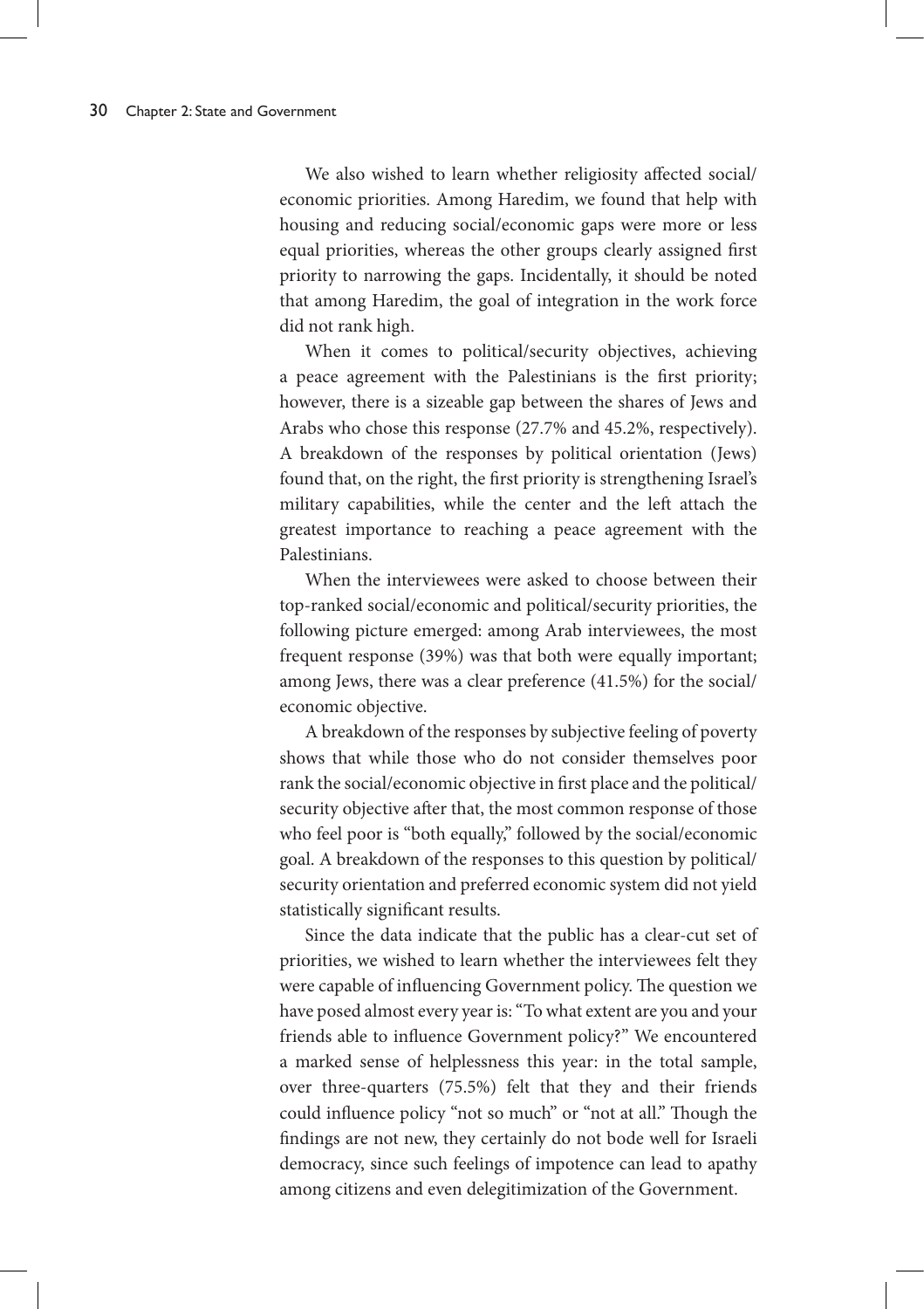A breakdown of the responses to this question by subjective poverty produced an interesting result. Interviewees who do not consider themselves poor feel less able to influence Government policy than do those who feel poor. The explanation for this seeming paradox is that those who do not feel poor (who are generally more educated) are less inclined to "buy into" the formal ethos of democracy, which asserts, for example, that "every vote counts." They are apparently more aware of decisionmakers' ability to hide behind such slogans and in practice ignore public opinion.

This year, too, we examined people's views on how much importance politicians attach to their constituents' opinions. We did this by asking whether interviewees agreed or disagreed with this statement: "Politicians don't care about the opinions of the man in the street." Expressing their sense of helplessness, a clear majority of the total sample (62%) agreed with this statement.

If not the will of the people, then what does guide politicians? The public has an unequivocal answer to this. A clear majority agrees strongly or somewhat with the statement that "politicians look out more for their own interests than for those of the public who elected them." Among Jews, this percentage is higher (77.2%) than among Arabs (63.7%).

Does this mean that people view the leaders of Israel as corrupt? We asked: "How would you rate Israel's current leadership in terms of corruption, where  $1 =$  very corrupt and  $5 =$ not at all corrupt?" A plurality of respondents in the total sample (aggregate of 42.6%) felt that Israeli leaders are very or somewhat corrupt. Roughly a third (31.4%) opted for the midpoint of the scale, while only a minority (aggregate of 19.4%) responded that there is little or no corruption among Israel's leaders.

Given this largely unflattering view of their elected representatives, we asked the interviewees whether they agreed with the following statement: "To handle Israel's unique problems, we need a strong leader who is not swayed by the Knesset, the media, or public opinion." This statement embodies antidemocratic values (desire for a strong leader, disregard for liberal democratic principles) and is a good yardstick of how democratic or undemocratic Israel's political culture is. On this point, there is a sizeable difference between Jewish and Arab interviewees. A majority (57.1%) of the former disagree strongly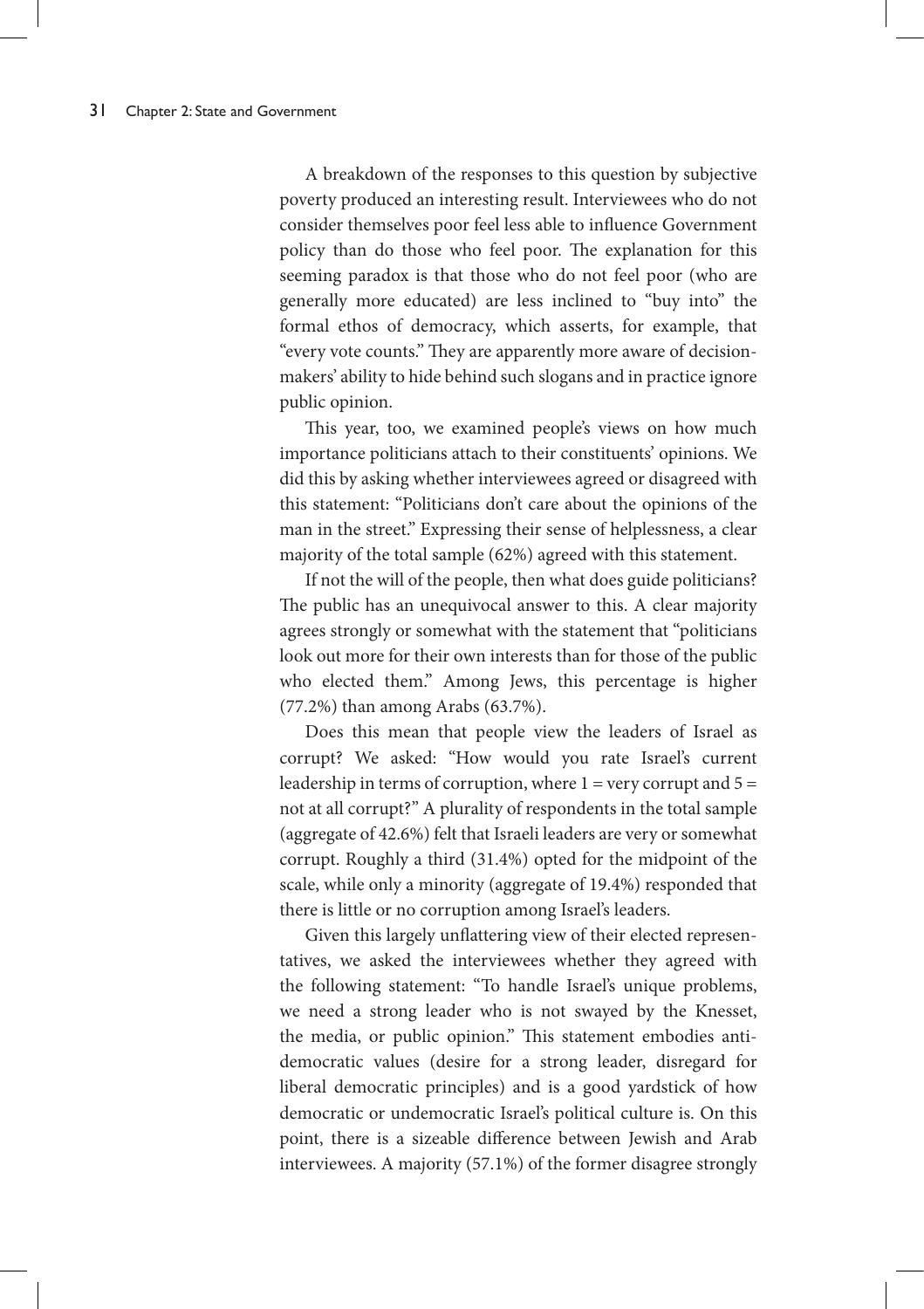or somewhat with the statement, whereas 45.9% of the latter (a plurality) support the notion of a strong leader. A breakdown of the responses by location on the political/security spectrum shows that whereas a majority of all three groups reject the need for a strong leader, this majority increases the farther left one moves along the continuum (Table 2.2).

### **Table 2.2** (percent)

|        | <b>Disagree that Israel</b><br>needs a strong<br>leader to handle its<br>unique problems | <b>Agree that Israel</b><br>needs a strong<br>leader to handle its<br>unique problems | Don't know /<br>refuse to answer | <b>Total</b> |
|--------|------------------------------------------------------------------------------------------|---------------------------------------------------------------------------------------|----------------------------------|--------------|
| Right  | 53.1                                                                                     | 45.7                                                                                  | 1.2                              | 100          |
| Center | 60.6                                                                                     | 37.0                                                                                  | 2.4                              | 100          |
| Left.  | 64.2                                                                                     | 29.1                                                                                  | 6.7                              | 100          |

### **2.4 Interest and involvement in politics**

Israelis are known to be strongly "political," which led us to the question: "How interested are you in politics?" Almost two-thirds of the total sample (62.5%) stated that they are very much or quite interested. This year, too, we recorded profound differences between various population groups on this issue: more Jews (65.8%) than Arabs (45.3%) reported that they are very or quite interested in politics.

Wishing to learn if this high level of interest in politics translated into party activity, we asked: "Do you support or are you active in any political party?" An overwhelming majority (70.5%) of the Jewish respondents are not active in and do not support any party, compared with 50% of the Arab public.

As in past years, we asked two questions concerning the sense of connection with the state: "To what extent do you feel part of the State of Israel and its problems?" and "How proud are you to be an Israeli?" Of the total sample, 75.1% responded that they feel part of the state and its problems "very much" or "quite a lot" (61.6% last year); 81.8% stated that they are very or quite proud to be Israeli (76.5% last year). But since we have found sizeable differences on these questions in the past between Jewish and Arabs respondents, we present the figures for each of the groups separately (Figure 2.5).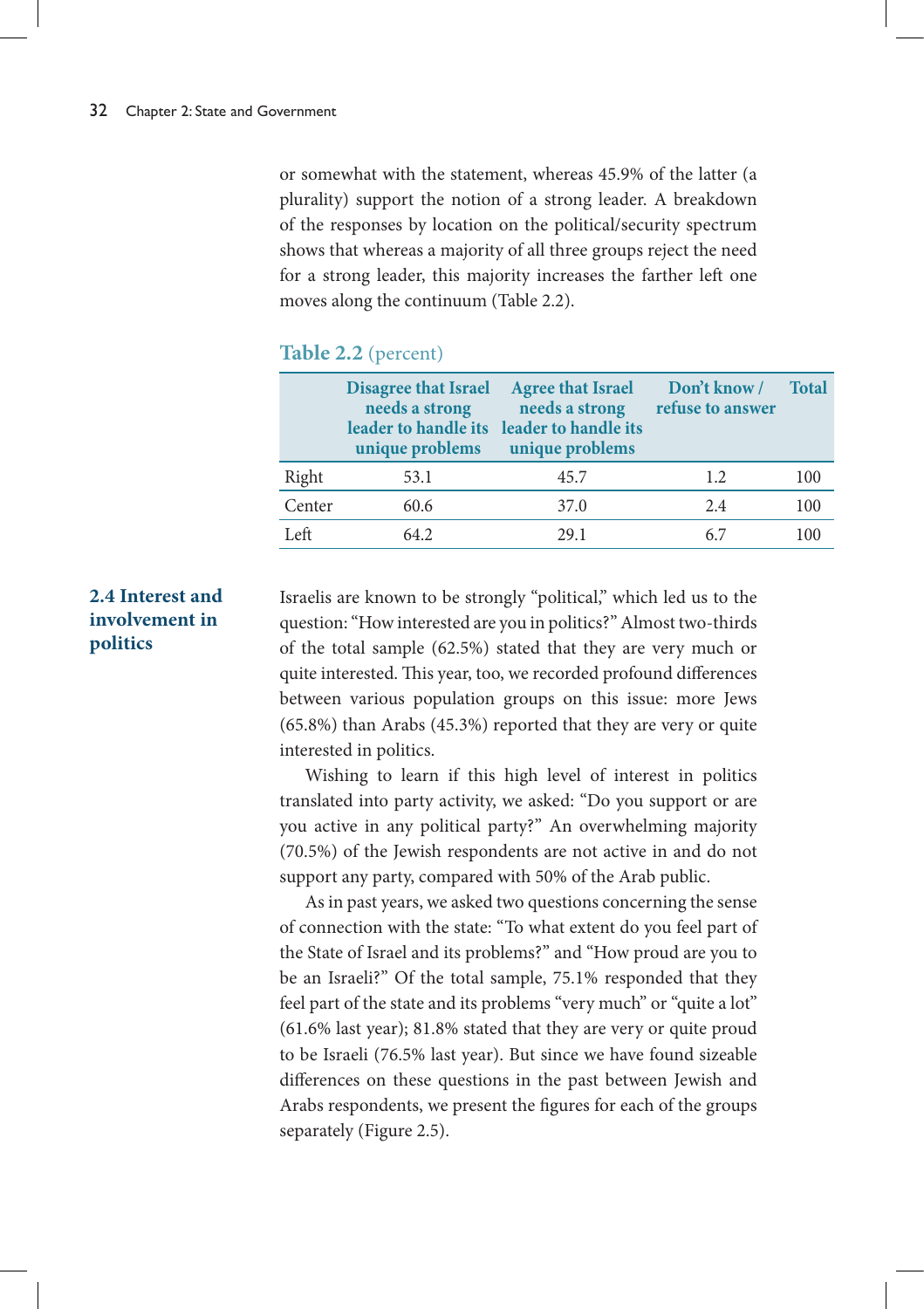

## **Figure 2.5:** To what extent do you feel part of the State of Israel and its problems? (by nationality; percent)

Jewish respondents showed a marked decline from 2013 in their sense of belonging, continuing the trend we noted last year. The proportion of Arabs who feel a connection with the state is lower than that of the Jews; however, bearing in mind that the state defines itself as Jewish (and democratic), and not, for example, as a state of all its citizens, some feel that the present figure should not be seen as low—not to mention the fact that it is noticeably higher than in previous years.

When it comes to pride in being Israeli, this year, again, a distinct majority of Jews (85.5%) feel a sense of pride (83.3% last year). Among Arab respondents, too, 65% feel this way (49.8% last year) (Figure 2.6).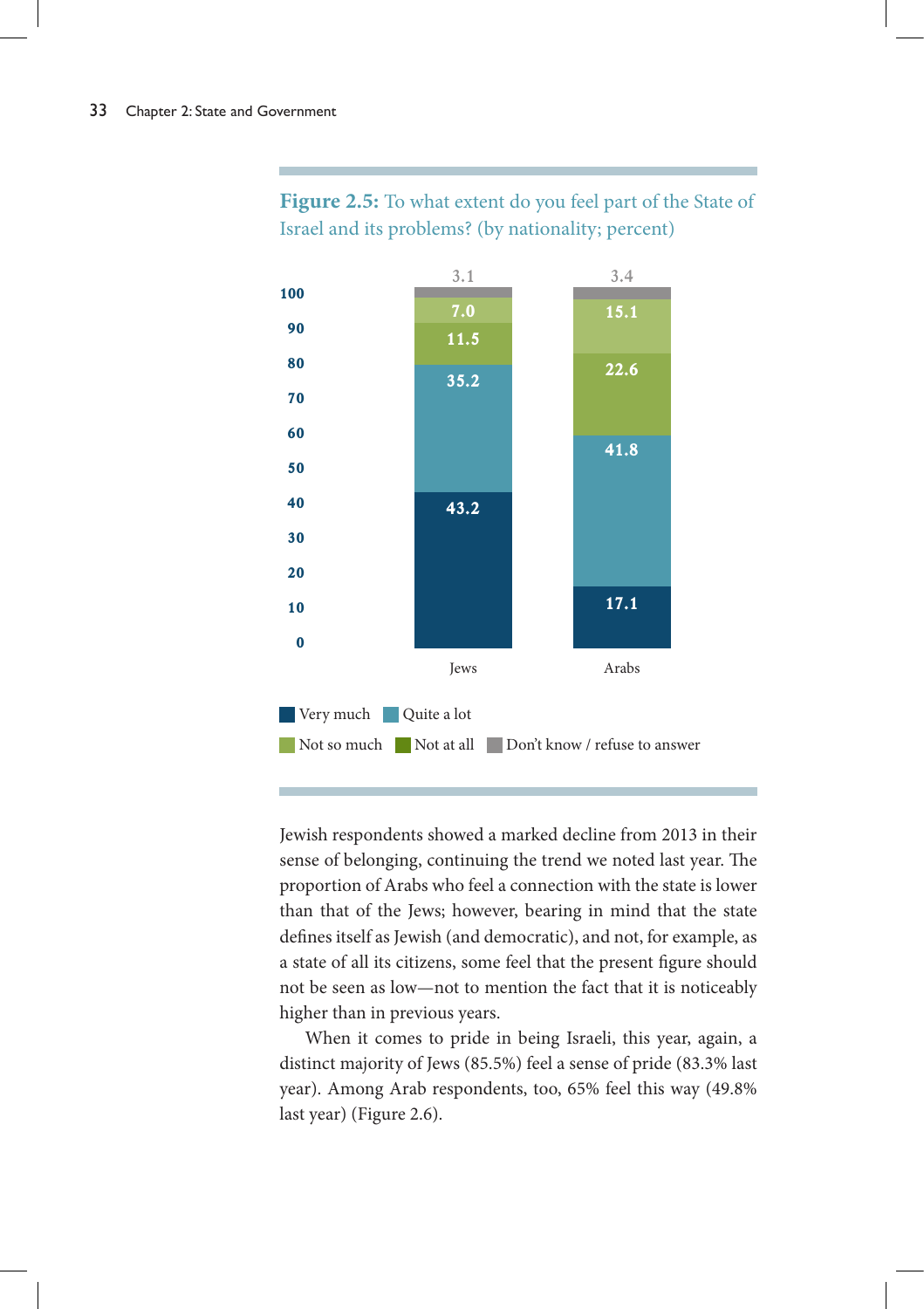

## **Figure 2.6:** How proud are you to be an Israeli? (by nationality; percent)

A breakdown of the total sample by subjective feeling of poverty shows that in both groups (those who do and those who do not consider themselves poor), a majority of respondents feel part of the state and its problems; but the portion who feel this way in the "not-poor group" clearly exceeds that of their counterparts in the "poor group" (77.1% versus 69.5%, respectively). A breakdown of the figures by political/security orientation reveals that a majority in all camps feel part of the state and its problems; the figure is largest, however, among those who identify with the center.

With respect to pride in being Israeli, a majority of those who consider themselves poor, as well as of those who do not (total sample) stated that they are proud to be Israeli; but the proportion who feel that way in the former group is less than that in the latter (74.5% and 84.5%, respectively). In other words, a sense of poverty diminishes pride in being Israeli. A breakdown of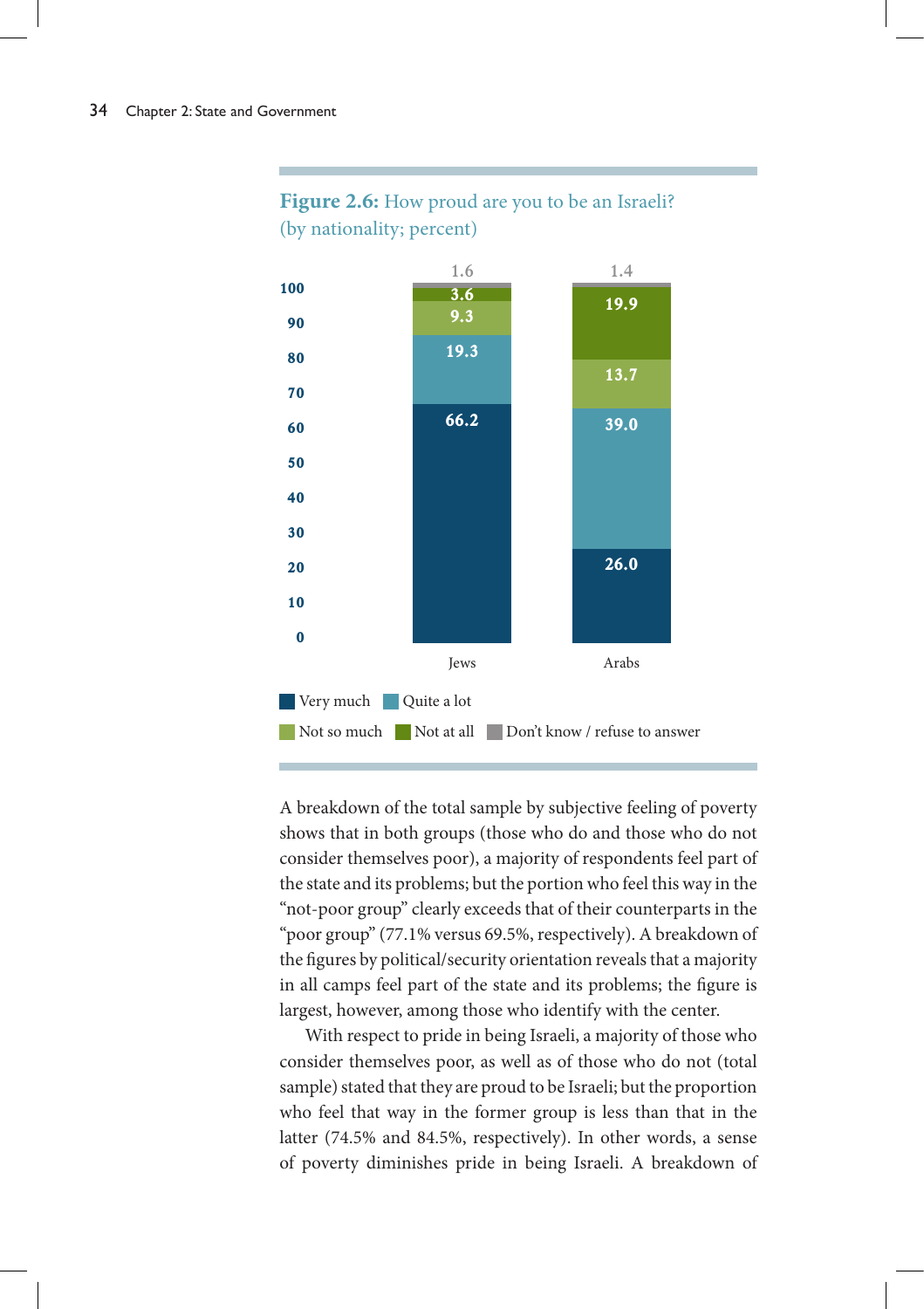the figures by location on the political/security spectrum shows that a solid majority in all political camps there are proud to be Israeli; however, this figure is noticeably lower among those who identify with the left than among those on the right or center of the political map.

Does the strong sense of belonging and pride mean that there is no room for criticism of the state? We asked the interviewees whether they agree or disagree with the following statement: "Speakers should be prohibited from harshly criticizing the State of Israel in public." As shown in Figure 2.7, the public is divided on this issue. Among Jewish respondents, 48.3% agreed and 47.4% disagreed. Among Arab interviewees, however, those who disagreed exceeded those who agreed (47.9% and 37%, respectively).

Figure 2.7: "Speakers should be prohibited from harshly criticizing the State of Israel in public" (total sample and by nationality; percent)



**Strongly agree** Somewhat agree Somewhat disagree Strongly disagree Don't know / refuse to answer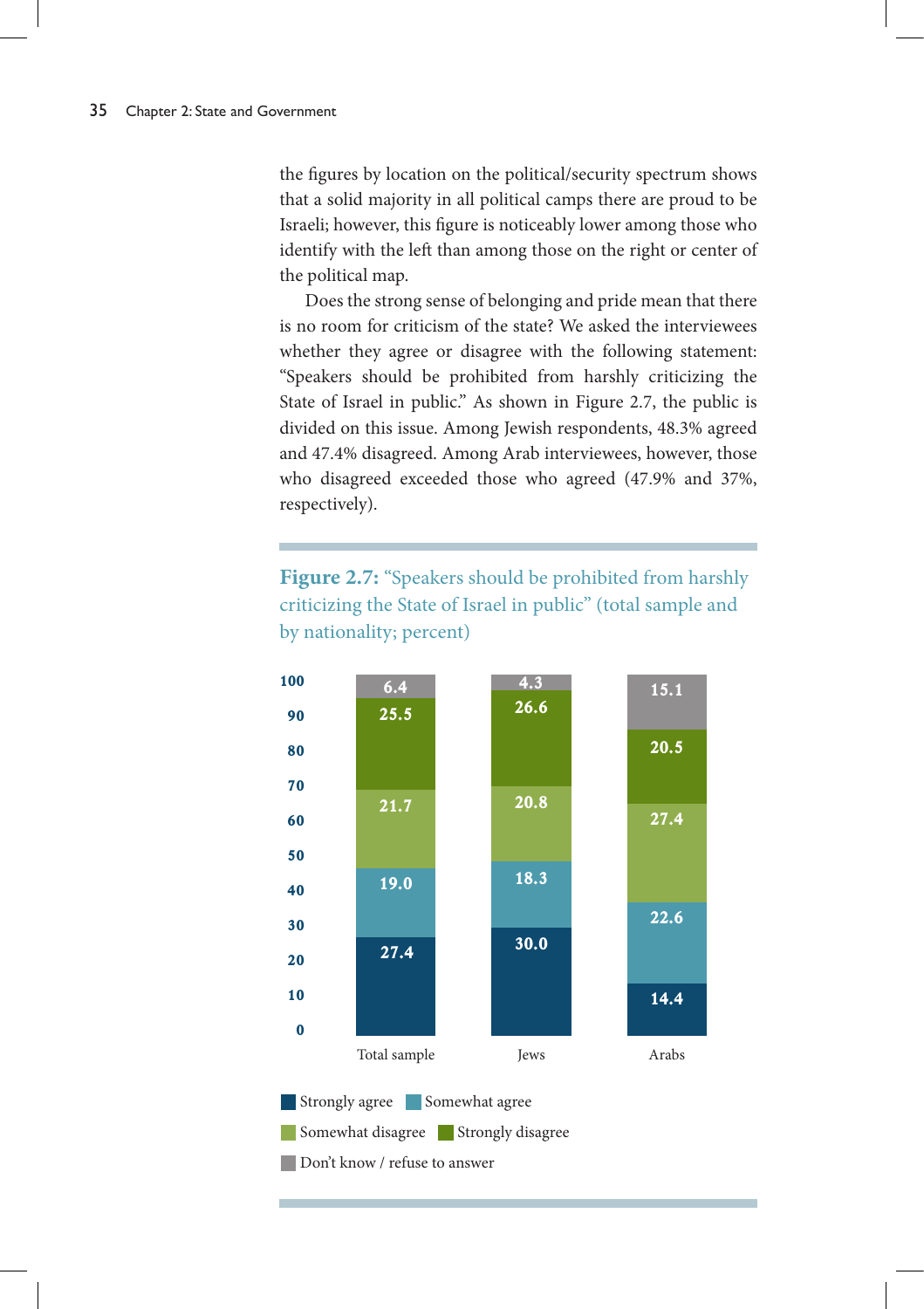We wanted to find out to what extent political orientation affects readiness to tolerate harsh public criticism of the country. A breakdown of the figures demonstrates the impact of this variable: on the right, a majority favor banning harsh criticism of the state (58.2%); by contrast, a majority of the center (54.4%) and a larger majority on the left (65.2%) reject such a ban.

Given the heated debate throughout the democratic world about freedom of expression and privacy, in the wake of Edward Snowden's sensational revelations about the U.S. National Security Agency's surveillance of citizens' phone and Internet use, we asked interviewees for their reaction to the following statement: "To safeguard Israel's security, it is permissible for the state to monitor what citizens write on the Internet." We found that while the Arab public is almost evenly split on this issue, a clear majority of the Jews agree with the statement and support monitoring of Internet users (Figure 2.8).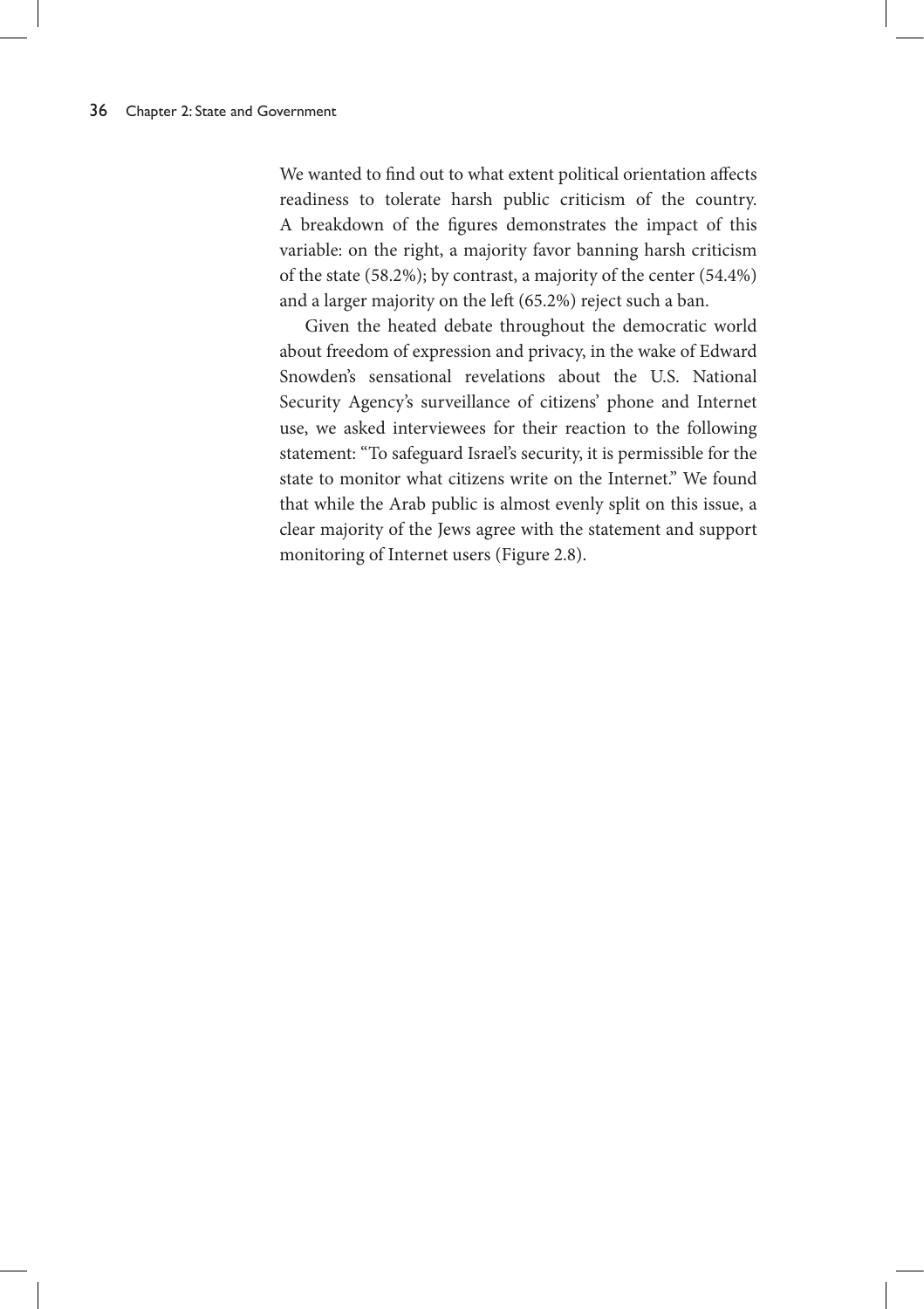Figure 2.8: "To safeguard Israel's security, it is permissible for the state to monitor what citizens write on the Internet" (by nationality; percent)

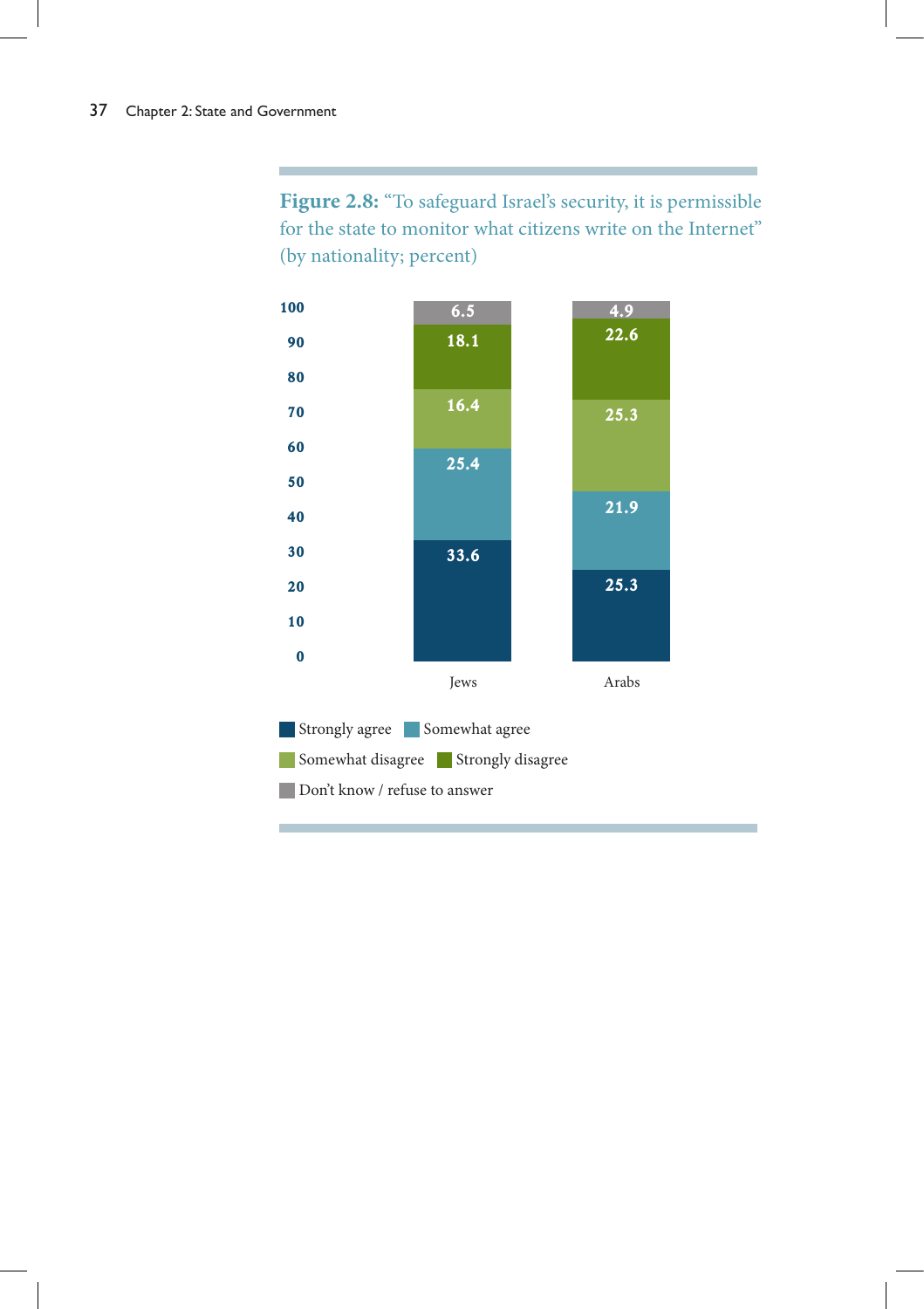# **2.5 Trust in institutions**

In light of all the above, the unflattering numbers related to the public's faith in political and other institutions is not entirely unexpected.

Figure 2.9: Trust in institutions (very much or quite a lot; by nationality; percent)

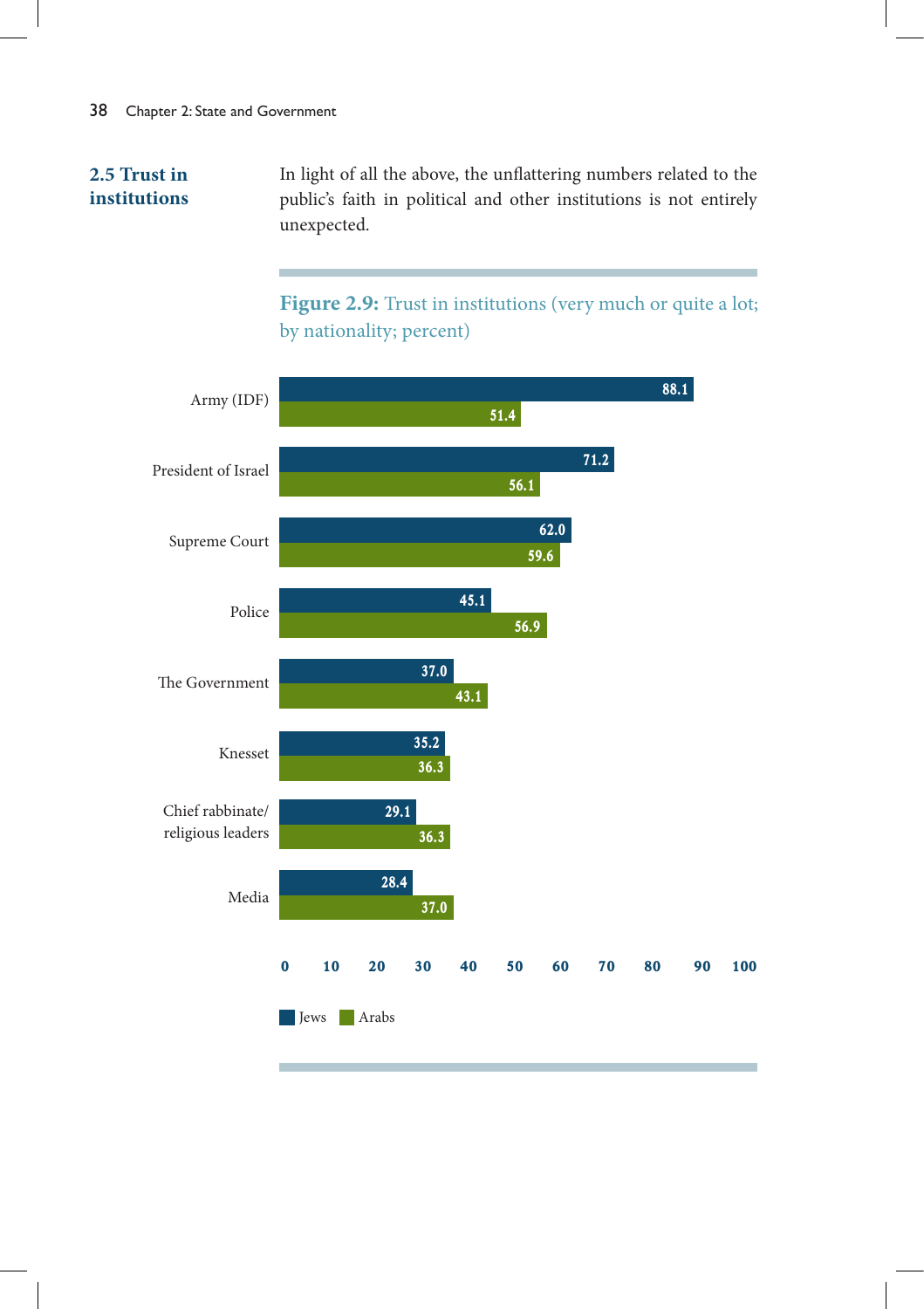This year, as in the past, the IDF garners the highest level of trust (88.1%) among Jewish respondents, followed by the president of the state (with 71.2%) and the Supreme Court (62%). These three institutions were the only ones with the trust of a majority of the Jewish public. Next in line were the police (45.1%), the Government (37.0%), and the Knesset (35.2%). At the bottom of the scale are institutions trusted by less than a third of the Jewish public: the Chief Rabbinate (29.1%), the media (28.4%), and the banks and the Ministry of Finance.

The scale of trustworthy institutions is different for the Arab respondents; just like last year, the Supreme Court tops the list (59.6% trust it "quite a lot" or "very much"), followed in descending order by the police (56.9%), the president of the state (56.1%), and the IDF (51.4%). Lowest on the list were the Government (43.1%), the media (37%), and the Knesset (36.3%).

Compared with the 2013 *Democracy Survey*, the Jewish public registered less trust virtually across the board, whereas that among Arab interviewees differed from institution to institution: for some institutions, their trust rose, while for others it declined or remained unchanged from last year.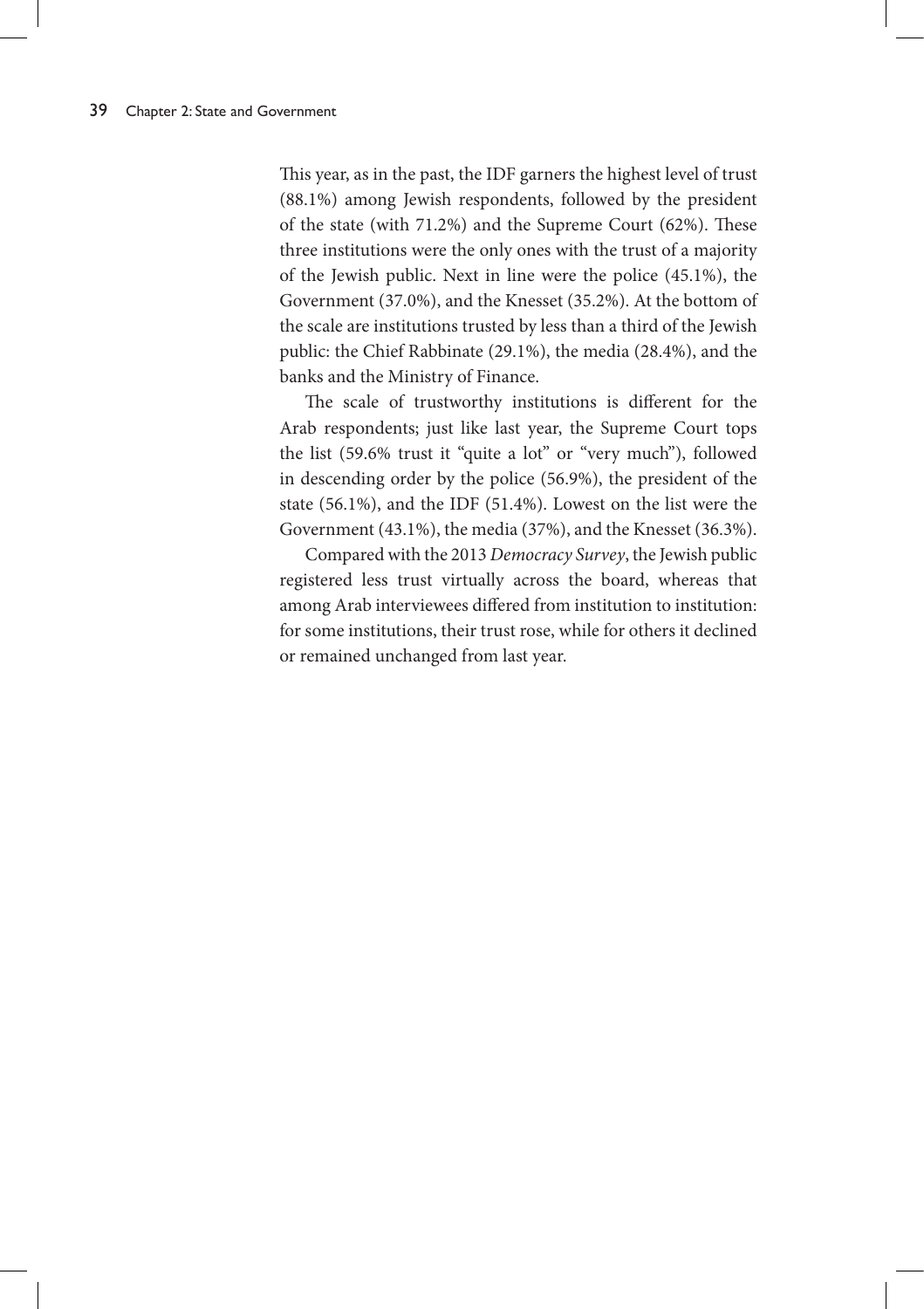# **Chapter 3 Society, Equal Rights, and Human Dignity**

In this chapter, we will analyze the responses to questions on topics related to Israeli society and to core democratic values, especially equal rights and human dignity.

We posed the question: "How would you rate the level of solidarity (sense of "togetherness") of Israeli society (Jews, Arabs, and all other citizens), where  $1 = no$  solidarity at all and  $10 = high$ level of solidarity?"5 As shown in Figure 3.1, the most common response among Jews was "moderate," followed by "moderate to high," whereas the most frequent reply of Arab respondents was "low" and, in almost the same proportion, "low to moderate" (average for Arabs, 3.9; for Jews, 4.8). It should be noted that whereas the Jews' assessment of the level of solidarity of Israeli society is higher than that of the Arabs, it is still quite low.

We wanted to learn whether the perceived solidarity level of Israeli society is affected by subjective feeling of poverty (total sample). We found that those who do not feel poor are more likely to hold that Israeli society as a whole evinces greater solidarity than are those who feel poor (average solidarity rating of 5.0 among the former and 3.8 among the latter). In fact, the gap between the "poor" and "not poor" is greater than that between Jews and Arabs.

A breakdown of the findings by political orientation indicates that those who identify with the center are most likely to rate Israel's overall level of solidarity as high, whereas respondents on the left tend to assess it as low. Respondents on the right are the most inclined to see Israel's overall solidarity level as moderate (average scores: center, 5.1; right, 4.9; left, 4.6).

**3.1 Social/ national solidarity**

<sup>5</sup> We divided the scale into five levels: low level of solidarity (1–2); low to moderate (3–4); moderate (5–6); moderate to high (7–8); high (9–10).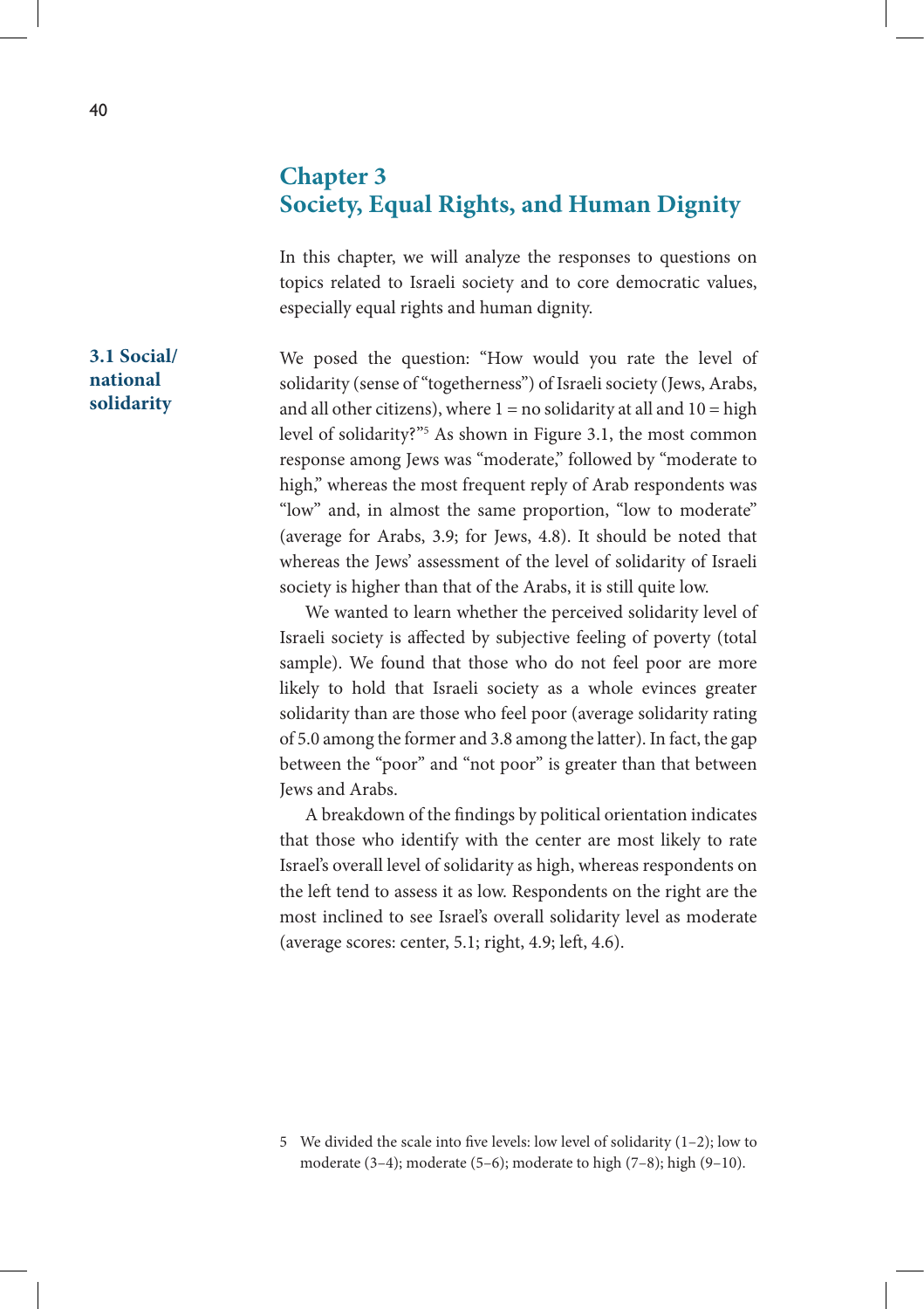

# Figure 3.1: Level of solidarity in Israeli society as a whole (by nationality; percent)

Next we examined respondents' assessments of the solidarity level in Israeli-Jewish society alone. Here the average scores are higher than for Israeli society as a whole, though still not very high. In this case as well, the Arab assessment of the level of solidarity in Israeli-Jewish society is lower than the Jewish respondents' selfperception.

| able - |  |
|--------|--|
|        |  |

|              | <b>Solidarity of Israeli-Jewish</b><br>society, average* |
|--------------|----------------------------------------------------------|
| Arabs        | 5.7(3.9)                                                 |
| lews         | 6.1(4.8)                                                 |
| Total sample | 6.0(4.7)                                                 |

\* The solidarity level rating for Israeli society as a whole is provided in parentheses.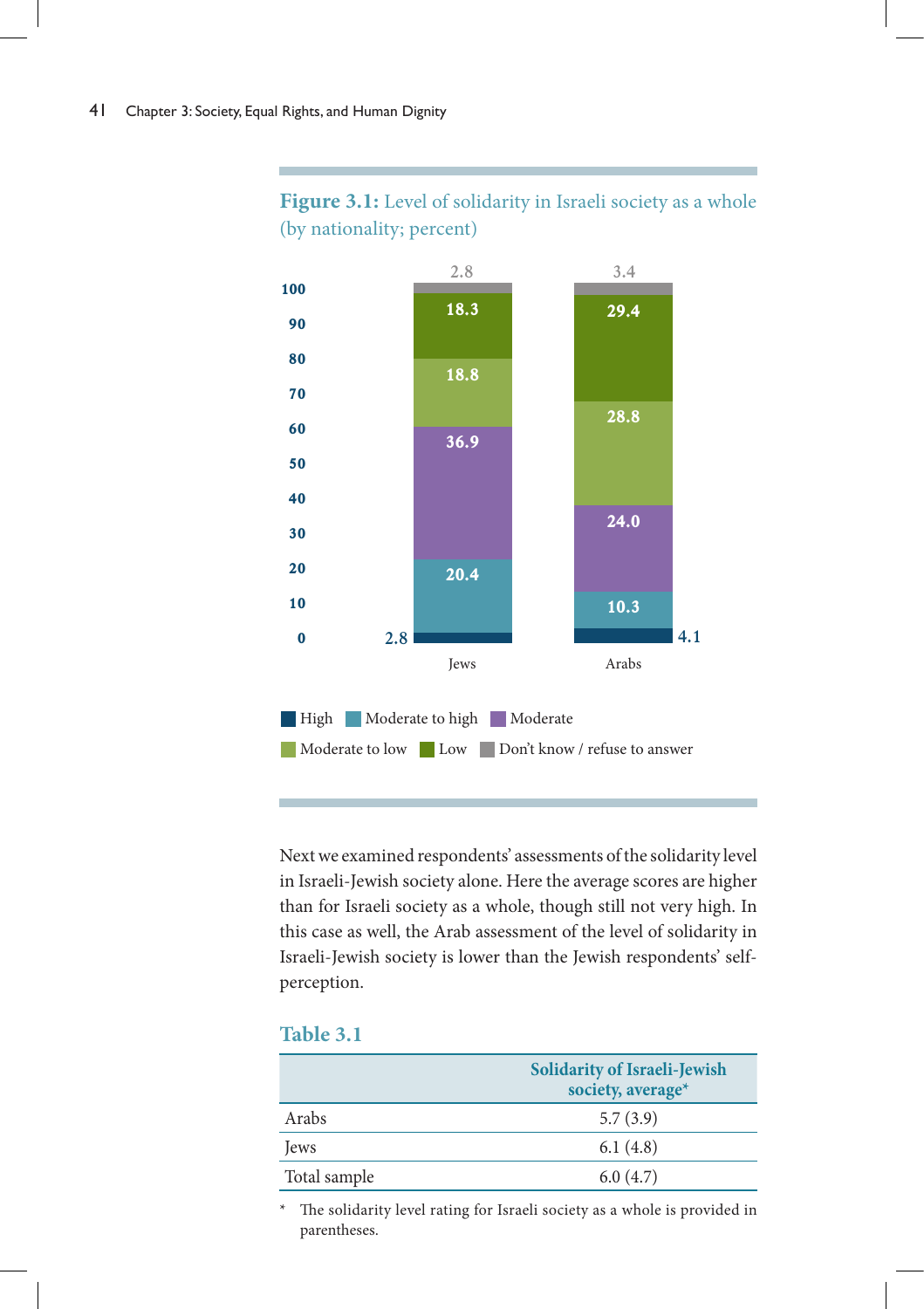Once again, we analyzed the solidarity rating (of Israeli-Jewish society alone) by interviewees' subjective feelings of poverty. We found that the same pattern persists: those who see themselves as poor perceive less solidarity than do those who do not feel poor. The same holds true for the influence of political/security orientation: The highest assessment of Israeli-Jewish solidarity was found in the center, immediately followed by the right, with the left bringing up the rear.

In this context, we wanted to discover whether interviewees agreed or disagreed with the statement: "Jewish citizens of Israel should have greater rights than non-Jewish citizens." A similar majority of Jews and Arabs disagreed with this discriminatory statement: 62.9% and 65.1%, respectively. We expected to find differences between those who identified with the right, center, or left on political/security issues; in fact, the differences that emerged were substantial: **3.2 Equal rights**

# **Table 3.2** (percent)

|        | <b>Disagree that Jewish</b><br>citizens of Israel should<br>have greater rights than<br>non-Jewish citizens | <b>Agree that Jewish citizens</b><br>of Israel should have<br>greater rights than non-<br><b>Jewish citizens</b> | Don't know /<br>refuse to answer | <b>Total</b> |
|--------|-------------------------------------------------------------------------------------------------------------|------------------------------------------------------------------------------------------------------------------|----------------------------------|--------------|
| Right  | 51.1                                                                                                        | 47.1                                                                                                             | 1.7                              | 100          |
| Center | 69.5                                                                                                        | 28.0                                                                                                             | 2.5                              | 100          |
| Left   | 82.9                                                                                                        | 13.4                                                                                                             | 37                               | 100          |

A breakdown of these figures by self-defined religiosity shows clearly that religious respondents are most strongly in favor of granting greater rights to Jews in Israel, followed by Haredi respondents.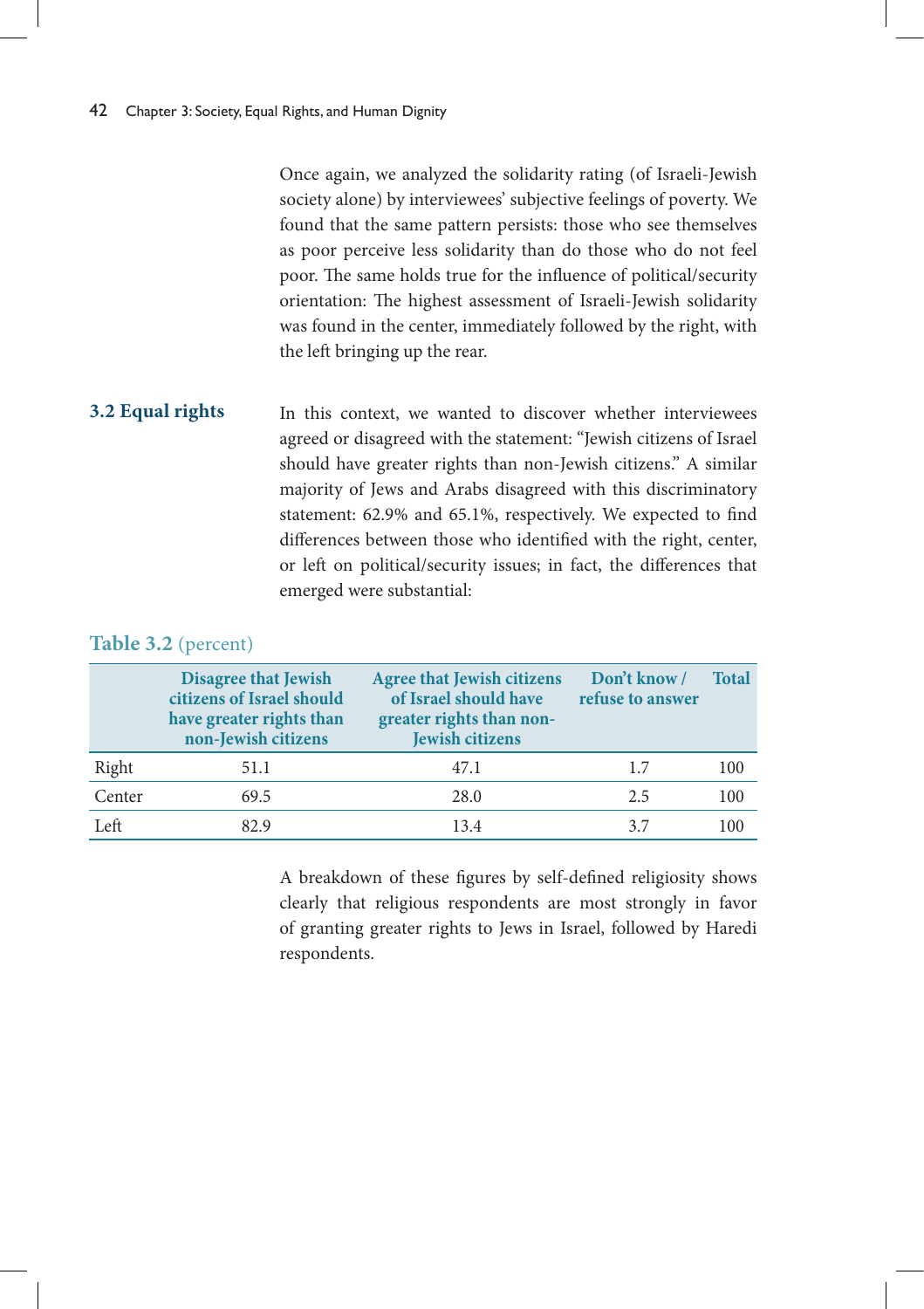|                              | <b>Disagree that Jewish</b><br>citizens of Israel should<br>have greater rights than<br>non-Jewish citizens | <b>Agree that Jewish</b><br>citizens of Israel should<br>have greater rights than<br>non-Jewish citizens | Don't know /<br>refuse to answer | <b>Total</b> |
|------------------------------|-------------------------------------------------------------------------------------------------------------|----------------------------------------------------------------------------------------------------------|----------------------------------|--------------|
| Haredim                      | 49.4                                                                                                        | 50.6                                                                                                     | $\theta$                         | 100          |
| Religious                    | 37.3                                                                                                        | 58.8                                                                                                     | 4.8                              | 100          |
| Traditional<br>religious     | 59.4                                                                                                        | 37.7                                                                                                     | 2.8                              | 100          |
| Traditional<br>non-religious | 61.1                                                                                                        | 37.8                                                                                                     | 1.1                              | 100          |
| Secular                      | 74.9                                                                                                        | 23.1                                                                                                     | 2.0                              | 100          |

# **Table 3.3** (percent)

Moving from the theoretical to the practical, we asked respondents to express their agreement or disagreement with the following statement: "It is acceptable for Israel, as a Jewish state, to allocate more funding to Jewish localities than to Arab ones." On concrete questions of this type, the Jewish respondents' commitment to democracy shows signs of erosion: The percentage of respondents who agree with this discriminatory statement is virtually the same as those who disagree with it (agree, 47.2%; disagree, 47.5%). When we examined the distribution of opinions on this question by location on the political/security spectrum, there were sizeable differences among the three camps: on the left, a very large majority (80.6%) disagree with this discriminatory statement, whereas two-thirds on the right (63.4%) agree with it. In the center camp, a majority (55.7%) disagree with the statement (Figure 3.2).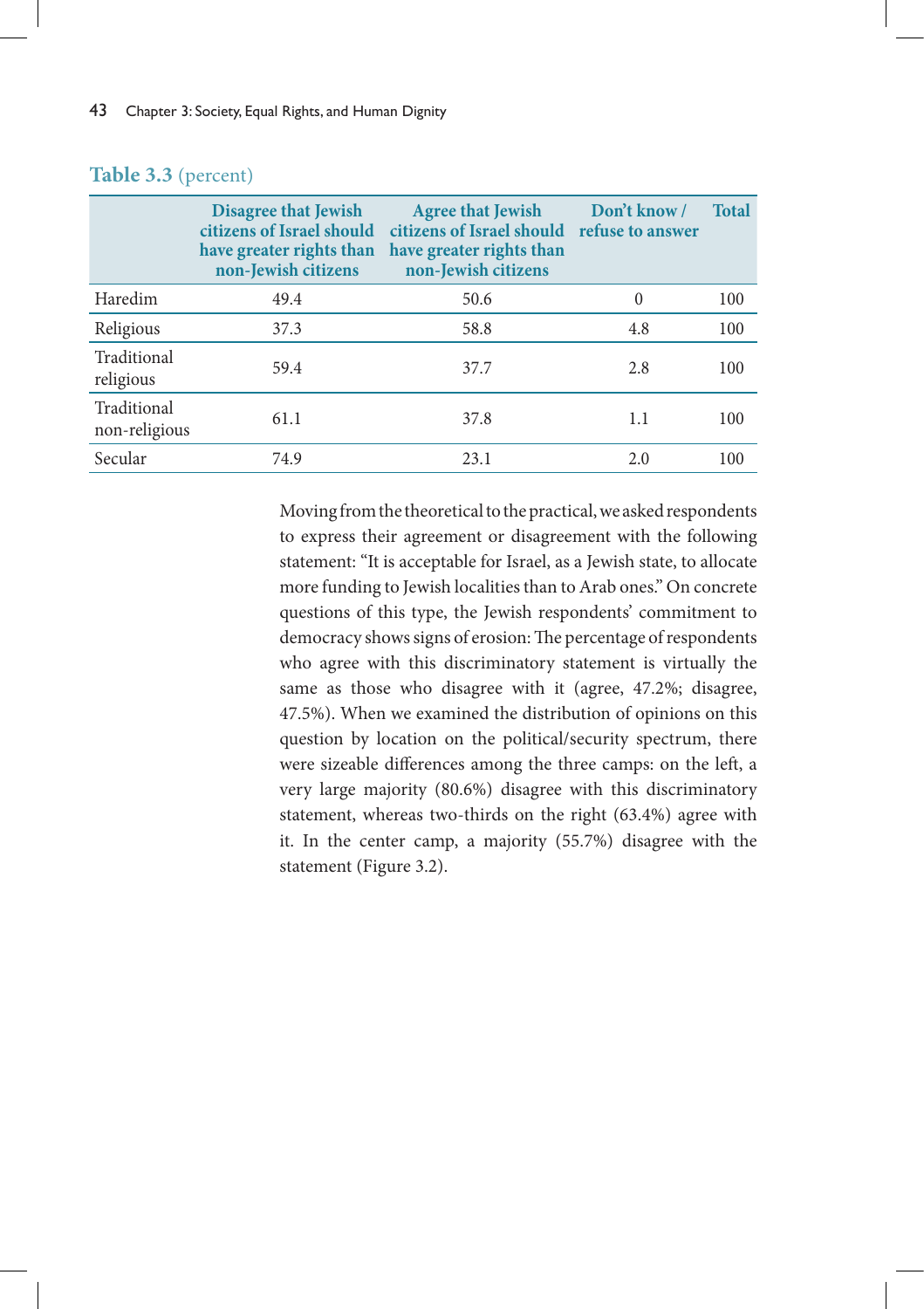Figure 3.2: "It is acceptable for Israel, as a Jewish state, to allocate more funding to Jewish localities than to Arab ones" (by political orientation; percent)



We examined the responses to this question based on selfdefined religiosity as well. As shown in Table 3.4, only among secular respondents is there a majority who disagree that it is permissible for Israel to direct more funds to Jewish localities than to Arab ones.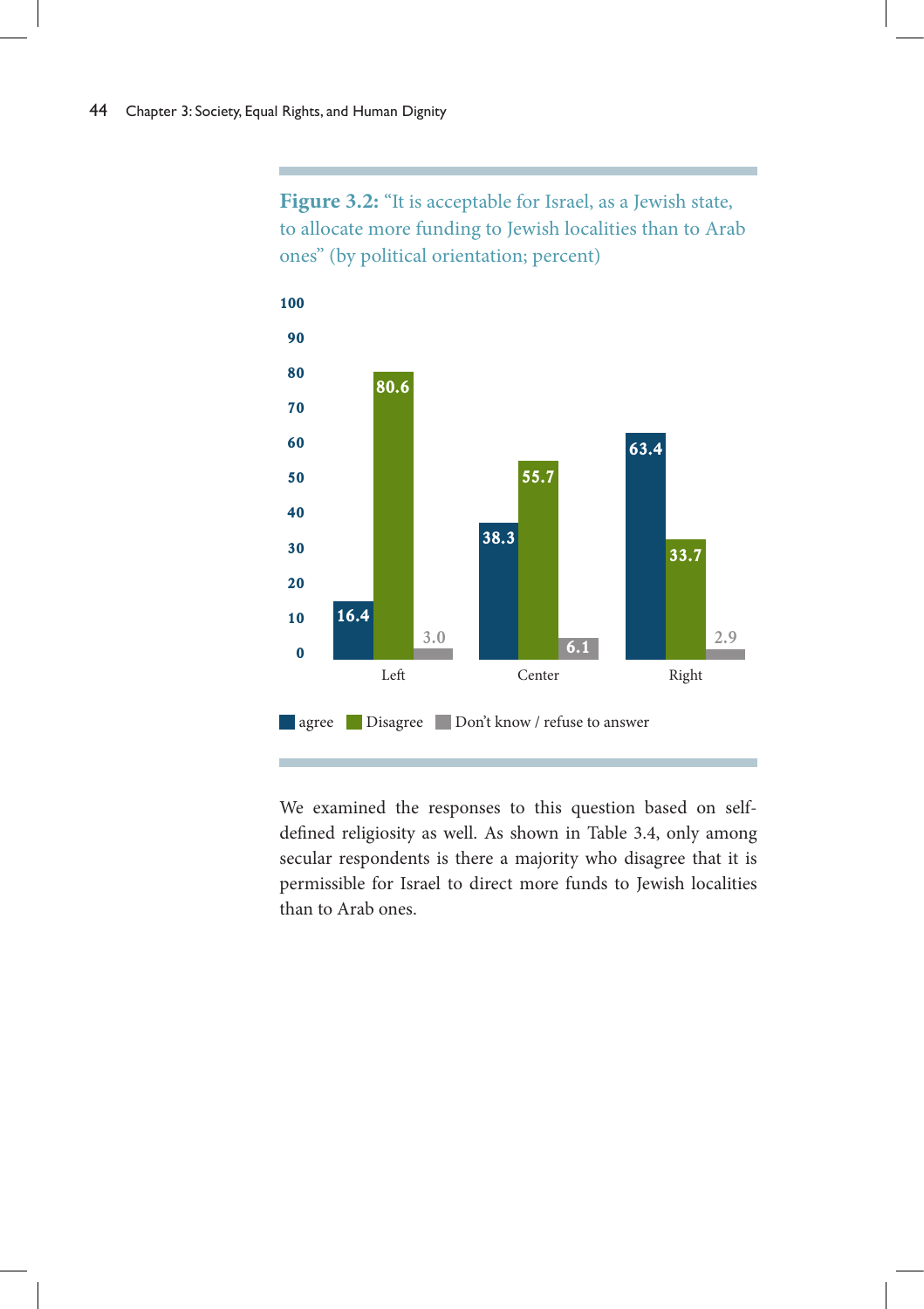|                              | Disagree with allocation Agree with allocation<br>of more funds to<br><b>Jewish localities</b> | of more funds to<br><b>Jewish localities</b> | Don't know /<br>refuse to answer | <b>Total</b> |
|------------------------------|------------------------------------------------------------------------------------------------|----------------------------------------------|----------------------------------|--------------|
| Haredim                      | 25.9                                                                                           | 66.7                                         | 7.4                              | 100          |
| Religious                    | 22.9                                                                                           | 72.3                                         | 4.8                              | 100          |
| Traditional<br>religious     | 40.6                                                                                           | 51.9                                         | 7.5                              | 100          |
| Traditional<br>non-religious | 45.9                                                                                           | 50.8                                         | 3.2                              | 100          |
| Secular                      | 63.4                                                                                           | 30.5                                         | 6.1                              | 100          |

# **Table 3.4** (percent)

At this point, we took the bull by the horns and asked the interviewees whether they agreed or disagreed with the statement that Arab citizens of Israel are discriminated against. Not surprisingly, the figures indicate that Jews and Arabs have opposite perspectives on this issue: Whereas a majority of Jews (59.6%) disagree with this statement (a slight increase over last year's figure of 58.3%), a similar proportion of Arabs (56.8%) agree with it.

A breakdown of the responses by political/security orientation reveals enormous gaps between the camps. On the right, threequarters disagree with the statement that Arab citizens of Israel are the victims of discrimination, while the center is split evenly between those who agree and those who disagree. Three-quarters of respondents on the left agree that Arabs are discriminated against (see Table 3.5).

# **Table 3.5** (percent)

|        | <b>Disagree that</b><br><b>Arabs are</b><br>discriminated<br>against in Israel | <b>Agree that Arabs</b><br>are discriminated<br>against in Israel | Don't know /<br>refuse to answer | <b>Total</b> |
|--------|--------------------------------------------------------------------------------|-------------------------------------------------------------------|----------------------------------|--------------|
| Right  | 75.3                                                                           | 23.6                                                              | 1.1                              | 100          |
| Center | 49.8                                                                           | 46.9                                                              | 3.3                              | 100          |
| Left   | 23.2                                                                           | 75.6                                                              | 12                               | 100          |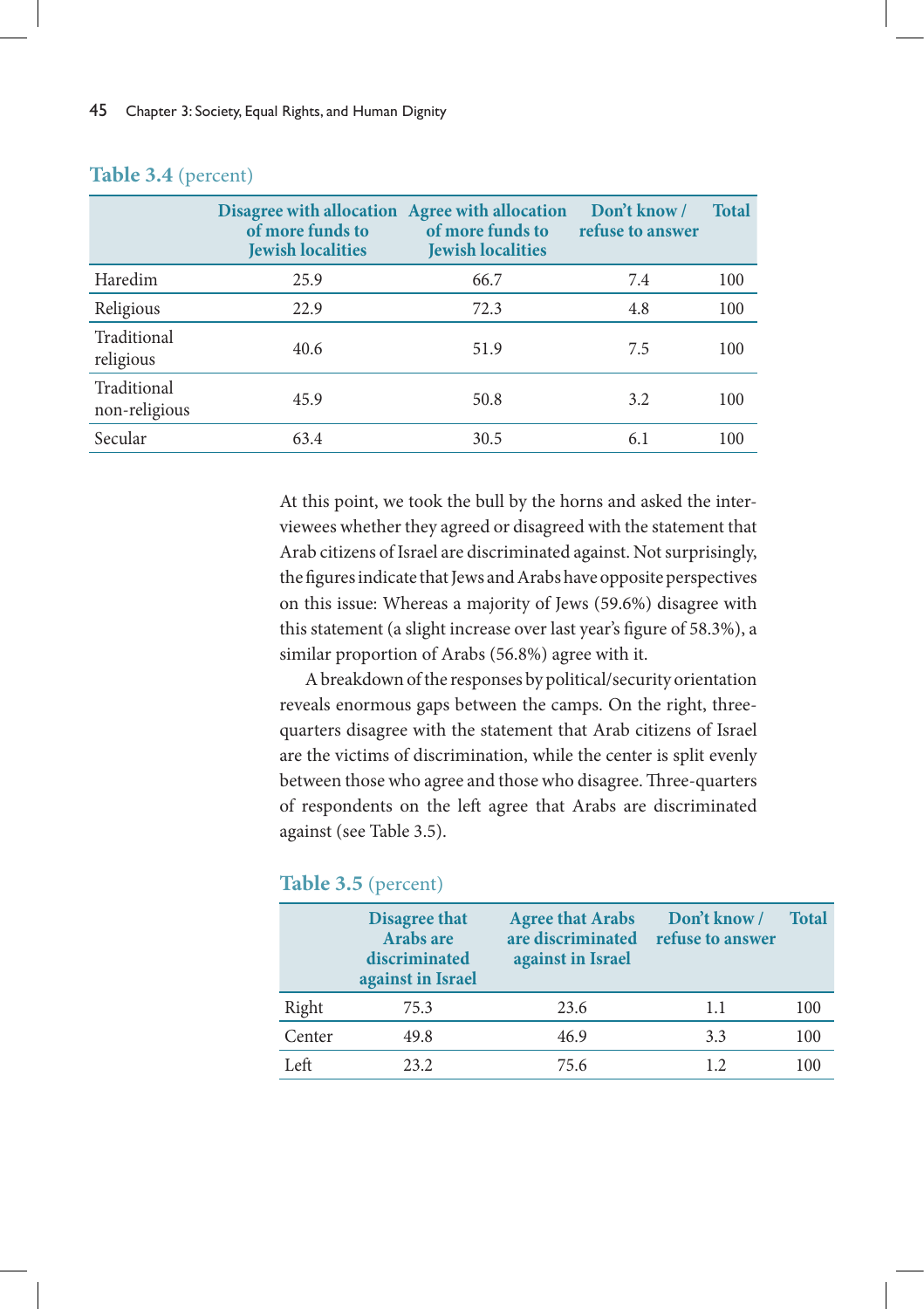We also found a very real difference on this question between those who consider themselves poor and those who do not (total sample): A sizeable majority (68.4%) of those who feel poor disagree that Arab citizens of Israel are discriminated against; a slight majority (54.2%) of those who do not feel poor agree with this statement.

Three-quarters (73.8%) of Jewish respondents agreed that decisions about peace and security crucial to the state should require a Jewish majority; in other words, they consider the exclusion of Arab citizens to be legitimate. The desire for a Jewish majority for decisions of this type can perhaps be attributed to doubts about whether the Arab citizens' fundamental loyalty is to Palestinian interests or Israeli ones; but the high proportion of Jewish interviewees who agree that there should also be a Jewish majority for decisions relating to governance and economic and social structure (61.1%) can be explained only by Jews' broader and continuing desire to exclude Israeli Arabs from meaningful decision-making at the national level.

The last subject addressed in this chapter is human dignity, one of the classic hallmarks of democracy. We wanted to explore whether the respondents see any connection between democracy in Israel and respect for human rights. To this end, we asked them their opinion of the following statement: "Only in democratic regimes is human dignity upheld in the true sense of the term." A majority of both Jewish and Arab respondents agreed with this statement; however, the proportions were different, with 69.0% agreement among Jews and 56.8% among Arabs. Differences were also found when the figures were broken down on the basis of other variables, for example political orientation, but the result was always the same: a majority of every group agreed with this statement.

So far so good. But from our perspective, agreeing with such abstract formulations is not enough. We therefore decided to put the interviewees to the test and asked for their reaction to the following statement: "When investigating a potential terrorist attack, security forces are entitled to violate a suspect's human rights." As shown in Figure 3.3, a considerable share of the Jewish respondents (58.9%) are ready to forgo human rights when it comes to preventing a terrorist attack. Among Arabs, meanwhile, 55.5% disagree with this statement.

# **3.3 Human dignity**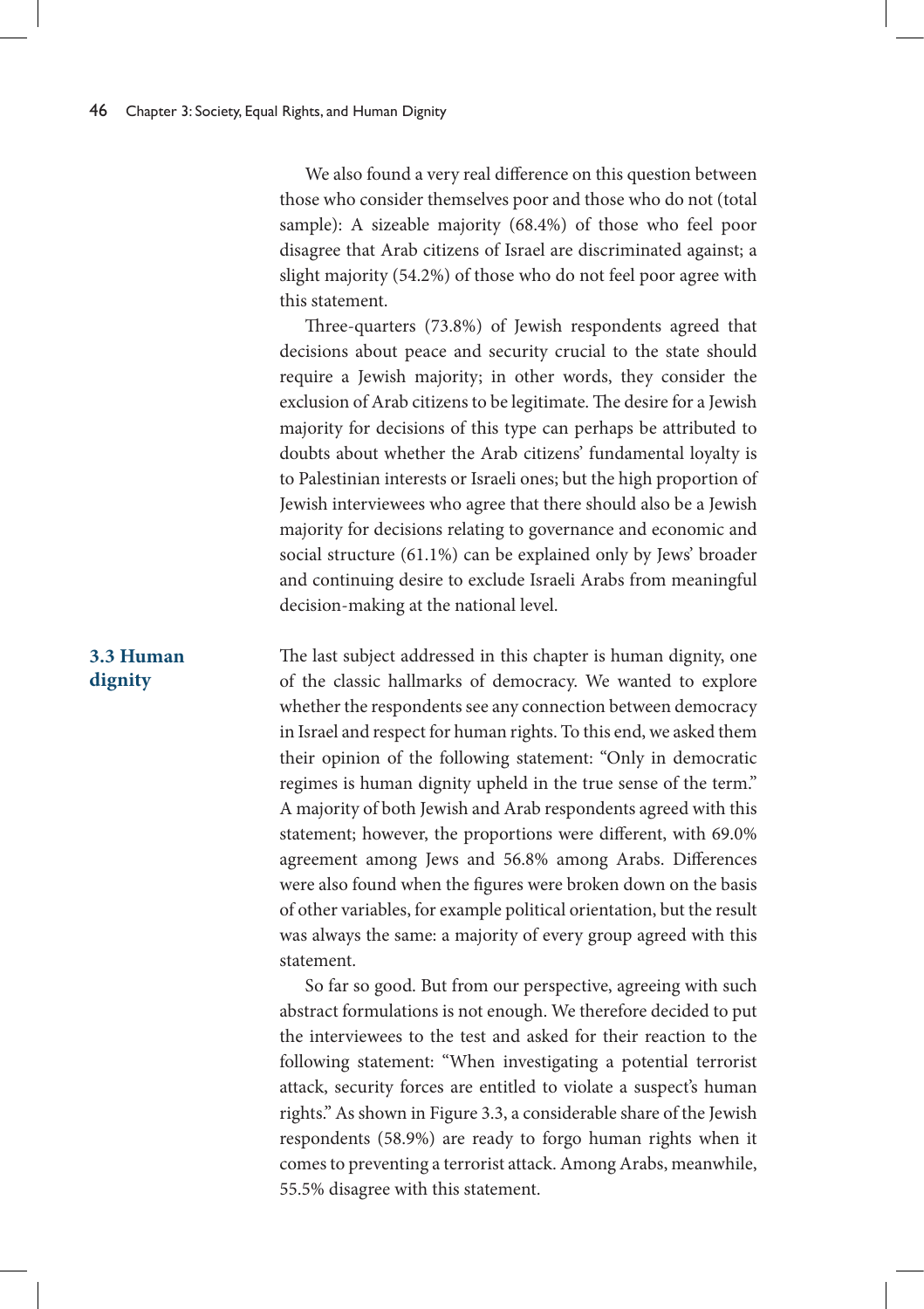Figure 3.3: "When investigating a potential terrorist attack, security forces are entitled to violate a suspect's human rights" (by nationality; percent)



A breakdown of the responses by political/security orientation reveals that a majority on the right and center agree with this statement. By contrast, the left is almost evenly split on this question.

|        | Agree that suspect's<br>human rights can be<br>violated in investigations<br>of terrorism | Disagree that suspect's<br>human rights can be<br>violated in investigations<br>of terrorism | Don't know /<br>refuse to answer | <b>Total</b> |
|--------|-------------------------------------------------------------------------------------------|----------------------------------------------------------------------------------------------|----------------------------------|--------------|
| Right  | 65.8                                                                                      | 31.7                                                                                         | 2.5                              | 100          |
| Center | 56.1                                                                                      | 38.2                                                                                         | 5.7                              | 100          |
| Left   | 47 9                                                                                      | 48.1                                                                                         | 4.0                              | 100          |

# **Table 3.6** (percent)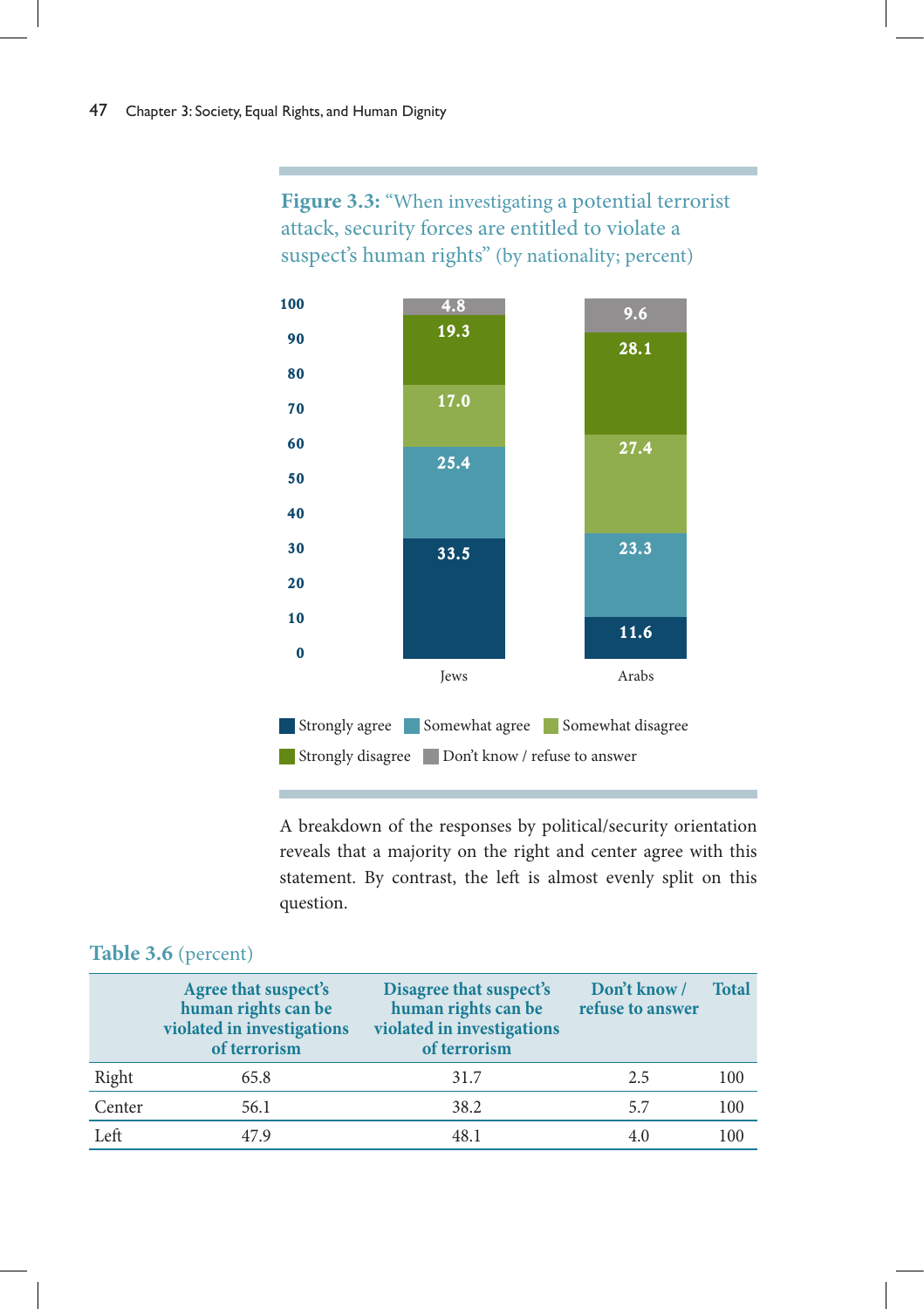To conclude the topic of human dignity, and in line with the above, we asked: "On a personal level, do you usually feel that your dignity as a human being is respected?" As in previous surveys conducted by the Israel Democracy Institute as part of the "Israel Speaks: Human Dignity" project, most Israelis do feel that their human dignity is respected "very much" or "quite a lot." Nonetheless, the difference between Jews and Arabs on this point is significant (Jews, 82.2%; Arabs, 63.7%) (Figure 3.4).

# **Figure 3.4:** Do you usually feel that your dignity as a human being is respected? (total sample and by nationality; percent)

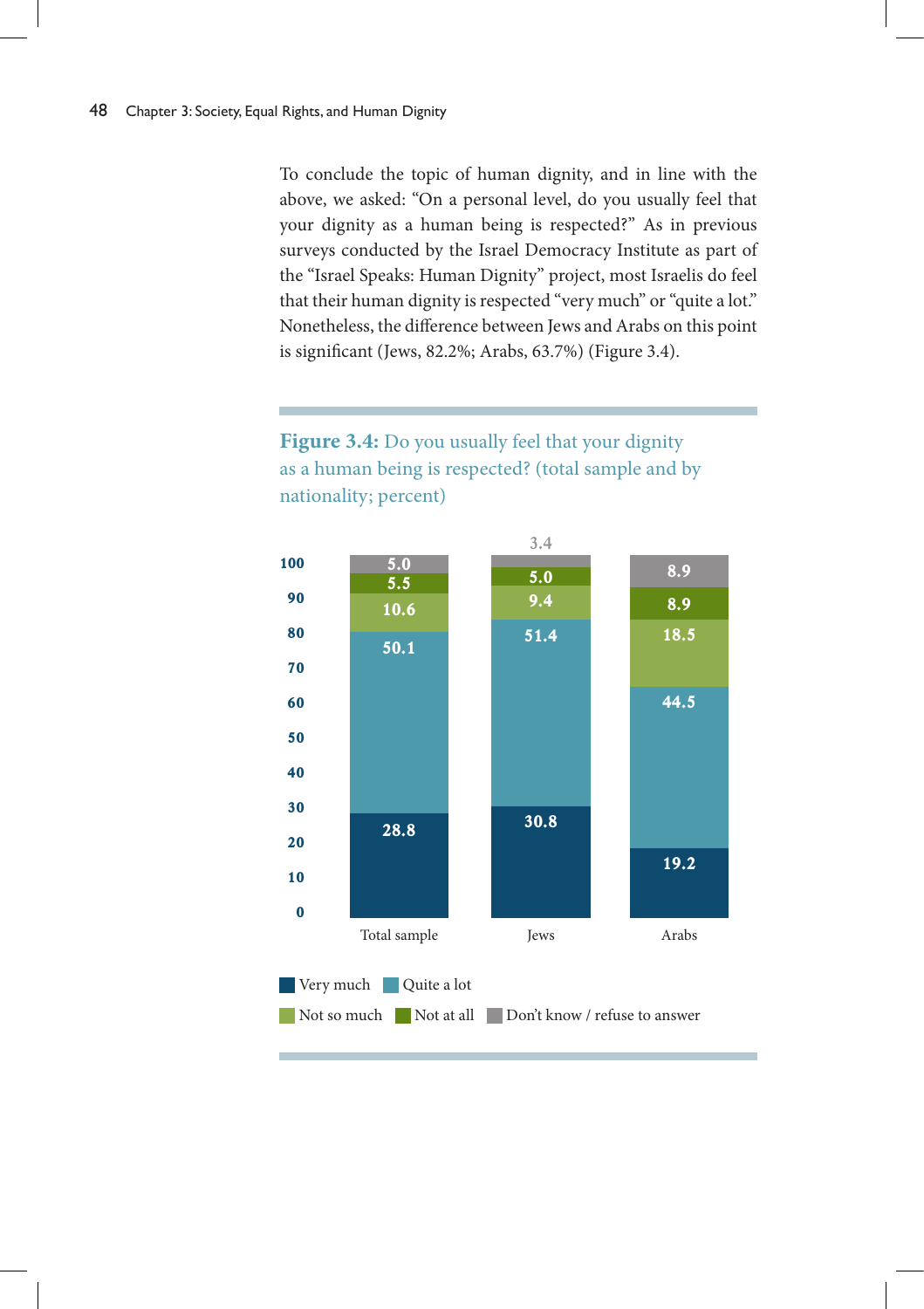A breakdown of the responses by subjective feeling of poverty yielded major differences: A small majority (57.1%) of those who consider themselves poor stated that their personal human dignity is respected "very much," whereas to an overwhelming majority (87%) of those who do not feel poor who offered the same response. In other words, despite the dissatisfaction that we encountered, a majority of Israelis feel that the country's democracy and its institutions respect human dignity to an acceptable degree.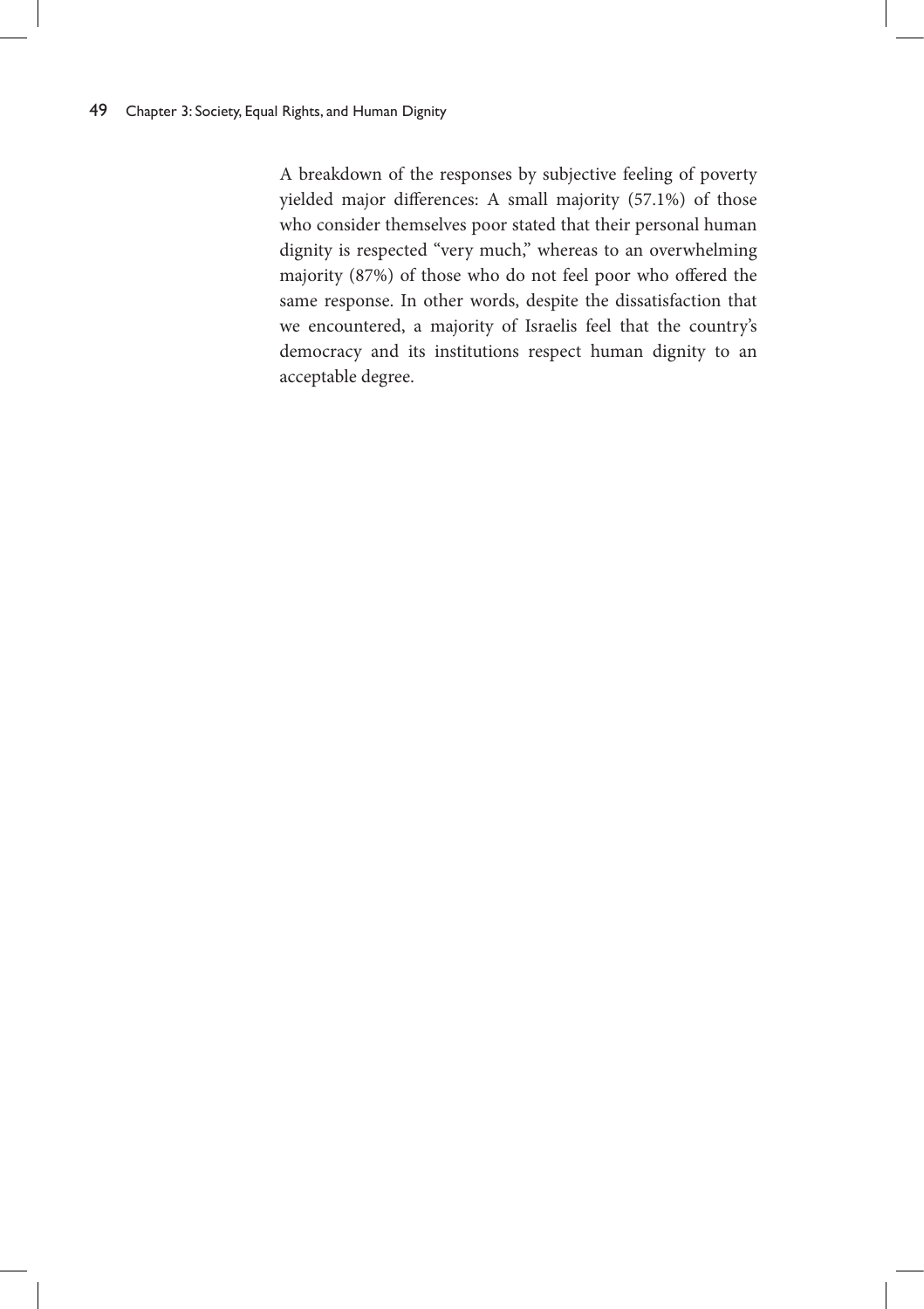# **Chapter 4 Israel 2014: An International Comparison**

Each year, research institutes around the world publish international comparative indicators addressing a variety of structural, functional, and ethical aspects of democracy in dozens, and even hundreds, of countries. These democracy indicators, expressed in annual scores, represent the institutes' current assessments (each in its own area) of the specific and relative state of affairs in the countries surveyed. In this chapter of the 2014 *Israeli Democracy Index*, we examine Israel's scores and the international rankings derived from them. This year, we relate to 16 democracy indicators (Table 4.1): seven dealing with aspects of government, governance, and rights; eight addressing economic and social topics; and one dealing with levels of internal and external conflict. Because the indicators are calculated by different institutes, each with its own focus, there may be some overlap between them.

| <b>Indicator</b> |                                                            | <b>Institution/Report</b>                               |
|------------------|------------------------------------------------------------|---------------------------------------------------------|
| 1.               | Political rights and civil<br>liberties                    | Freedom House: Freedom in the World                     |
| 2.               | Freedom of the press                                       | Freedom House: Freedom in the World                     |
| 3.               | Political culture                                          | Economist Intelligence Unit: Democracy Index            |
| 4.               | Civil liberties                                            | Economist Intelligence Unit: Democracy Index            |
| 5.               | Voice and accountability                                   | The World Bank: Worldwide Governance Indicators         |
| 6.               | Government effectiveness                                   | The World Bank: Worldwide Governance Indicators         |
| 7.               | Civic engagement                                           | OECD: Better Life Index                                 |
| 8.               | Corruption Perceptions Index                               | Transparency International                              |
| 9.               | Index of Economic Freedom                                  | Heritage Foundation                                     |
|                  | 10. Gender Inequality Index                                | UN Human Development Report                             |
|                  | 11. Human Development Index                                | UN Human Development Report                             |
|                  | 12. Satisfaction with life                                 | OECD: Better Life Index                                 |
|                  | 13. Community (social support)                             | OECD: Better Life Index                                 |
|                  | 14. Economic policies                                      | Bertelsmann Stiftung: Sustainable Governance Indicators |
|                  | 15. Social policies                                        | Bertelsmann Stiftung: Sustainable Governance Indicators |
|                  | 16. Political stability & absence<br>of violence/terrorism | The World Bank: Worldwide Governance Indicators         |

### **Table 4.1:** Democracy Indicators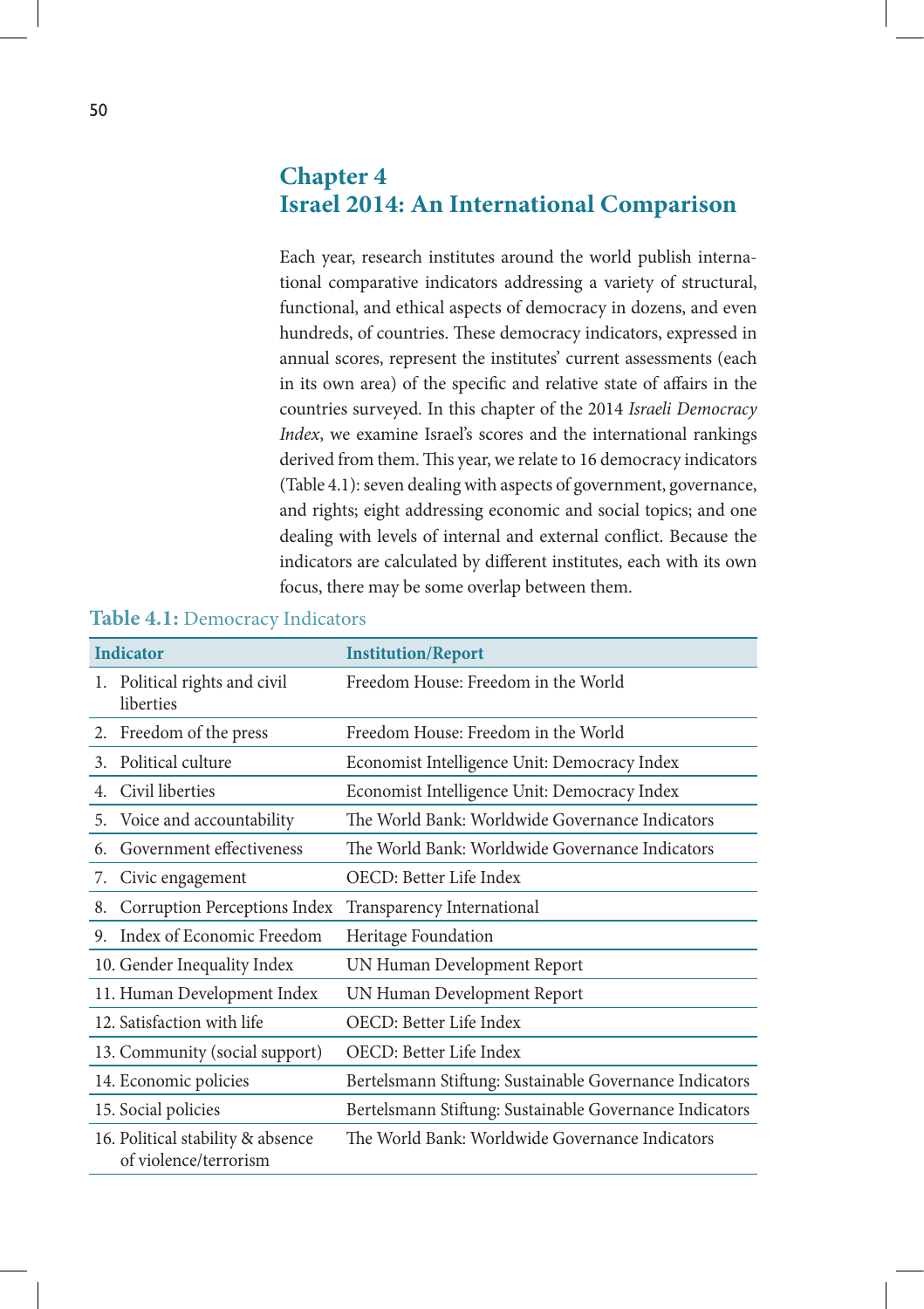The democracy indicators are examined along two axes:

- Israel's democratic performance over the past year in comparison with other countries
- Israel's performance this year in comparison with previous years.

Each institute has its own list of countries covered by its indexes. As we report obviously cannot list all of the countries studied, we limited the number we compared with Israel to 27. The first consideration in selecting the countries was geographic location, to ensure that different regions were adequately represented. We also included several countries that are not democratic but are located near to Israel or share certain political features with it. Geographically, the countries comprised five in the Americas (Argentina, Brazil, Canada, the United States, and Venezuela), nine in Western Europe (Belgium, France, Germany, Greece, Italy, Norway, Spain, Switzerland, and the United Kingdom), three in Central and Eastern Europe that were formerly part of the Soviet Bloc (the Czech Republic, Hungary, and Russia), six in the Middle East (Egypt, Jordan, Lebanon, Saudi Arabia, Syria, and Turkey); and four in Asia and Oceania (China, India, Japan, and New Zealand).

Figure 4.1 shows Israel's rank over the past year on the 16 indicators studied, in comparison with 27 other countries. Position number 1 (left side of the figure) denotes the optimal level of democracy, while the 28th place (on the right) indicates the lowest level, or most flawed democracy. When Israel has the same score as one or more other countries, they are represented graphically as a band rather than a single position. For example, in the indicator of political culture, Israel has the same score as six other countries: Belgium, the Czech Republic, France, Italy, Japan, and Spain. Thus all of them are placed together in slots 8–14.

It is important to clarify that changes over time in scores and in rank do not always correspond: a country can receive the same score year after year but climb or drop in its rank relative to other countries. This means that if the scores of other countries improve, a country may be ranked lower on the comparative

# **4.1 Democracy Indicators 2014: Israel in comparison with other countries**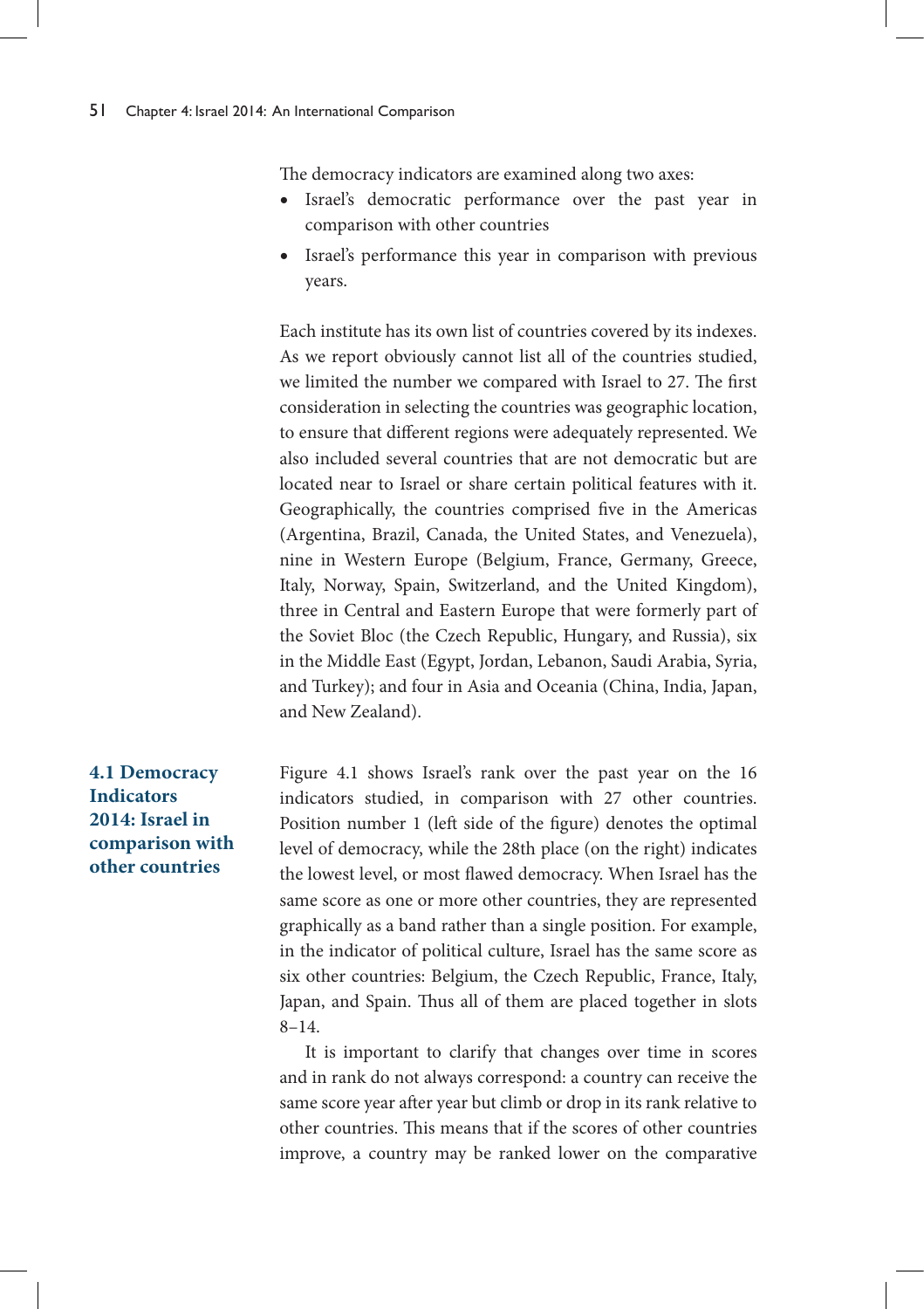scale even if its scores remain the same; conversely, if the scores of other countries drop, it could rise in the rankings even if there is no change for the better in its democratic performance.

# Figure 4.1: Israel's ranking on democracy  $indicators - 2014$

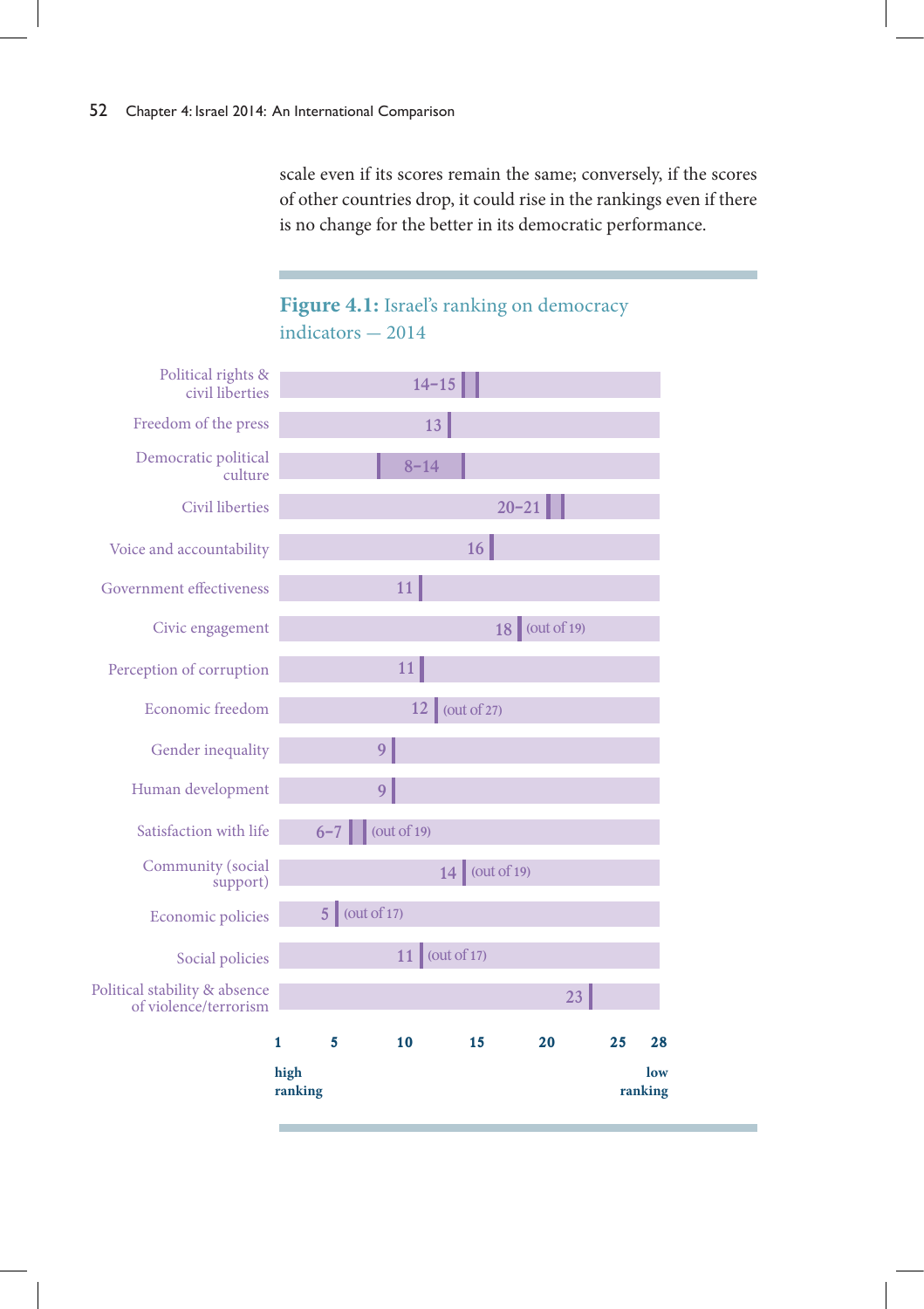- 1. **Political rights and civil liberties:** Israel is ranked at the midpoint of the scale, in position 14–15, along with Hungary.
- 2. **Freedom of the press:** Israel falls near the middle of the scale, in position 13, ahead of Italy and Hungary but trailing Japan and Spain.
- 3. **Political culture:** Israel is positioned around the middle of the scale (8–14) along with Belgium, the Czech Republic, France, Italy, Japan, and Spain.
- 4. **Civil liberties:** Israel ranks quite low (20–21), together with Lebanon.
- 5. **Voice and accountability:** Israel is positioned in 16<sup>th</sup> place, slightly below the midpoint of the scale, ahead of India and following Greece.
- 6. Government effectiveness: Israel occupies the 11<sup>th</sup> slot, slightly above the midpoint—higher than Spain but lower than France.
- 7. **Civic engagement:** Israel is ranked a very low 18 out of the 19 countries surveyed for this indicator, ahead only of Russia and below the Czech Republic and Switzerland.
- 8. **Corruption Perceptions Index:** Israel is positioned slightly above the midpoint of the scale, in the 11<sup>th</sup> slot.
- 9. **Economic freedom:** Israel is ranked in 12<sup>th</sup> place, slightly above the middle of the scale.
- 10. **Gender inequality:** Israel falls in the top third of the scale (ninth place), ahead of Canada, the United Kingdom, the United States, and other Western countries.
- 11. **Human development:** Israel's rank of 9 places it in the upper third of the scale, between Japan and France.
- 12. **Satisfaction with life:** Of the 19 countries included in this indicator, Israel ranks a relatively high 6–7, the same as Belgium, ahead of the United States, and following Brazil.
- 13. **Community (social support):** Israel ranks 14 out of the 19 countries in this indicator—a relatively low position, ahead of Hungary and following Brazil.
- 14. **Economic policies:** Of the 17 countries included in this indicator, Israel ranks fifth, ahead of Belgium and New Zealand and following Germany and Canada.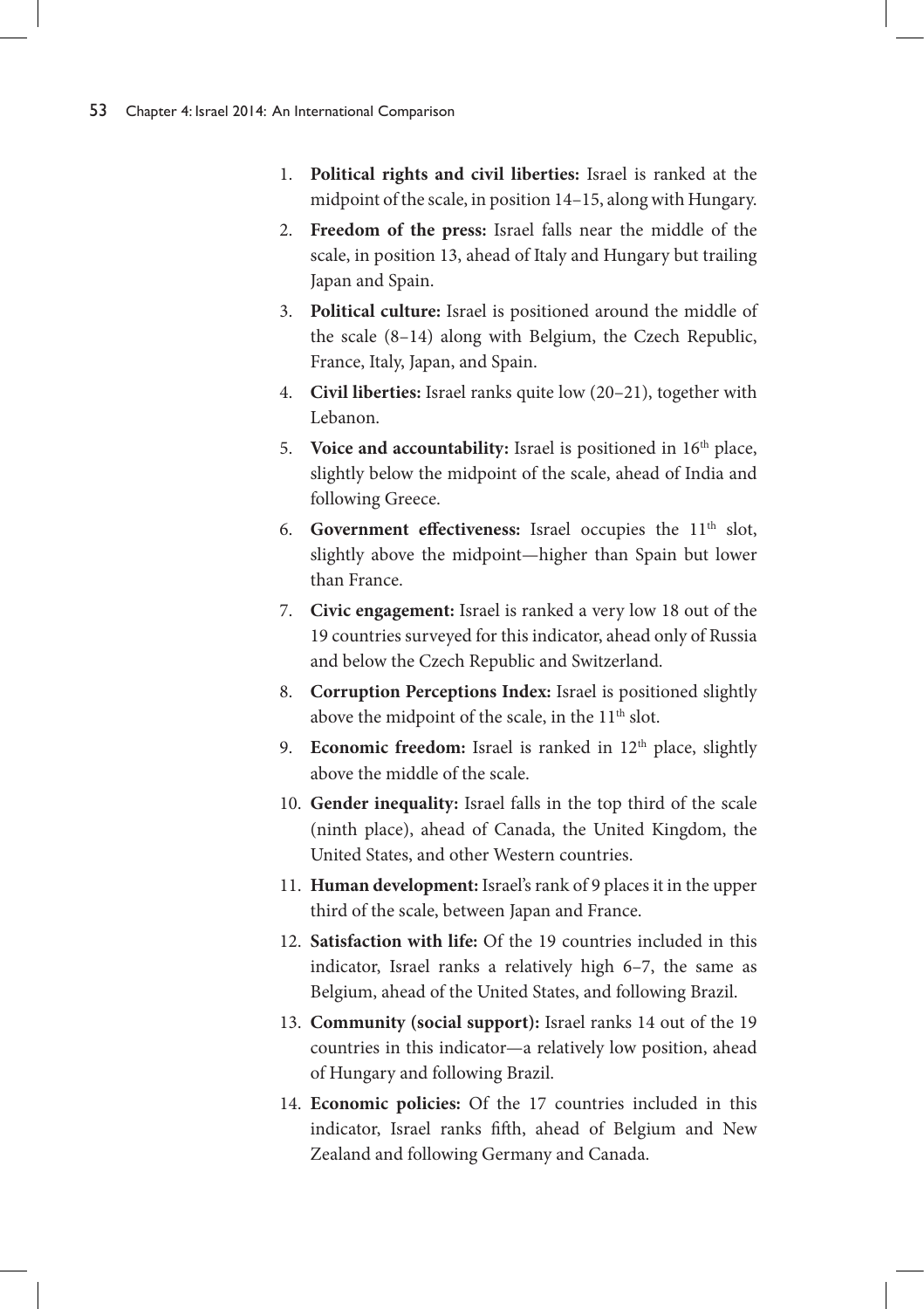- 15. **Social policies:** Israel ranking is somewhat low here (11 out of the 17 countries in this indicator), ahead of Japan and Spain and behind the United States and Belgium.
- 16. **Political stability and absence of violence/terrorism:** On this indicator, Israel places in the bottom third of the scale, in the 23rd position, near Venezuela, India, and Turkey.

As in 2012 and 2013, Israel again ranks at or near the midpoint of the scale in most indexes. It stands out favorably in the indicators for satisfaction with life, human development, gender equality, and economic policies; but its position on three other scales (civil liberties, civic engagement, and political stability and absence of violence/terrorism) is less than impressive. As for Israel's position relative to previous years, it showed a moderate rise in the rankings in three areas (perception of corruption, economic freedom, and gender equality). This year, Israel's rank did not decline for any indicators.

Taking a closer look at the seven indicators in the areas of government, governance, and rights, we found that, on the one hand, Israel certainly satisfies the somewhat "meager" requirements of Freedom House's *Freedom in the World* index, earning it the designation of a free country. It also wins a high score in government effectiveness (a World Bank indicator), meaning that its civil service performs relatively well and is not subject to political pressures, and that the Government is capable of shaping policy and committing to it. (Note that, to some extent, this score contradicts the findings of this year's survey; as we saw in the preceding chapters, the public does not trust many aspects of government, in particular politicians, and feels that the Government is not doing a good job of handling Israel's problems.)

On the other hand, this year Israel earned only moderate scores in several other aspects of democracy: It upholds freedom of the press (a Freedom House indicator), though it is ranked at the bottom of the group of countries classified as having a free press. Israel's political culture (an indicator of *The Economist*'s Intelligence Unit) is considered democratic to a moderate extent; that is, progress is needed when it comes to citizens' support for

**4.2 International indicators: a comparative perspective**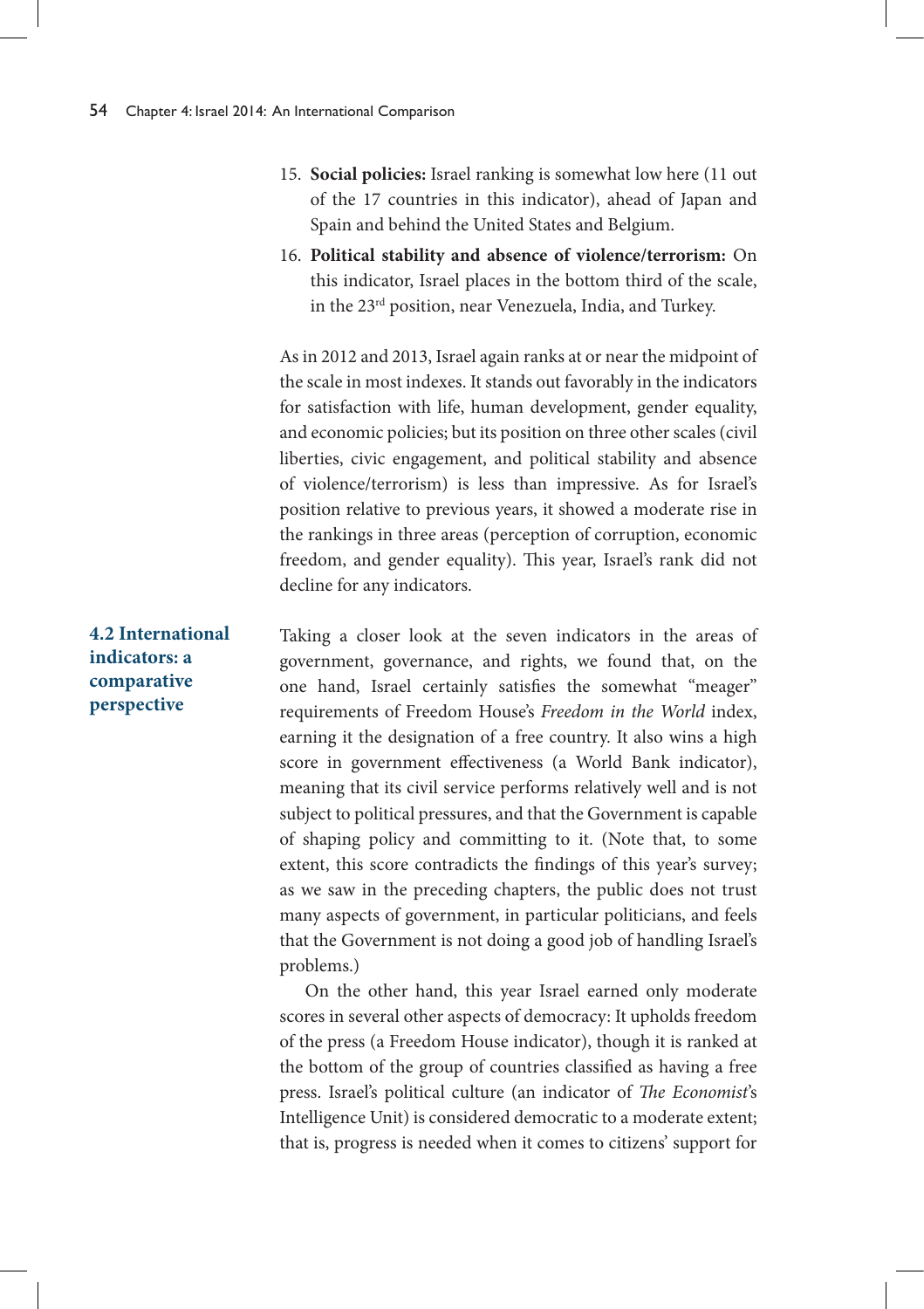democratic values and the separation of religion and state. Israel scores in the medium range on voice and accountability (the World Bank); this suggests that improvement is needed in voter turnout as well as in freedom of expression, of assembly, and of the press. These figures are substantiated by the findings of the present survey. As demonstrated above, many of the respondents expressed support for a strong leader, felt that harsh criticism of the state should be prohibited, and favored decision-making by a Jewish majority alone; in other words, they expressed positions that do not reflect a democratic political culture. Likewise, a relatively high proportion of respondents reported that they had not voted in municipal elections, did not have ties with a political party, and did not volunteer in civic/social organizations, suggesting a low level of political participation.

Finally, Israel earned low scores on two other aspects of government, governance, and rights. It was ranked low in civil liberties (by *The Economist*), as reflected in freedom of the press, freedom of protest, freedom of religion, freedom of assembly, equality before the law, and level of personal security; and it scored poorly in civic engagement (an OECD indicator), that is, citizens' level of trust in the Government and perception of their to influence the legislative process.

To summarize, although Israel is classified as belonging to the family of democratic nations, the situation calls for improvement when it comes to upholding democratic liberties, internalizing democratic values, and strengthening the level of trust in the Government.

The social/economic indicators present a more complicated picture: Israel scores relatively high in the area of human development (the UN's Human Development Index), meaning that its average life expectancy is high, its health and education are satisfactory, and the level of equality between the sexes is comparatively high. In terms of economic freedom (Heritage Foundation), Israel also ranks fairly high, indicating that it upholds free-market and neoliberal economic principles. (Proponents of the social-democratic approach will no doubt view this as worrisome, and not as cause for celebration.) Israelis' life satisfaction (as measured by the OECD's Better Life Index) is relatively high, meaning that despite the problems and challenges confronting the state, its citizens report a generally high level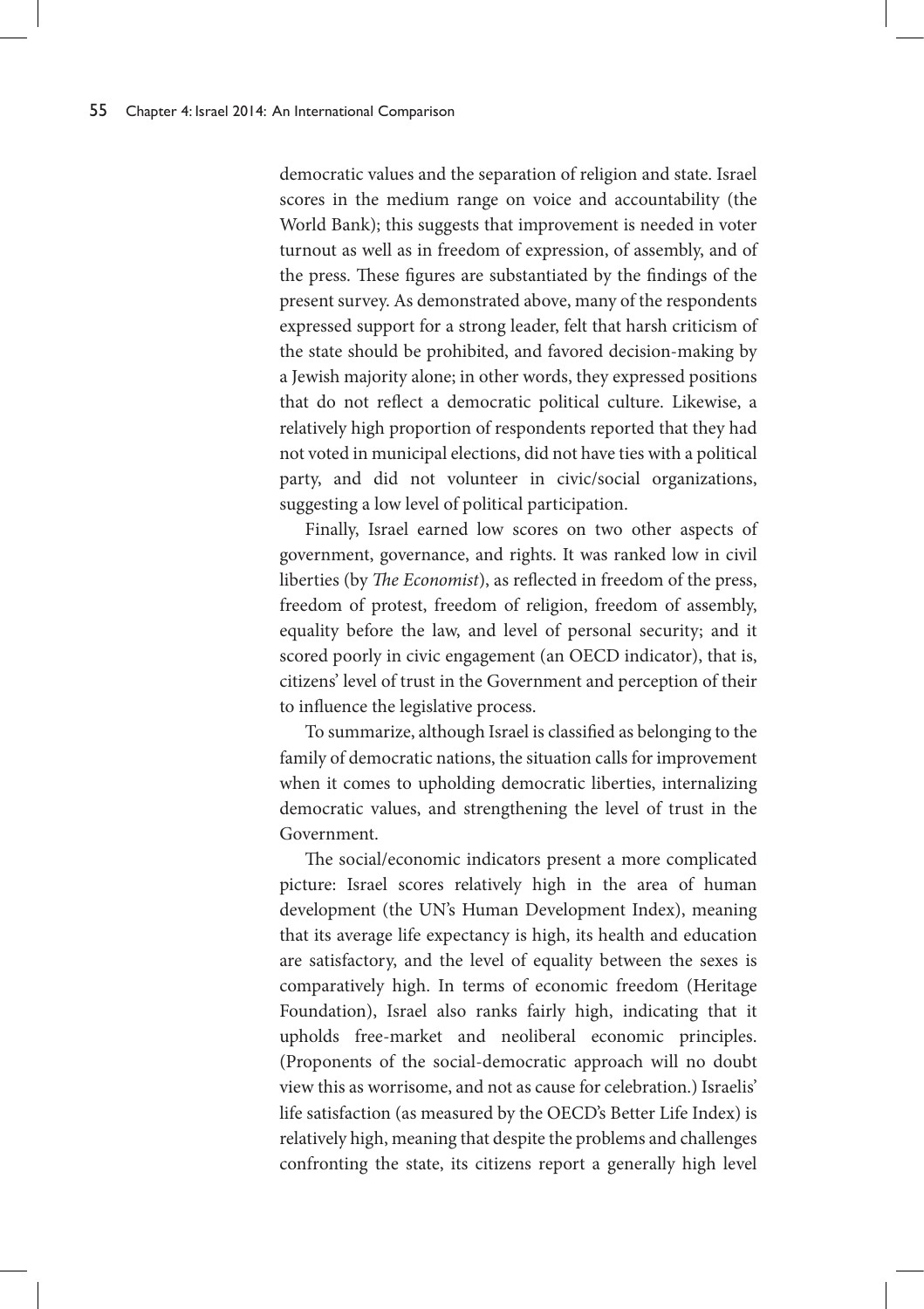of satisfaction with their lives. This finding is bolstered by the present survey as well; as we saw, a very large share of respondents report that their personal situation is good, that they feel part of the state of Israel and its problems, and that they are proud to be Israeli. Israel also scores comparatively high in the area of economic policy (an indicator of the Bertelsmann Stiftung), as reflected in the Government's performance in such areas as inflation, state deficit, and GNP.

Nonetheless, Israel received intermediate scores on three social/economic indicators: perception of political corruption, community support network, and social policy. While Israel's level of political corruption (Transparency International) is not high in comparison with the other countries surveyed, the score itself is certainly not favorable. This ranking is supported by the present survey, in which a large proportion of interviewees felt that Israel's leadership today is somewhat or very corrupt.

The level of community support (OECD's Better Life Index), i.e., the sense of having a social "safety net," the willingness to help strangers, and the degree of participation in volunteer activities, is also relatively low.

Finally, the Government's social policies in the areas of education, health, family, and inequality are deficient (Bertelsmann Stiftung). In particular, there is a need for improvement in the level of social inclusion, as reflected in the gaps between rich and poor, Jews and Arabs, Mizrahim and Ashkenazim, and men and women. This score, too, is corroborated by the present survey. As we saw earlier, a great many respondents feel that the present economic situation justifies taking to the streets to protest; a very large proportion consider the level of tension between Jews and Arabs, and between rich and poor, to be high; and many assert that the prevalence of poverty is too high.

To sum up, based on the indicators in the economic and social areas, Israel has a relatively high level of human development and gender equality. Citizens enjoy economic freedom, and people are satisfied with their lives and with the Government's economic performance. Nonetheless, there is significant room for improvement with respect to the level of corruption and of community support, as well as in the area of social policy, particularly with regard to inequality between different groups and sectors in Israeli society.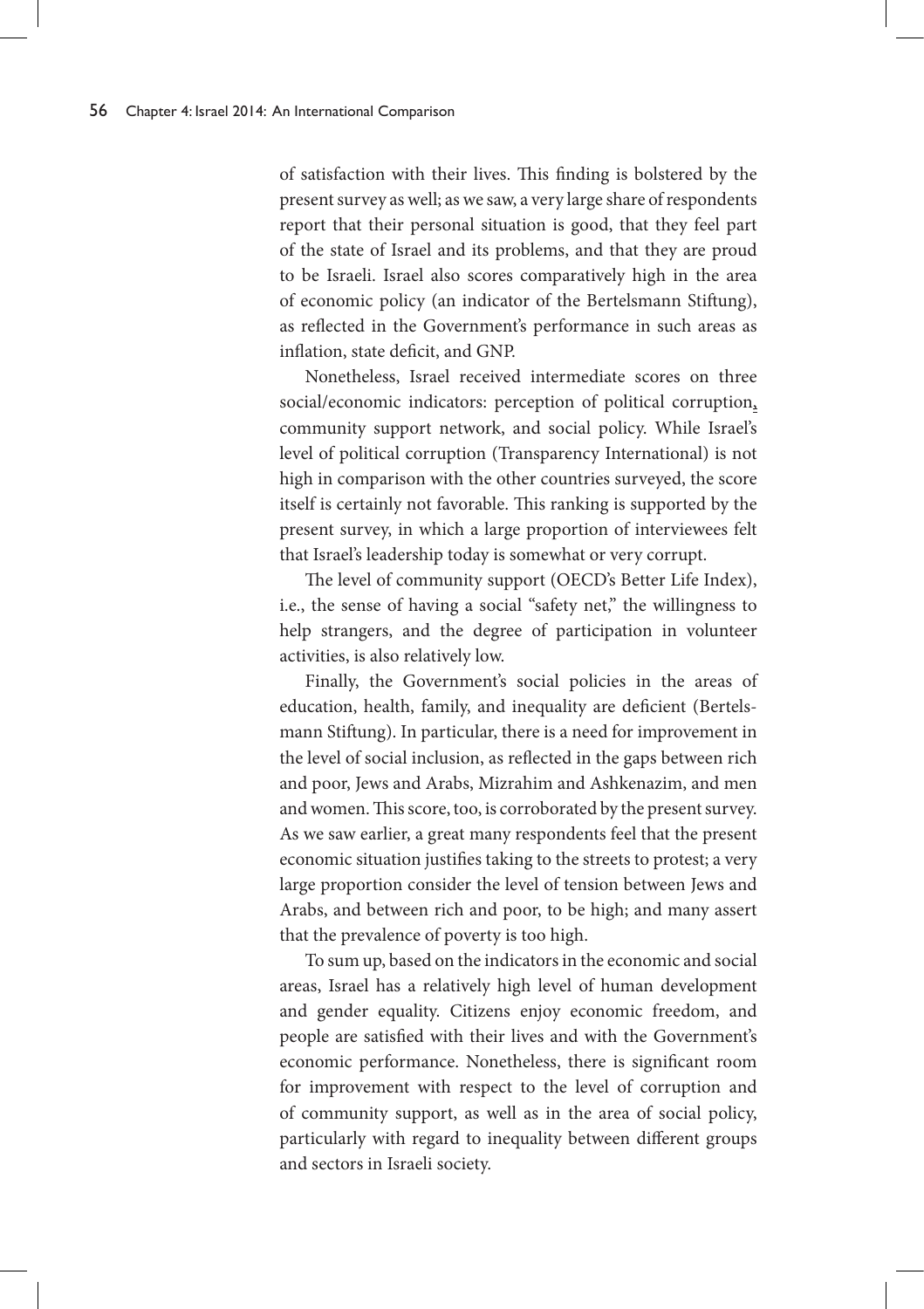Not surprisingly, the index of internal and external conflict in Israel yields a gloomy picture: Israel registered a very poor score in the indicator of political stability and absence of violence/ terrorism, relative to both the 27 countries surveyed in this chapter and to all nations of the world. There is no question that the unstable security situation between Israel and the Palestinians and between Israel and its neighbors (including the various terrorist organizations) is a significant feature of life in Israel and has far-reaching political, democratic, economic, and social ramifications.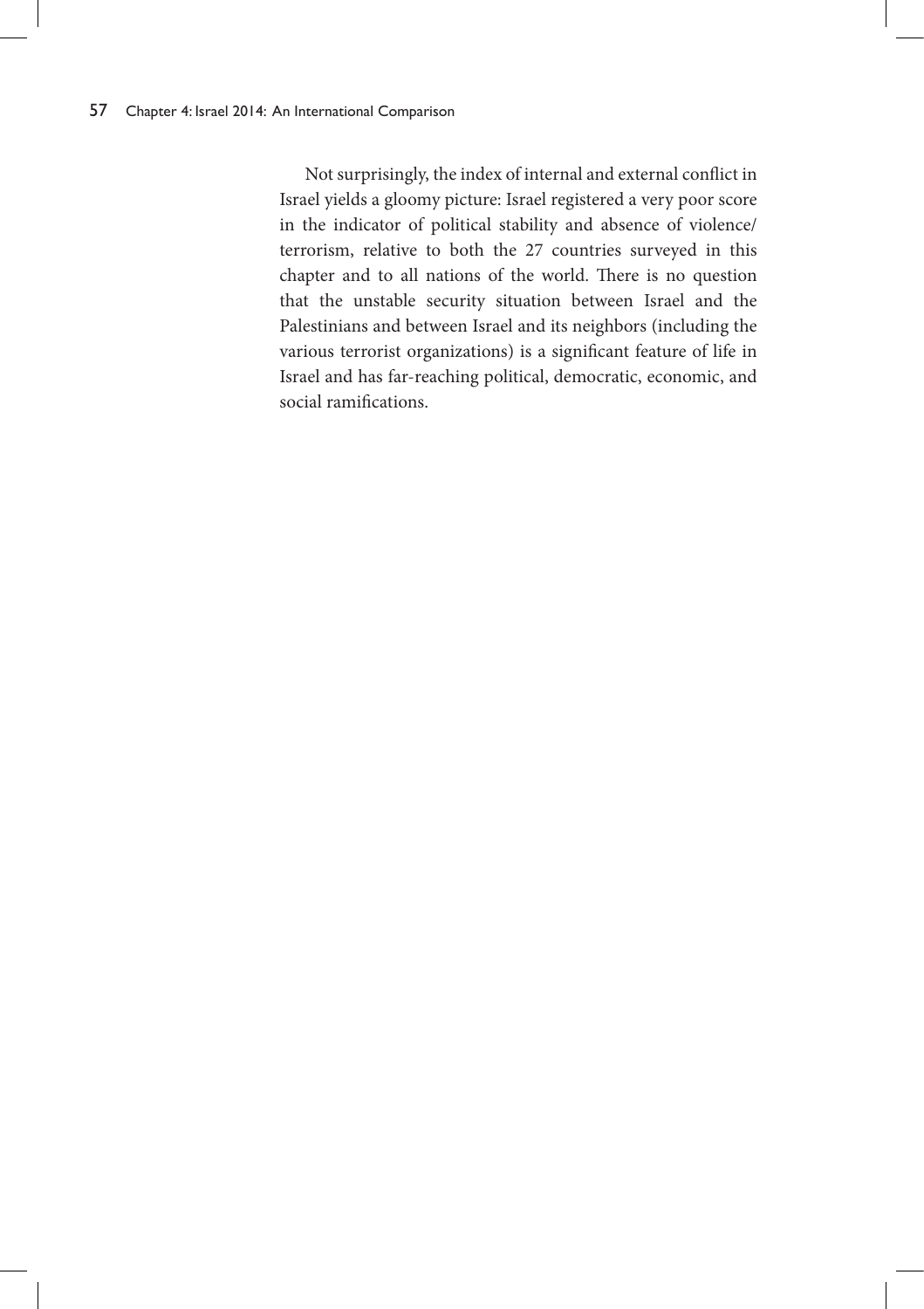# **Appendix Democracy Survey 2014: Distribution of Responses** (percent)

|                               | <b>Total sample</b> | <b>Jews</b> | <b>Arabs</b> |
|-------------------------------|---------------------|-------------|--------------|
| Very good                     | 10.7                | 9.3         | 19.2         |
| Good                          | 33.6                | 33.4        | 35.6         |
| $So$ -so                      | 36.6                | 38.2        | 26.7         |
| Bad                           | 8.8                 | 9.1         | 6.8          |
| Very bad                      | 8.2                 | 7.8         | 11.0         |
| Don't know / refuse to answer | 2.1                 | 2.2         | 0.7          |
| Total                         | 100                 | 100         | 100          |

1. How would you characterize Israel's overall situation today?

### 2. And what about your personal situation?

|                               | <b>Total sample</b> | <b>Jews</b> | <b>Arabs</b> |
|-------------------------------|---------------------|-------------|--------------|
| Very good                     | 19.5                | 20.9        | 12.3         |
| Good                          | 46.4                | 48.2        | 37.7         |
| $So$ -so                      | 22.3                | 20.9        | 28.1         |
| Bad                           | 6.4                 | 5.6         | 10.3         |
| Very bad                      | 3.1                 | 2.1         | 9.6          |
| Don't know / refuse to answer | 2.3                 | 2.3         | 2.0          |
| Total                         | 100                 | 100         | 100          |

# Discussion on p. 9

3. In your opinion, how well is the Government handling the country's problems?

|                               | <b>Total sample</b> | <b>Jews</b> | <b>Arabs</b> |
|-------------------------------|---------------------|-------------|--------------|
| Very well                     | 5.5                 | 4.7         | 11.0         |
| Quite well                    | 30.0                | 29.3        | 34.9         |
| Not so well                   | 38.1                | 38.7        | 33.6         |
| Not at all well               | 22.1                | 23.8        | 13.7         |
| Don't know / refuse to answer | 4.3                 | 3.5         | 6.8          |
| Total                         | 100                 | 100         | 100          |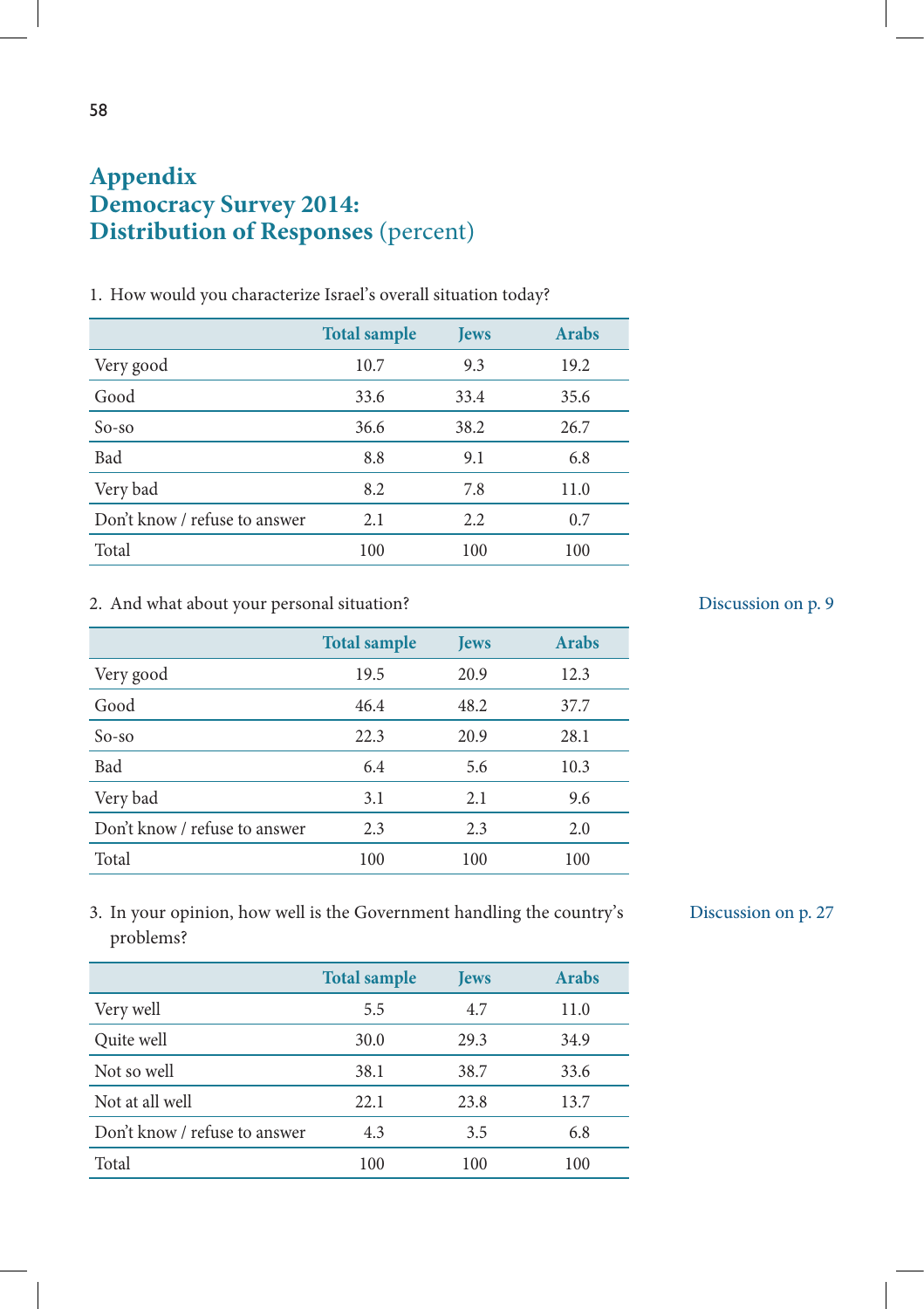# 4. To what extent do you feel part of the State of Israel and its problems?

|                               | <b>Total sample</b> | <b>Jews</b> | <b>Arabs</b> |
|-------------------------------|---------------------|-------------|--------------|
| Very much                     | 38.8                | 43.2        | 17.1         |
| Quite a lot                   | 36.3                | 35.2        | 41.8         |
| Not so much                   | 13.4                | 11.5        | 22.6         |
| Not at all                    | 8.1                 | 7.0         | 15.1         |
| Don't know / refuse to answer | 3.4                 | 3.1         | 3.4          |
| Total                         | 100                 | 100         | 100          |

# 5. How proud are you to be an Israeli?

|                               | <b>Total sample</b> | <b>Jews</b> | <b>Arabs</b> |
|-------------------------------|---------------------|-------------|--------------|
| Very much                     | 59.8                | 66.2        | 26.0         |
| Quite a lot                   | 22.0                | 19.3        | 39.0         |
| Not so much                   | 10.3                | 9.3         | 13.7         |
| Not at all                    | 5.9                 | 3.6         | 19.9         |
| Don't know / refuse to answer | 2.0                 | 1.6         | 1.4          |
| Total                         | 100                 | 100         | 100          |

# 6. How interested are you in politics?

|                               | <b>Total sample</b> | <b>Jews</b> | <b>Arabs</b> |
|-------------------------------|---------------------|-------------|--------------|
| Very interested               | 21.6                | 22.7        | 15.8         |
| Quite interested              | 40.9                | 43.1        | 29.5         |
| Not very interested           | 25.1                | 24.9        | 25.3         |
| Not at all interested         | 11.0                | 8.3         | 27.4         |
| Don't know / refuse to answer | 1.4                 | 1.0         | 2.0          |
| Total                         | 100                 | 100         | 100          |

# Discussion on p. 32

Discussion on p. 33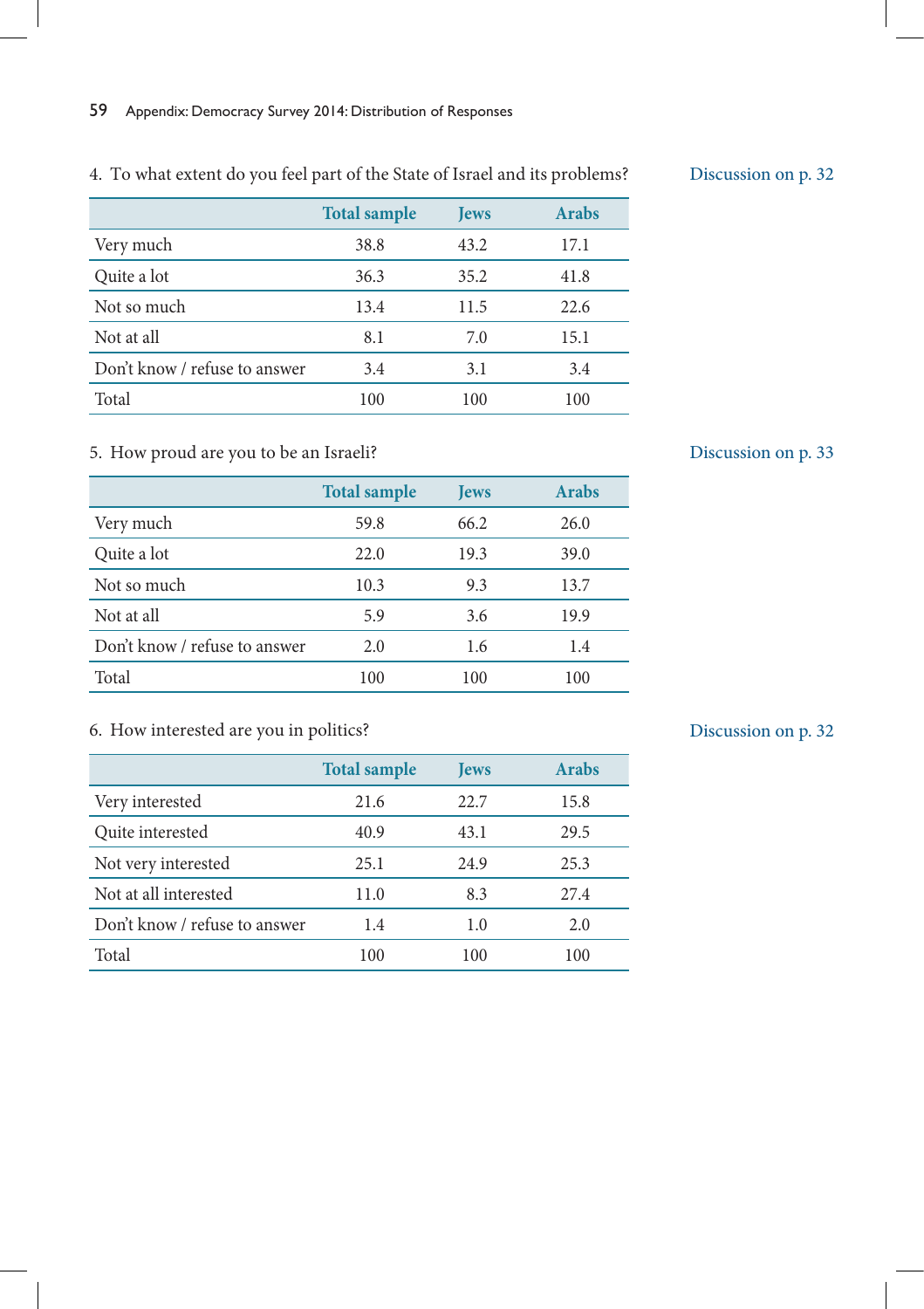7. To what extent are you and your friends able to influence Government policy?

### Discussion on p. 30

|                               | <b>Total sample</b> | <b>Jews</b> | <b>Arabs</b> |
|-------------------------------|---------------------|-------------|--------------|
| Very much                     | 6.6                 | 6.2         | 9.6          |
| Quite a lot                   | 13.5                | 11.6        | 25.3         |
| Not so much                   | 42.2                | 45.0        | 27.4         |
| Not at all                    | 33.5                | 33.2        | 32.9         |
| Don't know / refuse to answer | 4.2                 | 4.0         | 4.8          |
| Total                         | 100                 | 100         | 100          |

8. Do you agree or disagree with the statement that Arab citizens of Israel are discriminated against (compared with Jewish citizens of the state)?

|                               | <b>Total sample</b> | <b>Jews</b> | <b>Arabs</b> |
|-------------------------------|---------------------|-------------|--------------|
| Disagree strongly             | 35.8                | 39.4        | 15.8         |
| Disagree somewhat             | 20.7                | 20.2        | 23.3         |
| Agree somewhat                | 24.0                | 23.4        | 26.0         |
| Agree strongly                | 15.6                | 13.1        | 30.8         |
| Don't know / refuse to answer | 3.9                 | 3.9         | 4.1          |
| Total                         | 100                 | 100         | 100          |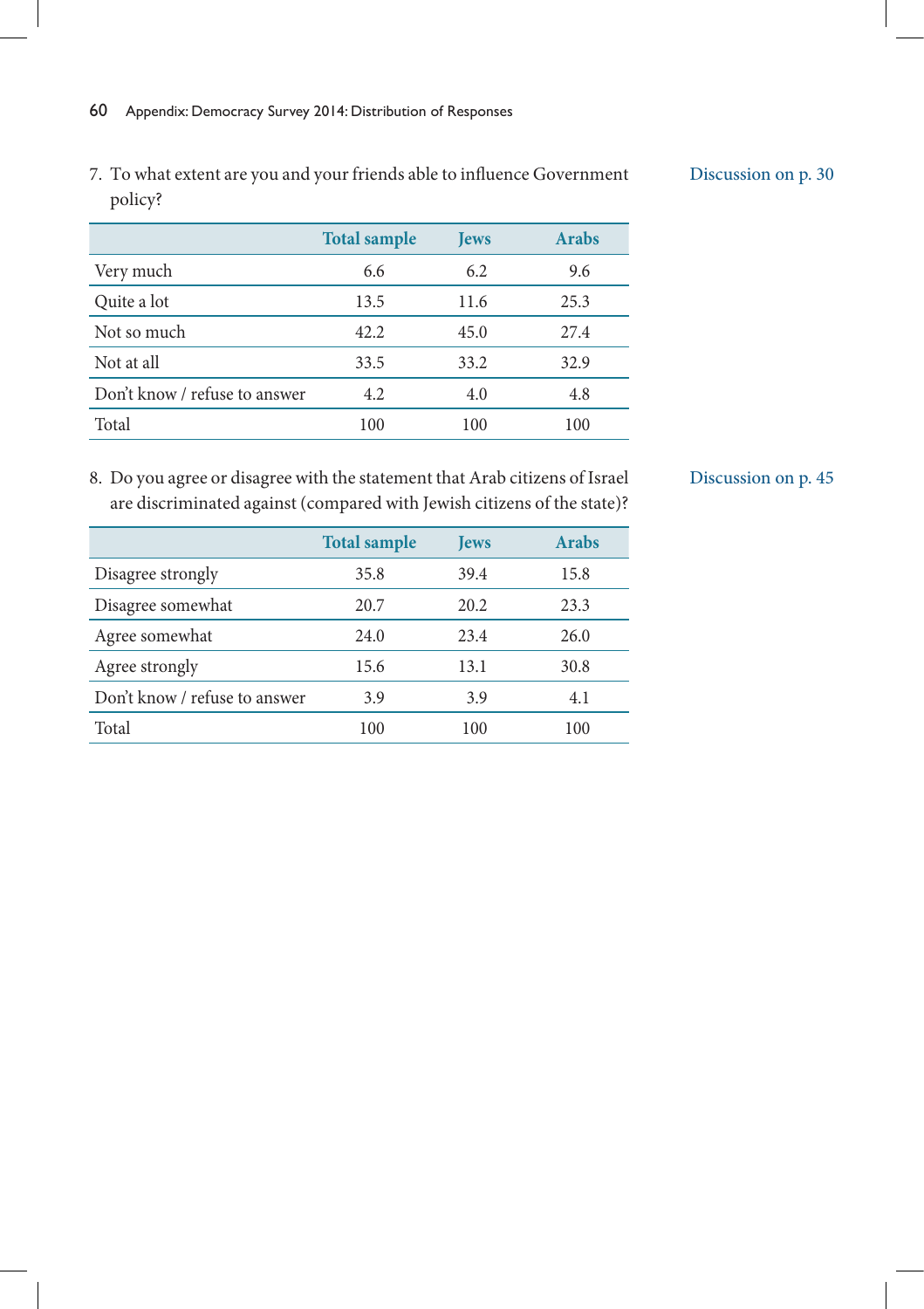9. To what extent do you trust each of the following individuals or institutions? Discussion on p. 38

# **Total sample**

|      |                           |      |      |      | Not at all Somewhat Quite a lot Very much | Don't know /<br>refuse to answer | Total |
|------|---------------------------|------|------|------|-------------------------------------------|----------------------------------|-------|
|      | 9.1. Media                | 22.4 | 44.3 | 23.8 | 5.9                                       | 3.6                              | 100   |
| 9.2. | Supreme Court             | 10.3 | 21.4 | 33.5 | 27.4                                      | 7.4                              | 100   |
|      | 9.3. Police               | 16.8 | 32.4 | 35.0 | 11.5                                      | 4.3                              | 100   |
|      | 9.4. President of Israel  | 11.8 | 12.8 | 30.0 | 38.6                                      | 6.8                              | 100   |
|      | 9.5. Knesset              | 21.5 | 37.9 | 27.7 | 7.3                                       | 5.6                              | 100   |
|      | 9.6. Army (IDF)           | 5.3  | 9.0  | 27.9 | 54.5                                      | 3.3                              | 100   |
|      | 9.7. The Government       | 20.0 | 39.4 | 28.6 | 9.1                                       | 2.9                              | 100   |
|      | 9.8. Religious leaders    | 31.2 | 24.9 | 21.0 | 9.0                                       | 13.9                             | 100   |
| 9.9. | Banks                     | 23.0 | 38.8 | 24.9 | 8.2                                       | 5.1                              | 100   |
|      | 9.10. Ministry fo Finance | 22.8 | 36.5 | 21.8 | 7.6                                       | 11.3                             | 100   |

# **Jews**

|                           |      |      |      |      | Not at all Somewhat Quite a lot Very much Don't know /<br>refuse to answer | Total |
|---------------------------|------|------|------|------|----------------------------------------------------------------------------|-------|
| 9.1. Media                | 21.2 | 46.8 | 23.8 | 4.6  | 3.6                                                                        | 100   |
| 9.2. Supreme Court        | 9.8  | 20.8 | 33.3 | 28.7 | 7.4                                                                        | 100   |
| 9.3. Police               | 15.7 | 34.9 | 34.1 | 11.0 | 4.3                                                                        | 100   |
| 9.4. President of Israel  | 10.1 | 11.6 | 30.5 | 40.7 | 7.1                                                                        | 100   |
| 9.5. Knesset              | 20.2 | 40.5 | 28.1 | 7.1  | 4.1                                                                        | 100   |
| 9.6. Army (IDF)           | 2.7  | 7.3  | 27.8 | 60.4 | 1.8                                                                        | 100   |
| 9.7. The Government       | 18.8 | 42.2 | 29.0 | 8.0  | 2.0                                                                        | 100   |
| 9.8. Chief Rabbinate      | 32.3 | 25.8 | 21.2 | 7.9  | 12.8                                                                       | 100   |
| 9.9. Banks                | 23.6 | 40.8 | 24.5 | 6.3  | 4.8                                                                        | 100   |
| 9.10. Ministry of Finance | 23.0 | 38.9 | 21.1 | 5.4  | 11.6                                                                       | 100   |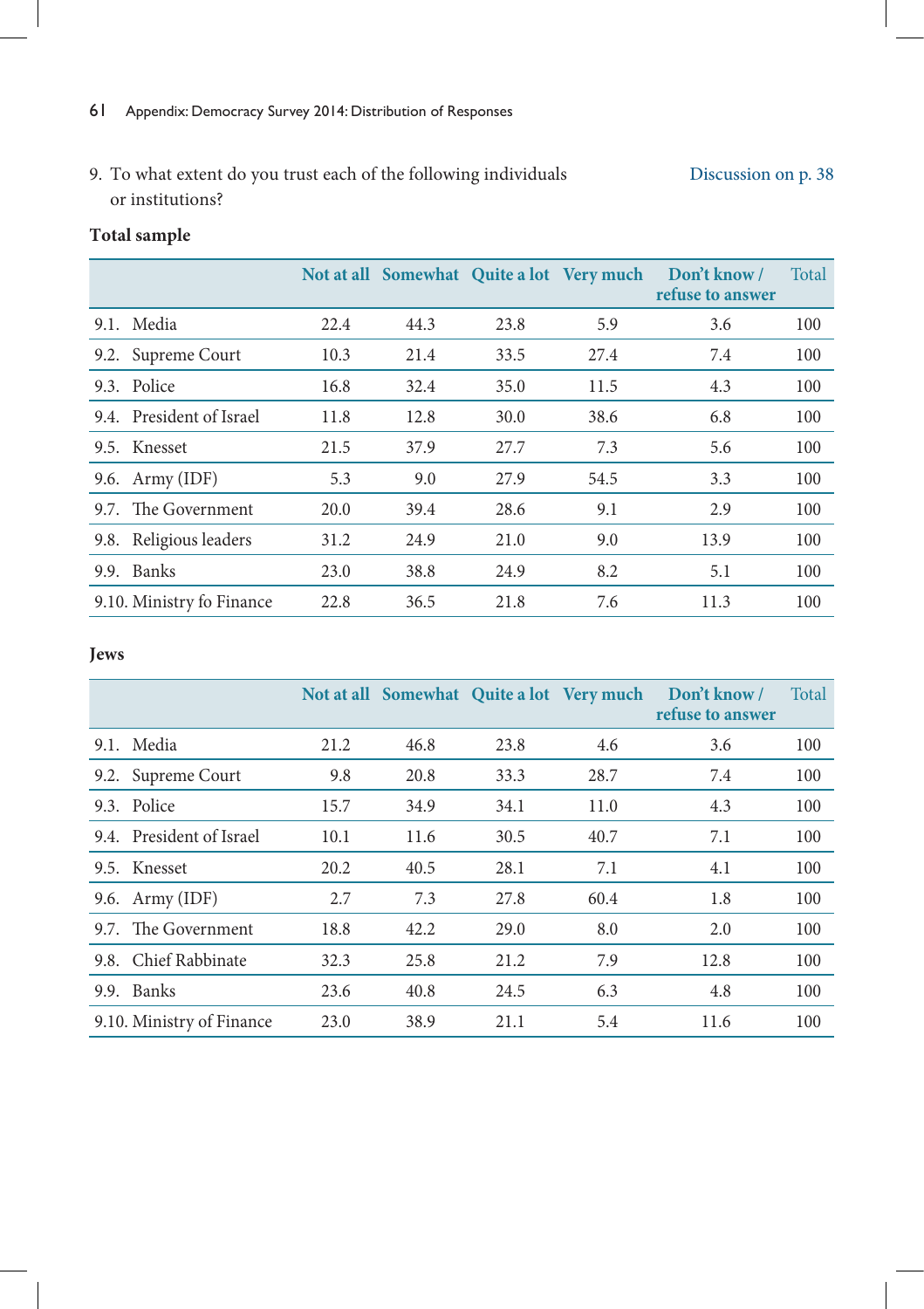|                           |      |      |      | Not at all Somewhat Quite a lot Very much | Don't know /<br>refuse to answer | Total |
|---------------------------|------|------|------|-------------------------------------------|----------------------------------|-------|
| 9.1. Media                | 28.8 | 31.5 | 22.6 | 14.4                                      | 2.7                              | 100   |
| 9.2. Supreme Court        | 14.4 | 22.6 | 36.3 | 23.3                                      | 3.4                              | 100   |
| 9.3. Police               | 24.0 | 17.1 | 41.8 | 15.1                                      | 2.0                              | 100   |
| 9.4. President of Israel  | 21.2 | 17.8 | 26.0 | 30.1                                      | 4.9                              | 100   |
| 9.5. Knesset              | 30.1 | 21.9 | 26.7 | 9.6                                       | 11.6                             | 100   |
| 9.6. Army (IDF)           | 19.9 | 17.8 | 29.5 | 21.9                                      | 10.9                             | 100   |
| 9.7. The Government       | 28.1 | 21.2 | 26.0 | 17.1                                      | 7.6                              | 100   |
| 9.8. Religious leaders    | 26.0 | 20.5 | 19.9 | 16.4                                      | 17.2                             | 100   |
| 9.9. Banks                | 21.2 | 26.7 | 27.4 | 20.5                                      | 4.2                              | 100   |
| 9.10. Ministry of Finance | 21.9 | 24.0 | 26.0 | 21.2                                      | 6.9                              | 100   |

### **Arabs**

10. Israel is defined as both a Jewish and a democratic state. Which part of this definition is more important to you personally?\*

### Discussion on p. 25

|                               | <b>Jews</b> |
|-------------------------------|-------------|
| Jewish                        | 38.9        |
| Democratic                    | 33.5        |
| Both equally (volunteered)    | 24.5        |
| Neither (volunteered)         | 0.2         |
| Don't know / refuse to answer | 2.9         |
| Total                         | 100         |

\* This question was asked of Jewish respondents only.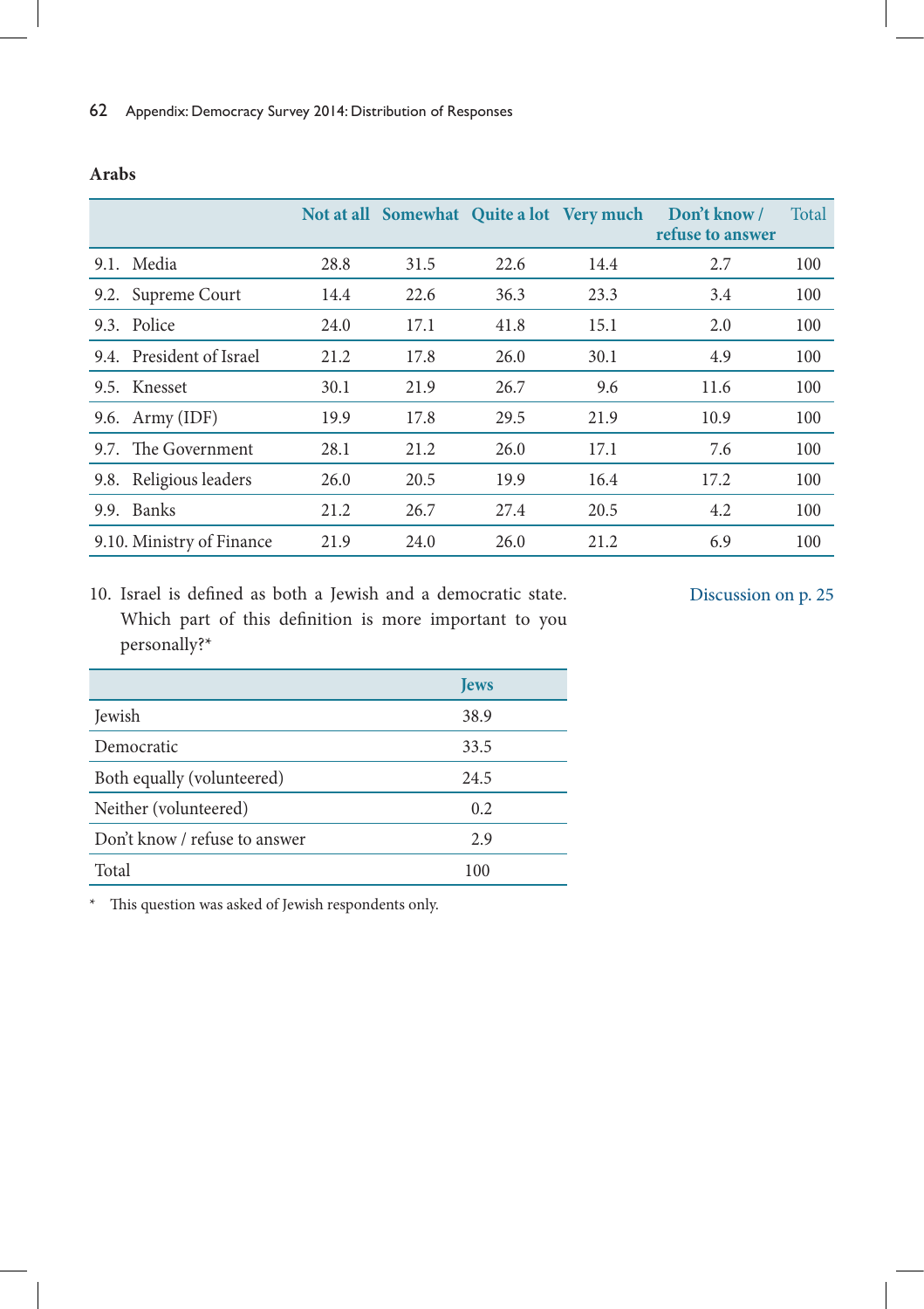#### 11. Which of the following social/economic goals should be the Government's top priority? Discussion on p. 29

|                                                                       | <b>Total sample</b> | <b>Tews</b> | <b>Arabs</b> |
|-----------------------------------------------------------------------|---------------------|-------------|--------------|
| Integrating Haredim into the work force                               | 7.8                 | 8.6         | 3.4          |
| Narrowing social/economic gaps                                        | 42.5                | 47.1        | 19.2         |
| Improving relations between Jewish and Arab citizens                  | 9.3                 | 3.8         | 40.4         |
| Strengthening connection between citizens and elected representatives | 4.0                 | 2.6         | 12.3         |
| Helping young people afford an apartment of their own                 | 25.4                | 28.4        | 9.6          |
| None of the above (volunteered)                                       | 1.3                 | 0.9         | 2.7          |
| All equally (volunteered)                                             | 6.1                 | 6.4         | 3.4          |
| Don't know / refuse to answer                                         | 3.6                 | 2.2         | 9.0          |
| Total                                                                 | 100                 | 100         | 100          |

# 12. And which of the following should be the Government's top priority when it comes to foreign affairs and defense?

|                                                     | <b>Total sample</b> | <b>Tews</b> | <b>Arabs</b> |
|-----------------------------------------------------|---------------------|-------------|--------------|
| Achieving peace with the Palestinians               | 29.9                | 27.7        | 45.2         |
| Reducing dependence on U.S.                         | 6.7                 | 6.8         | 6.8          |
| Halting/eliminating Iran's nuclear program          | 13.9                | 14.3        | 11.0         |
| Strengthening Israel's military capabilities        | 20.4                | 20.7        | 18.5         |
| Improving Israel's image and international standing | 18.3                | 20.0        | 7.5          |
| None of the above (volunteered)                     | 1.5                 | 1.3         | 3.4          |
| All equally (volunteered)                           | 5.3                 | 5.6         | 2.7          |
| Don't know / refuse to answer                       | 4.0                 | 3.6         | 4.9          |
| Total                                               | 100                 | 100         | 100          |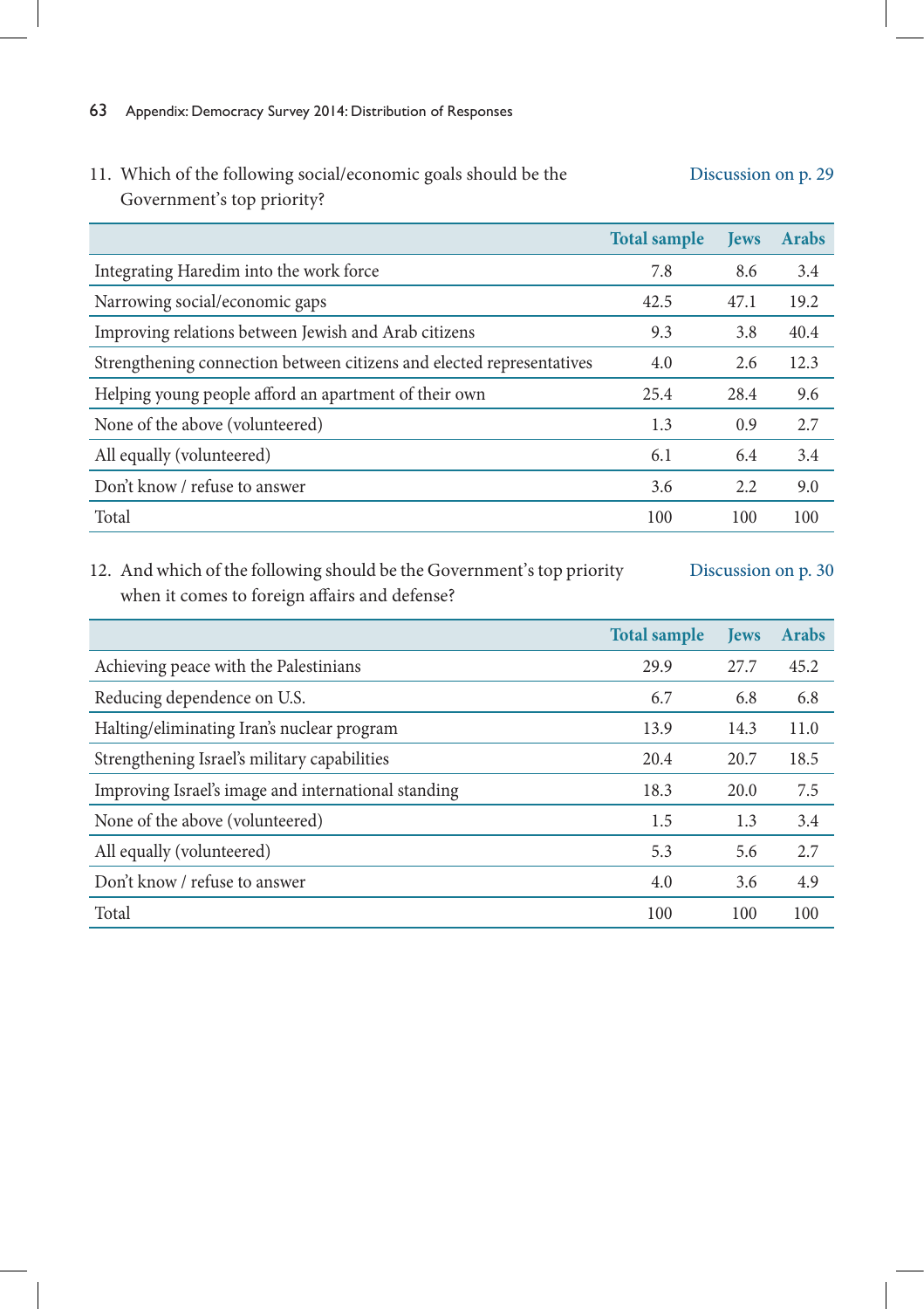13. Of the two goals that you noted above, which should the Government focus on? Discussion on p. 30

|                                                                       | <b>Total sample</b> | <b>Jews</b> | <b>Arabs</b> |
|-----------------------------------------------------------------------|---------------------|-------------|--------------|
| Integrating Haredim into the work force                               | 1.2                 | 1.5         |              |
| Narrowing social/economic gaps                                        | 19.6                | 22.6        | 3.4          |
| Improving relations between Jewish and Arab citizens                  | 1.6                 | 1.2         | 4.1          |
| Strengthening connection between citizens and elected representatives | 0.4                 | 0.5         |              |
| Helping young people afford an apartment of their own                 | 9.4                 | 10.9        | 1.4          |
| Social/economic objective (not specified)                             | 4.8                 | 4.8         | 5.5          |
| Achieving peace with the Palestinians                                 | 7.7                 | 7.6         | 8.9          |
| Reducing dependence on U.S.                                           | 0.6                 | 0.7         |              |
| Halting/eliminating Iran's nuclear program                            | 5.4                 | 6.5         |              |
| Strengthening Israel's military capabilities                          | 5.2                 | 5.9         | 0.7          |
| Improving Israel's image and international standing                   | 2.4                 | 2.7         | 0.7          |
| Foreign affairs/defense objective (not specified)                     | 5.0                 | 5.3         | 3.4          |
| Both equally (volunteered)                                            | 27.8                | 25.7        | 39.0         |
| Don't know / none of the above / refuse to answer (volunteered)       | 8.9                 | 4.1         | 32.9         |
| Total                                                                 | 100                 | 100         | 100          |

# 14. (Summary of question 13) Which of the two goals that you indicated above should the Government concentrate on?

|                                         | <b>Total sample</b> | <b>Jews</b> | <b>Arabs</b> |
|-----------------------------------------|---------------------|-------------|--------------|
| Total: social/economic goal             | 37.1                | 41.5        | 14.4         |
| Total: foreign affairs and defense goal | 26.3                | 28.7        | 13.7         |
| Both equally                            | 27.9                | 25.7        | 39.0         |
| Don't know / neither / refuse to answer | 8.7                 | 4.1         | 32.9         |
| Total                                   | 100                 | 100         | 100          |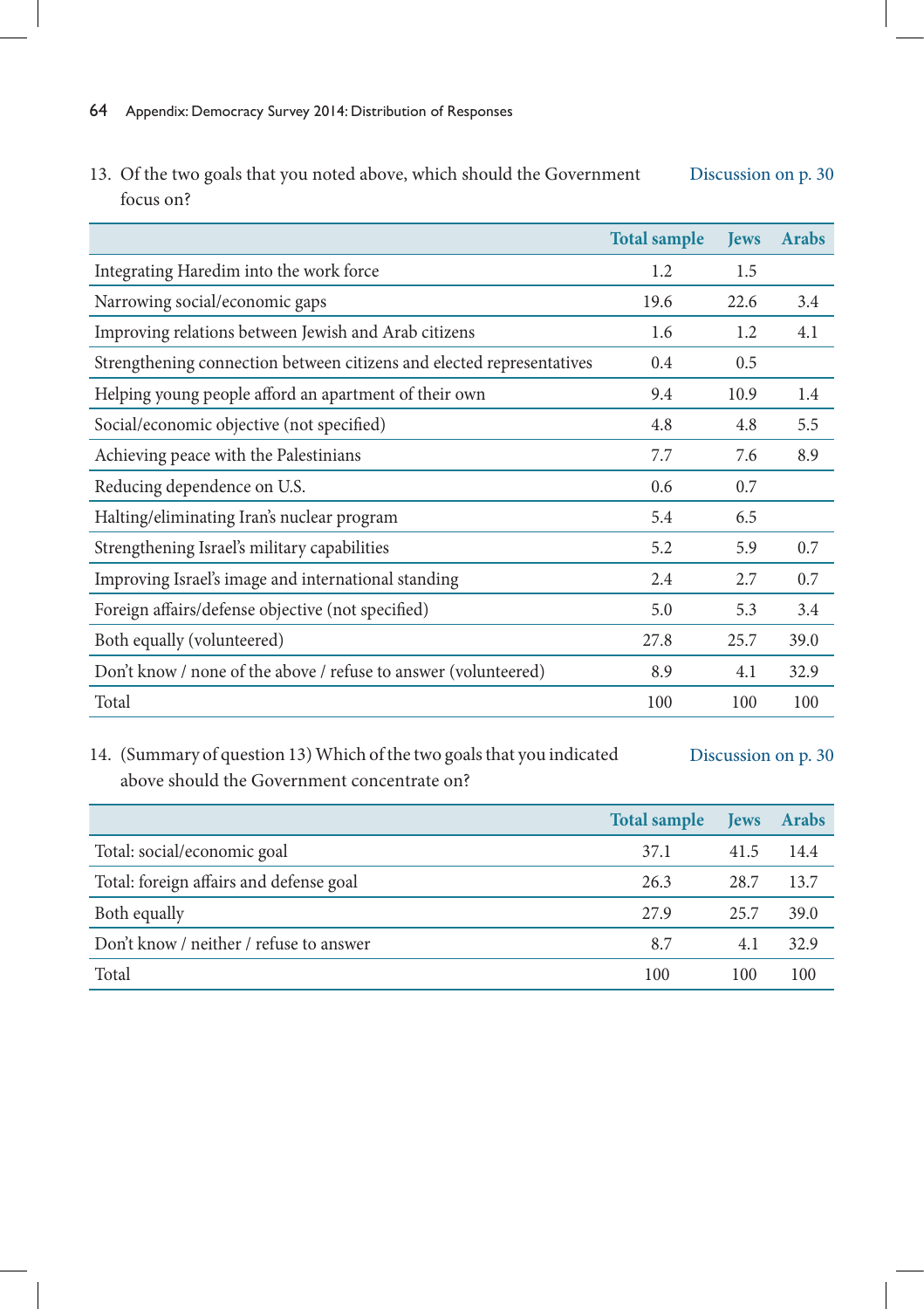15. For the first time, women now occupy key positions in the Israeli economy (for example, at the Bank of Israel, the Ministry of Finance, and the major banks). In your opinion, how (if at all) will this new situation affect social/economic inequality in Israel?

|                                          | <b>Total sample</b> | <b>Tews</b> | <b>Arabs</b> |
|------------------------------------------|---------------------|-------------|--------------|
| Will not affect                          | 45.6                | 49.9        | 21.9         |
| Will contribute to reducing inequality   | 38.7                | 35.2        | 58.2         |
| Will contribute to increasing inequality | 7.5                 | 6.5         | 14.4         |
| Don't know / refuse to answer            | 8.2                 | 8.4         | 5.5          |
| Total                                    | 100                 | 100         | 100          |

# 16. How satisfied are you with your family's financial situation? Indicate the degree of satisfaction on a scale of 1 to 10, where

|                               | <b>Total sample</b> | <b>Jews</b> | <b>Arabs</b> |
|-------------------------------|---------------------|-------------|--------------|
| 1 – Not at all satisfied      | 10.3                | 9.9         | 13.7         |
| $\overline{2}$                | 3.2                 | 2.3         | 8.9          |
| 3                             | 4.7                 | 2.8         | 15.1         |
| $\overline{4}$                | 7.2                 | 4.9         | 20.5         |
| 5                             | 13.2                | 13.4        | 12.3         |
| 6                             | 10.8                | 10.8        | 8.9          |
| 7                             | 17.4                | 19.1        | 8.2          |
| 8                             | 18.7                | 21.6        | 4.8          |
| 9                             | 4.1                 | 4.3         | 2.1          |
| 10 - Very satisfied           | 8.4                 | 9.0         | 5.5          |
| Don't know / refuse to answer | 2.0                 | 1.9         |              |
| Total                         | 100                 | 100         | 100          |
|                               |                     |             |              |
| Average $(1-10)^*$            | 5.95                | 6.21        | 4.43         |
| Standard deviation            | 2.59                | 2.53        | 2.43         |
| No. of respondents            | 987                 | 826         | 146          |
|                               |                     |             |              |

 $1 =$  not at all satisfied and  $10 =$  very satisfied.

\* p ≤ .000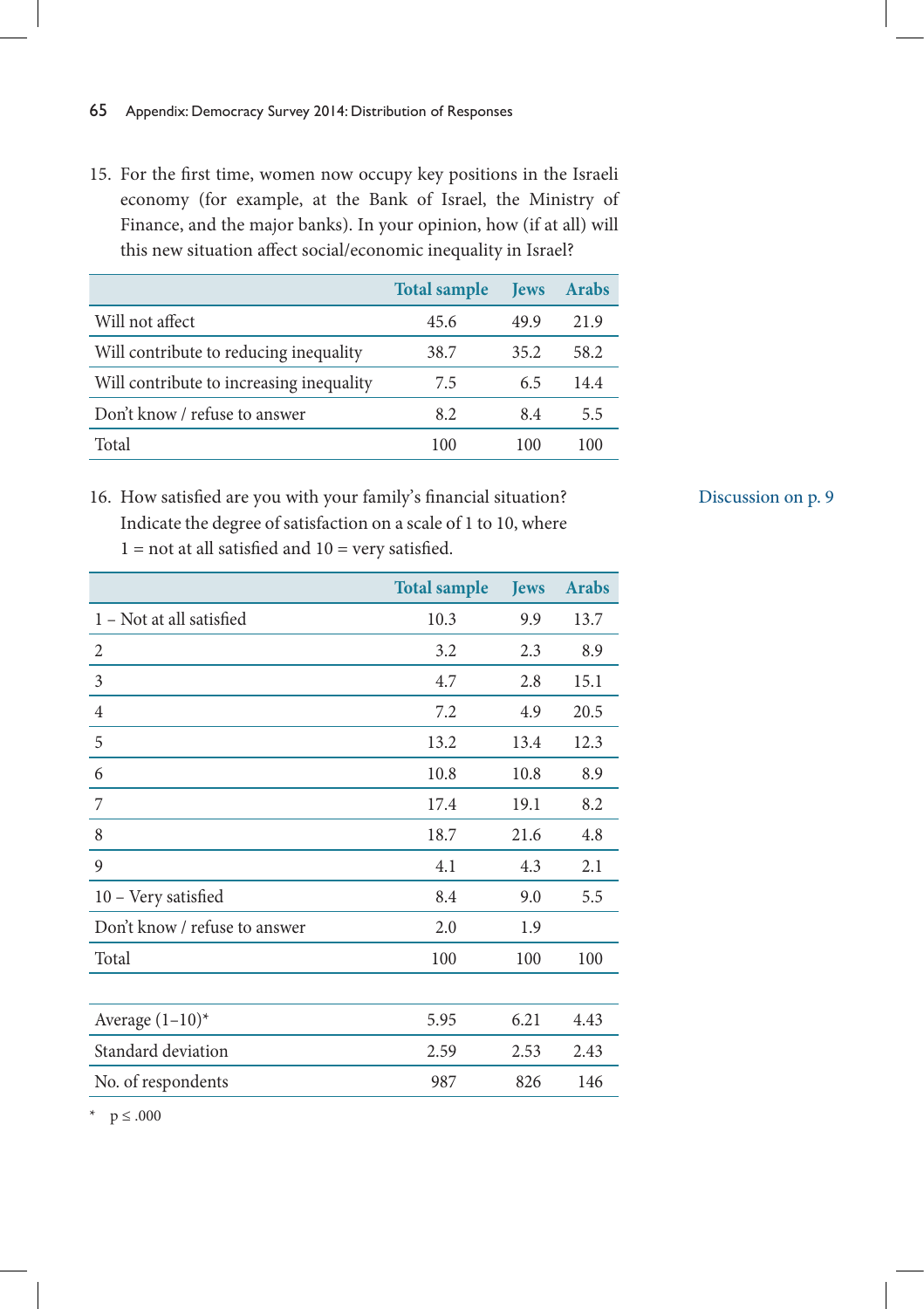### **To what extent do you agree or disagree with the following statements?**

17. Politicians don't care about the opinions of the man in the street.

|                               | <b>Total sample</b> | <b>Jews</b> | <b>Arabs</b> |
|-------------------------------|---------------------|-------------|--------------|
| Disagree strongly             | 10.8                | 10.7        | 12.3         |
| Disagree somewhat             | 22.5                | 22.6        | 23.3         |
| Agree somewhat                | 31.4                | 31.0        | 33.6         |
| Agree strongly                | 30.6                | 32.5        | 20.5         |
| Don't know / refuse to answer | 4.7                 | 3.2         | 10.3         |
| Total                         | 100                 | 100         | 100          |

18. Speakers should be prohibited from harshly criticizing the State of Israel in public.

|                               | <b>Total sample</b> | <b>Jews</b> | <b>Arabs</b> |
|-------------------------------|---------------------|-------------|--------------|
| Agree strongly                | 27.4                | 30.0        | 14.4         |
| Agree somewhat                | 19.0                | 18.3        | 22.6         |
| Disagree somewhat             | 21.7                | 20.8        | 27.4         |
| Disagree strongly             | 25.5                | 26.6        | 20.5         |
| Don't know / refuse to answer | 6.4                 | 4.3         | 15.1         |
| Total                         | 100                 | 100         | 100          |

19. Only in democratic regimes is human dignity upheld in the true sense of the term.

Discussion on p. 46

|                               | <b>Total sample</b> | <b>Tews</b> | <b>Arabs</b> |
|-------------------------------|---------------------|-------------|--------------|
| Disagree strongly             | 9.9                 | 9.6         | 13.0         |
| Disagree somewhat             | 17.6                | 16.3        | 24.7         |
| Agree somewhat                | 29.3                | 29.0        | 30.1         |
| Agree strongly                | 37.5                | 40.0        | 26.7         |
| Don't know / refuse to answer | 5.7                 | 5.1         | 5.5          |
| Total                         | 100                 | 100         | 100          |

Discussion on p. 31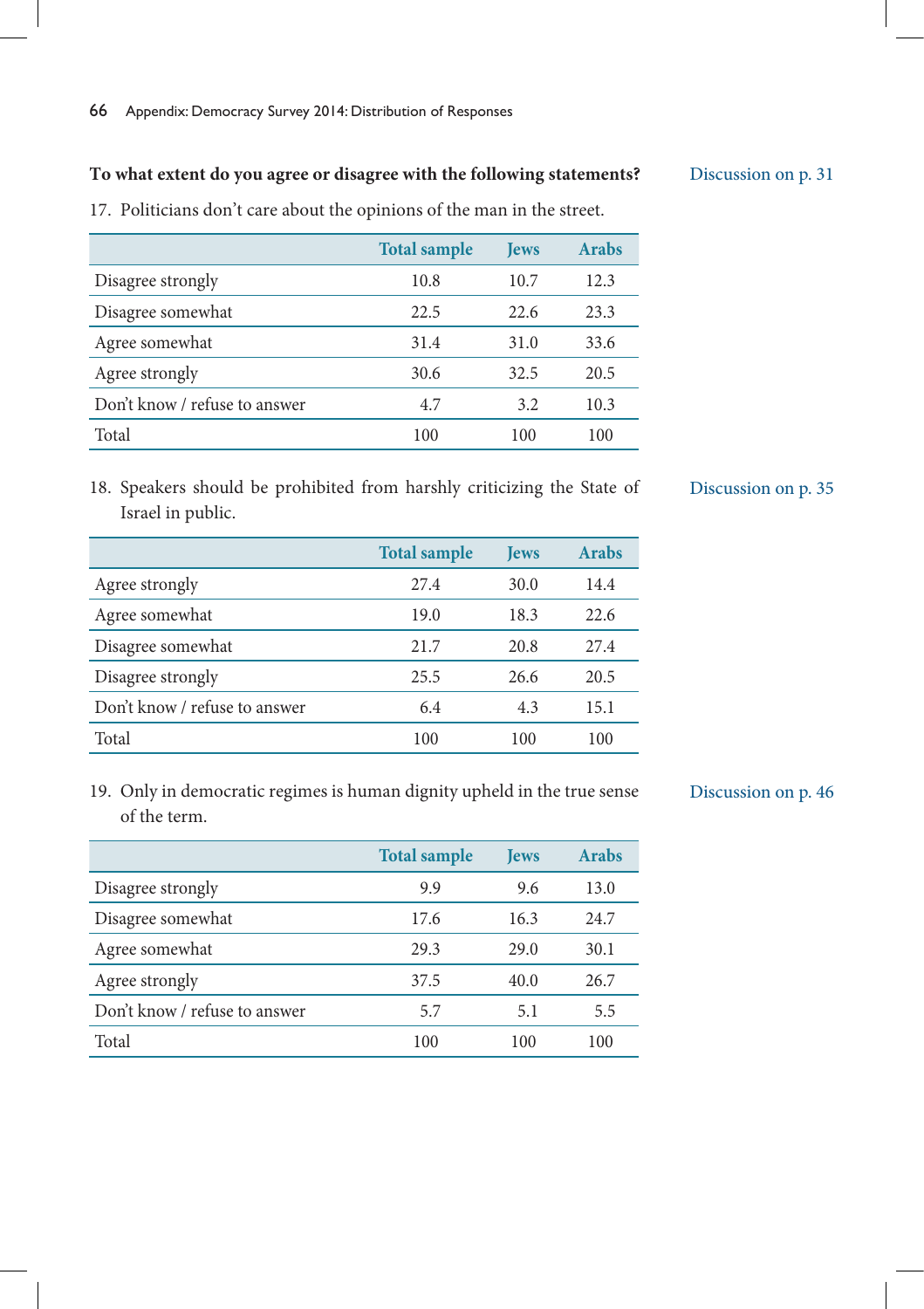20. Decisions crucial to the state on issues of peace and security should be made by a Jewish majority.

|                               | <b>Total sample</b> | <b>Jews</b> | <b>Arabs</b> |
|-------------------------------|---------------------|-------------|--------------|
| Disagree strongly             | 13.8                | 11.0        | 30.1         |
| Disagree somewhat             | 13.1                | 10.5        | 27.4         |
| Agree somewhat                | 23.7                | 24.0        | 21.9         |
| Agree strongly                | 44.0                | 49.8        | 13.7         |
| Don't know / refuse to answer | 5.4                 | 4.7         | 6.9          |
| Total                         | 100                 | 100         | 100          |

21. Decisions crucial to the state regarding governance, economy or society should be made by a Jewish majority.

|                               | <b>Total sample</b> | <b>Jews</b> | <b>Arabs</b> |
|-------------------------------|---------------------|-------------|--------------|
| Agree strongly                | 31.4                | 35.3        | 12.3         |
| Agree somewhat                | 25.3                | 25.8        | 24.0         |
| Disagree somewhat             | 19.3                | 18.6        | 23.3         |
| Disagree strongly             | 18.1                | 16.1        | 30.1         |
| Don't know / refuse to answer | 5.9                 | 4.2         | 10.3         |
| Total                         | 100                 | 100         | 100          |

22. The Knesset is an accurate reflection of the areas of consensus and controversy in the Israeli public.

|                               | <b>Total sample</b> | <b>Jews</b> | <b>Arabs</b> |
|-------------------------------|---------------------|-------------|--------------|
| Disagree strongly             | 20.9                | 21.3        | 19.2         |
| Disagree somewhat             | 26.4                | 27.0        | 24.0         |
| Agree somewhat                | 30.2                | 30.6        | 30.1         |
| Agree strongly                | 15.2                | 15.3        | 14.4         |
| Don't know / refuse to answer | 7.3                 | 5.8         | 12.3         |
| Total                         | 100                 | 100         | 100          |

Discussion on p. 46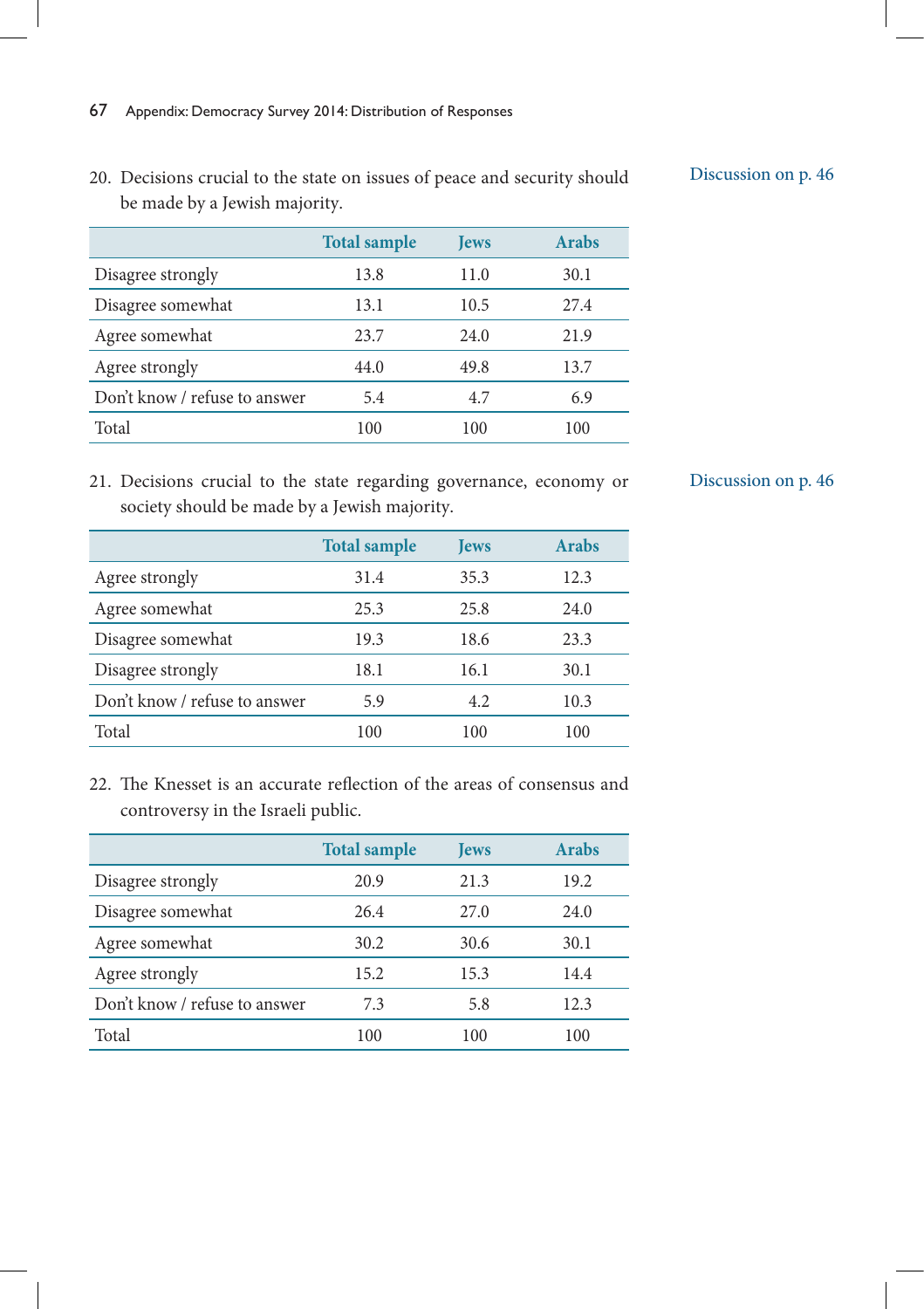23. Israel is not a true democracy because a small group of rich people influences government leaders to make decisions that favor the wealthy over the ordinary citizen.

|                               | <b>Total sample</b> | <b>Jews</b> | <b>Arabs</b> |
|-------------------------------|---------------------|-------------|--------------|
| Agree strongly                | 32.0                | 34.1        | 20.5         |
| Agree somewhat                | 23.3                | 24.2        | 19.2         |
| Disagree somewhat             | 24.9                | 23.6        | 32.9         |
| Disagree strongly             | 14.5                | 14.1        | 17.8         |
| Don't know / refuse to answer | 5.3                 | 4.0         | 9.6          |
| Total                         | 100                 | 100         | 100          |

24. Do you support, or are you active in, any political party?

# Discussion on p. 32

|                                                     | <b>Total sample</b> | <b>Jews</b> | <b>Arabs</b> |
|-----------------------------------------------------|---------------------|-------------|--------------|
| No, I do not support and am not active in any party | 67.4                | 70.5        | 50.0         |
| I support a party, but am not a member              | 20.5                | 21.4        | 17.8         |
| I am a member of a party                            | 6.5                 | 4.4         | 17.8         |
| I am an active member of a party                    | 2.6                 | 1.8         | 7.5          |
| I am a party official                               | 1.1                 | 0.7         | 2.1          |
| Don't know / refuse to answer                       | 1.9                 | 1.2         | 4.8          |
| Total                                               | 100                 | 100         | 100          |

25. Have you volunteered at any social welfare organization on a regular basis in the last few years?

|                               | <b>Total sample</b> | <b>Jews</b> | <b>Arabs</b> |
|-------------------------------|---------------------|-------------|--------------|
| Yes                           | 27.2                | 29.7        | 14.4         |
| No                            | 70.1                | 69.6        | 75.3         |
| Don't know / refuse to answer | 2.7                 | 0.7         | 10.3         |
| Total                         | 100                 | 100         | 100          |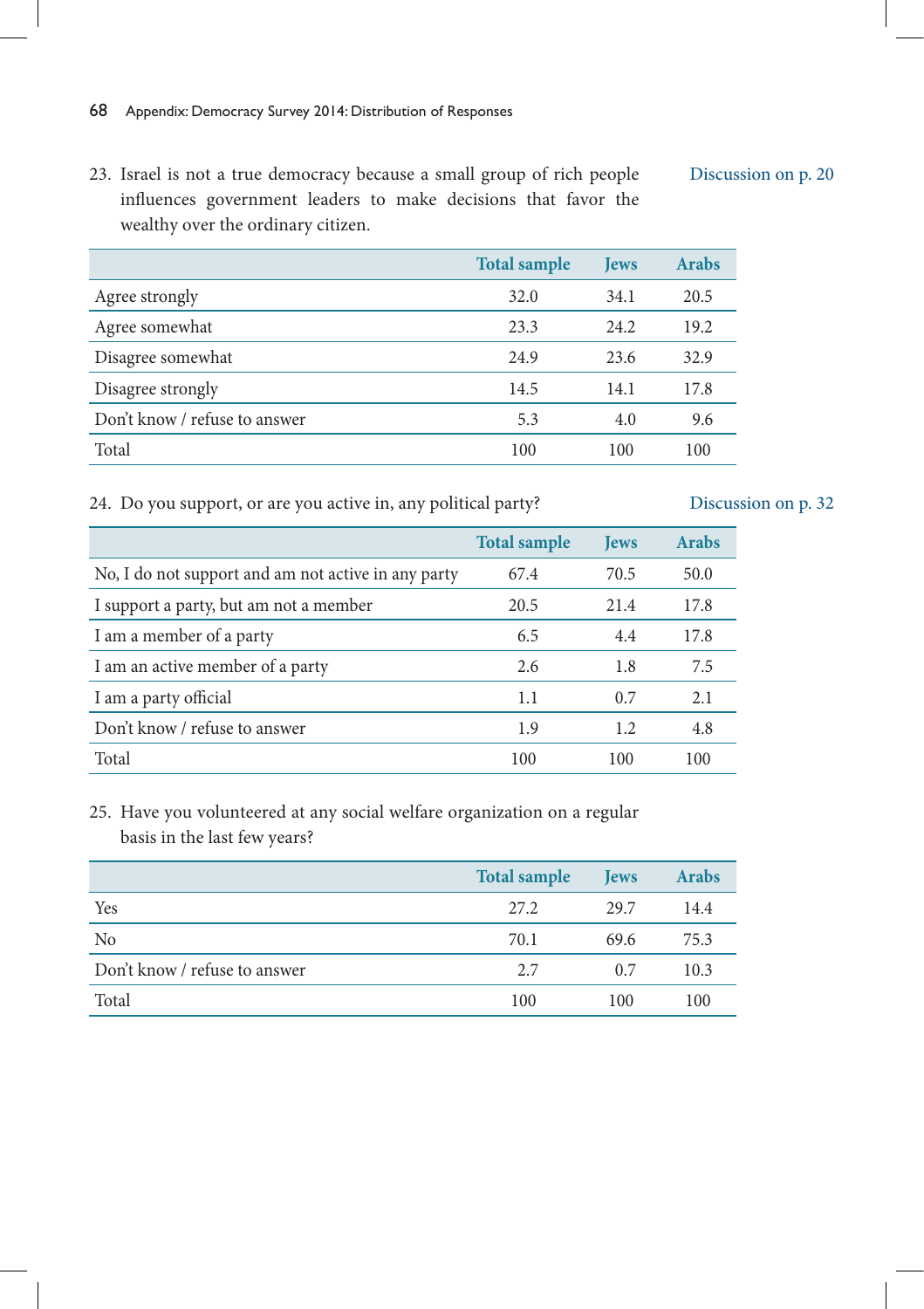|                               | <b>Total sample</b> | <b>Jews</b> | <b>Arabs</b> |
|-------------------------------|---------------------|-------------|--------------|
| Yes                           | 73.5                | 79.0        | 45.9         |
| No                            | 24.3                | 19.6        | 50.7         |
| Don't know / refuse to answer | 2.2                 | 1.4         | 3.4          |
| Total                         | 100                 | 100         | 100          |

26. Did you vote in the last elections for your local authority/council or municipality?

27. The Basic Law: Human Dignity and Liberty stipulates that it is forbidden to violate an individual's human dignity: To what extent do the following institutions respect the dignity of citizens who come in contact with them or require their services?

|                                    | Not at all | <b>Very</b><br>little | <b>Ouite a</b><br>lot | <b>Very</b><br>much | Don't know /<br>refuse to answer | Total |
|------------------------------------|------------|-----------------------|-----------------------|---------------------|----------------------------------|-------|
| 27.1. Police                       | 14.1       | 27.1                  | 40.2                  | 10.2                | 8.4                              | 100   |
| 27.2. National Insurance Institute | 17.6       | 23.2                  | 39.5                  | 10.7                | 9.0                              | 100   |
| 27.3. Interior Ministry            | 9.3        | 11.6                  | 50.1                  | 10.5                | 18.5                             | 100   |
| 27.4. Army (IDF)                   | 5.0        | 8.3                   | 37.6                  | 41.2                | 7.9                              | 100   |
| 27.5. Hospitals                    | 7.9        | 13.9                  | 47.5                  | 25.8                | 4.9                              | 100   |
| 27.6. Educational system           | 9.5        | 16.5                  | 46.2                  | 18.3                | 9.6                              | 100   |
| 27.7. Courts                       | 8.6        | 14.7                  | 39.2                  | 23.0                | 14.4                             | 100   |
| 27.8. Airport security             | 5.9        | 9.4                   | 44.6                  | 24.8                | 15.3                             | 100   |
| 27.9. Banks                        | 16.3       | 18.3                  | 43.5                  | 13.0                | 8.9                              | 100   |

### **Total sample**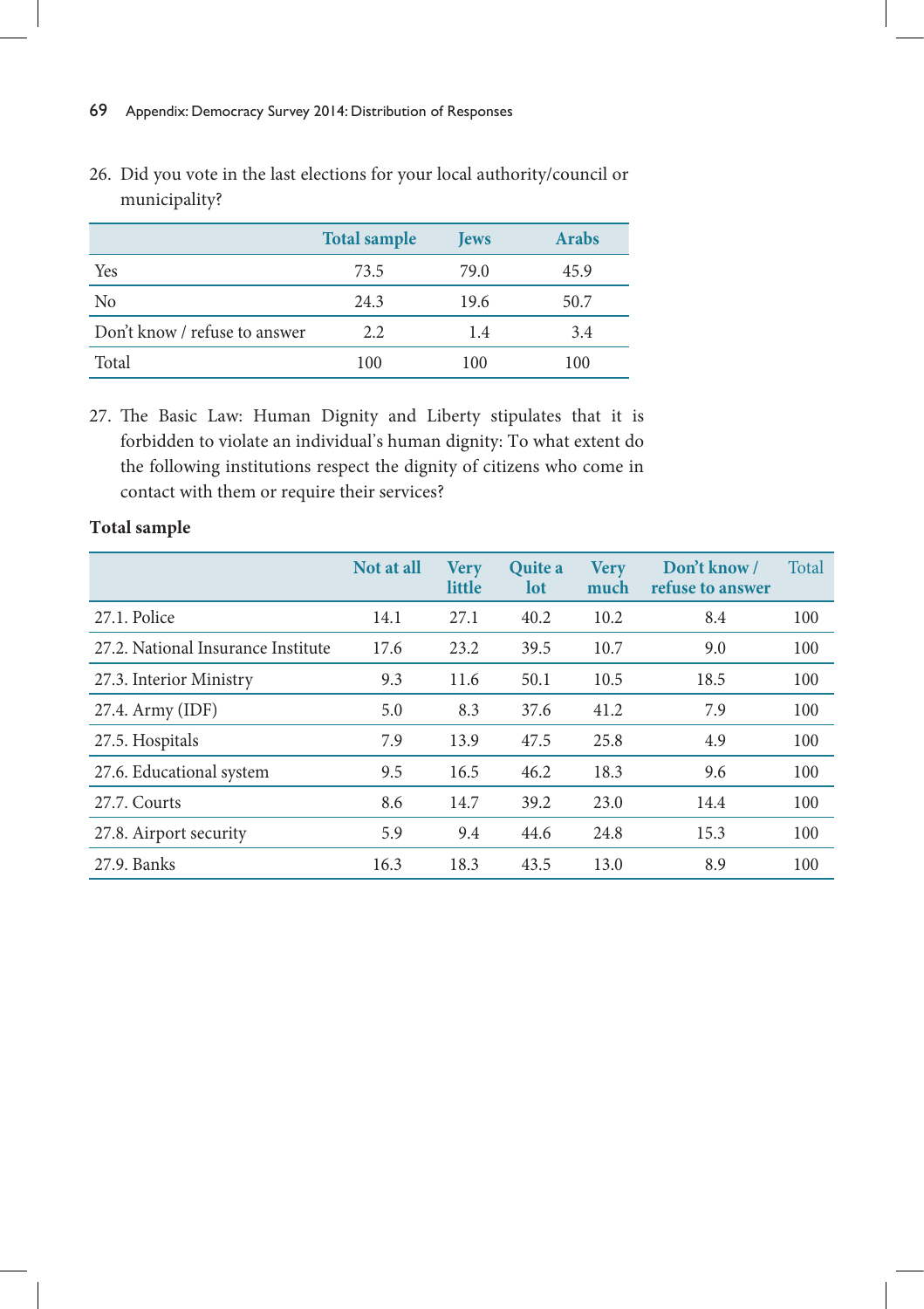|                                    | Not at all | <b>Very</b><br>little | <b>Ouite a</b><br>lot | <b>Very</b><br>much | Don't know /<br>refuse to answer | Total |
|------------------------------------|------------|-----------------------|-----------------------|---------------------|----------------------------------|-------|
| 27.1. Police                       | 13.6       | 27.9                  | 41.0                  | 9.0                 | 8.5                              | 100   |
| 27.2. National Insurance Institute | 19.3       | 23.0                  | 39.6                  | 8.7                 | 9.4                              | 100   |
| 27.3. Interior Ministry            | 9.1        | 10.7                  | 50.8                  | 9.2                 | 20.2                             | 100   |
| 27.4. Army (IDF)                   | 3.4        | 6.3                   | 38.6                  | 44.4                | 7.3                              | 100   |
| 27.5. Hospitals                    | 7.4        | 13.5                  | 49.4                  | 25.3                | 4.4                              | 100   |
| 27.6. Educational system           | 9.8        | 15.7                  | 48.4                  | 16.7                | 9.4                              | 100   |
| 27.7. Courts                       | 8.4        | 14.5                  | 40.1                  | 22.7                | 14.3                             | 100   |
| 27.8. Airport security             | 4.0        | 7.7                   | 47.4                  | 25.8                | 15.1                             | 100   |
| 27.9. Banks                        | 16.8       | 19.4                  | 44.5                  | 11.3                | 8.0                              | 100   |

### **Arabs**

|                                    | Not at all | <b>Very</b><br>little | <b>Ouite a</b><br>lot | <b>Very</b><br>much | Don't know /<br>refuse to answer | Total |
|------------------------------------|------------|-----------------------|-----------------------|---------------------|----------------------------------|-------|
| 27.1. Police                       | 19.2       | 23.3                  | 35.6                  | 17.8                | 4.1                              | 100   |
| 27.2. National Insurance Institute | 10.3       | 24.7                  | 38.4                  | 23.3                | 3.4                              | 100   |
| 27.3. Interior Ministry            | 11.0       | 14.4                  | 48.6                  | 19.2                | 6.8                              | 100   |
| 27.4. Army (IDF)                   | 14.4       | 19.9                  | 32.2                  | 24.7                | 8.8                              | 100   |
| 27.5. Hospitals                    | 11.6       | 17.8                  | 37.0                  | 28.1                | 5.5                              | 100   |
| 27.6. Educational system           | 7.5        | 22.6                  | 33.6                  | 28.1                | 8.2                              | 100   |
| 27.7. Courts                       | 10.3       | 17.1                  | 34.9                  | 26.7                | 11.0                             | 100   |
| 27.8. Airport security             | 16.4       | 19.9                  | 30.1                  | 18.5                | 15.1                             | 100   |
| 27.9. Banks                        | 14.4       | 13.0                  | 37.0                  | 24.0                | 11.6                             | 100   |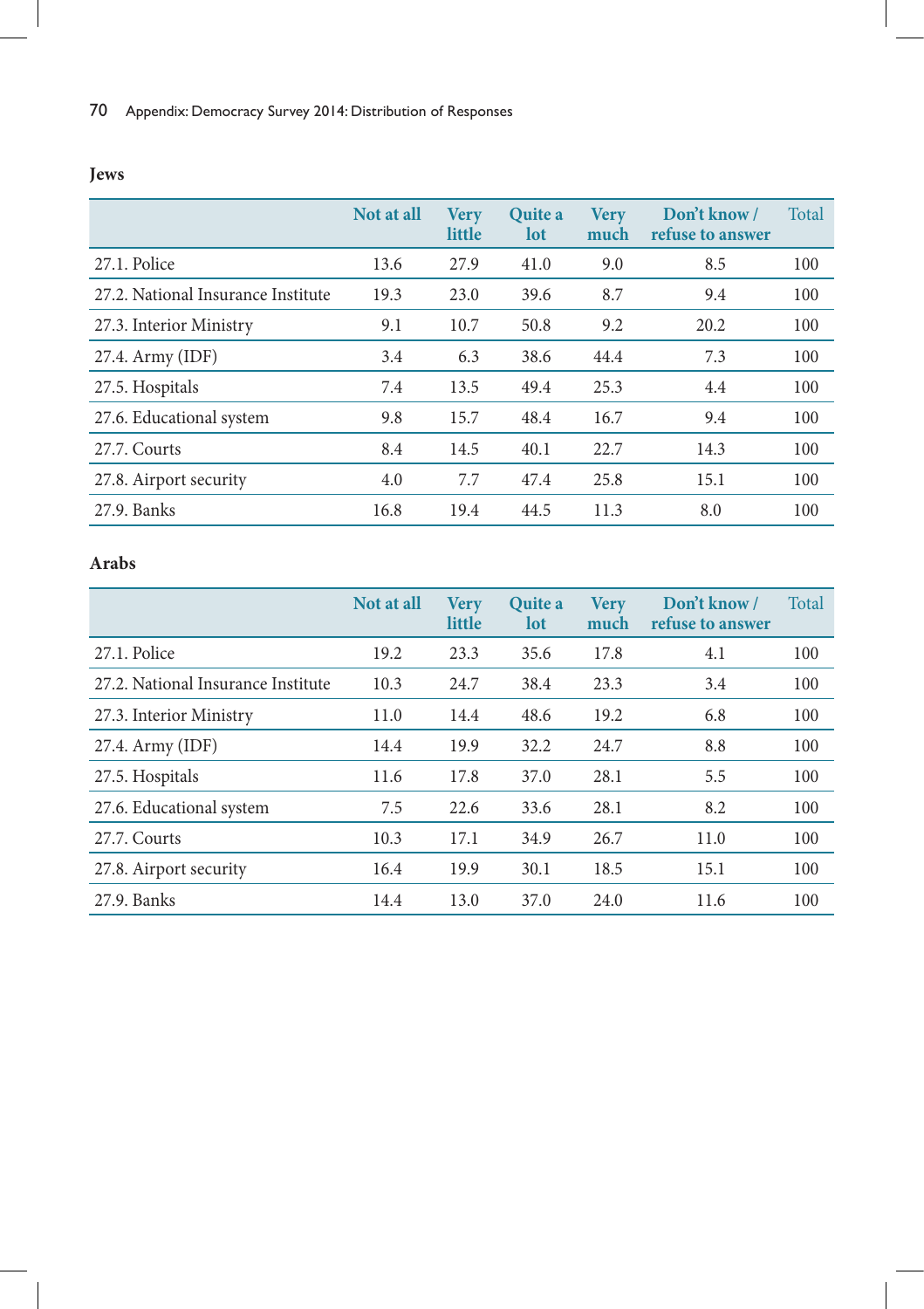narrow Israel's social/economic gaps? **Total sample Jews Arabs** Yes, I would 35.2 37.7 23.3 No, I would not 54.8 54.1 59.6 Depends on extent of increase (volunteered) 4.7 3.2 12.3 Don't know / refuse to answer 5.3 5.0 4.8 Total 100 100 100

28. Would you agree to pay higher taxes if the proceeds would be used to

29. How would you rate the level of solidarity (sense of "togetherness") of Israeli society (Jews, Arabs, and all other citizens), where 1 = no solidarity at all and 10 = high level of solidarity?

|                                                | <b>Total sample</b> | <b>Jews</b> | <b>Arabs</b> |
|------------------------------------------------|---------------------|-------------|--------------|
| 1 - No solidarity/sense of togetherness at all | 13.2                | 12.2        | 20.5         |
| $\overline{2}$                                 | 6.5                 | 6.1         | 8.9          |
| 3                                              | 10.0                | 9.1         | 14.4         |
| 4                                              | 10.2                | 9.7         | 14.4         |
| 5                                              | 20.0                | 20.9        | 15.1         |
| 6                                              | 14.8                | 16.0        | 8.9          |
| 7                                              | 11.6                | 12.6        | 5.5          |
| 8                                              | 7.2                 | 7.8         | 4.8          |
| 9                                              | 0.7                 | 0.7         | 0.7          |
| 10 - High level of solidarity                  | 2.4                 | 2.1         | 3.4          |
| Don't know / refuse to answer                  | 3.4                 | 2.8         | 3.4          |
| Total                                          | 100                 | 100         | 100          |
|                                                |                     |             |              |
| Average $(1-10)^*$                             | 4.71                | 4.83        | 3.99         |
| Standard deviation                             | 2.30                | 2.25        | 2.40         |
| No. of respondents                             | 971                 | 818         | 141          |

### Discussion on p. 40

\* p ≤ .000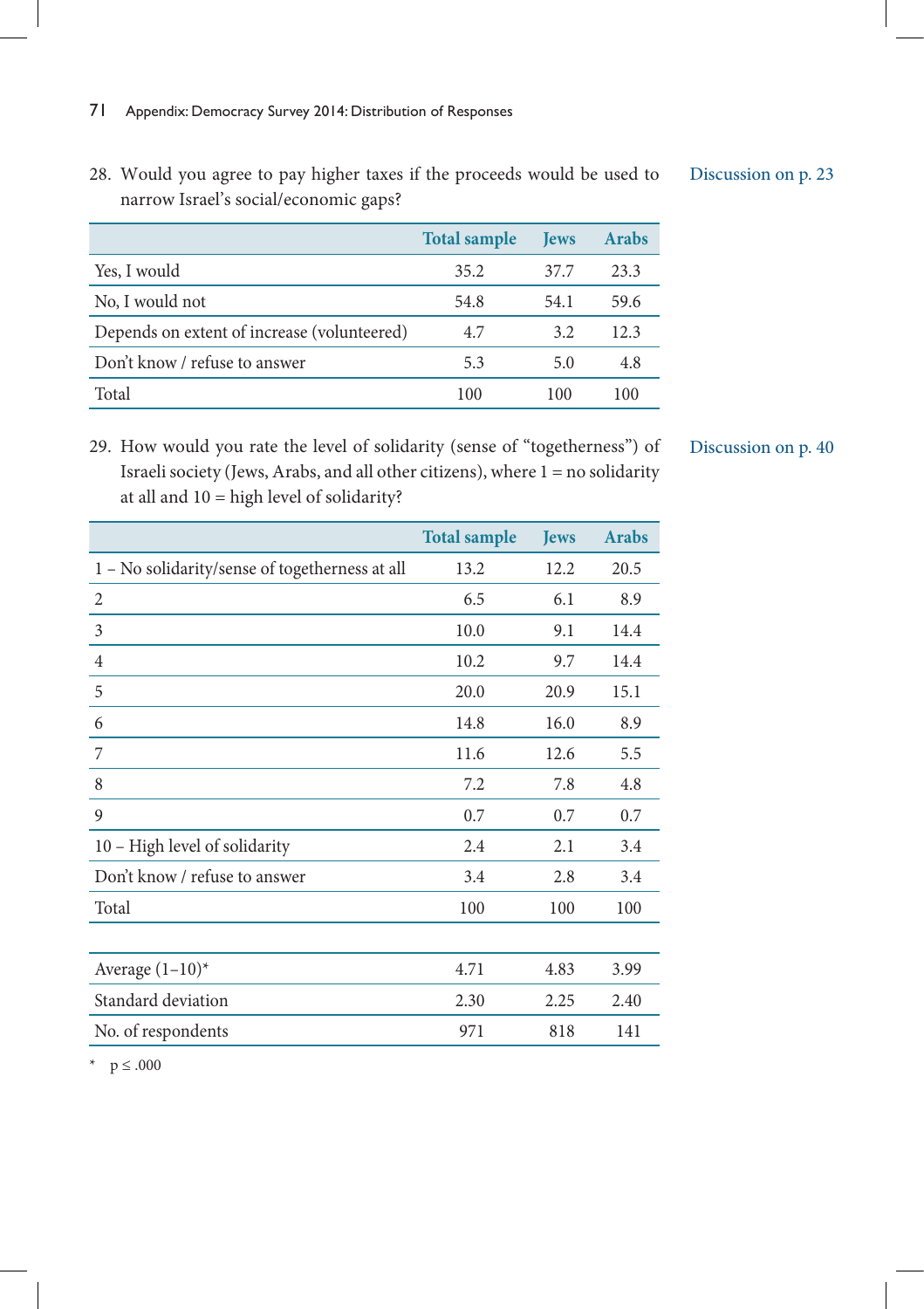30. How would you rate the level of solidarity (sense of "togetherness") of Jewish society in Israel, where  $1 = no$  solidarity at all and  $10 = high$  level of solidarity?

| Discussion on p. 40 |  |
|---------------------|--|
|---------------------|--|

|                                                | <b>Total sample</b> | <b>Jews</b> | <b>Arabs</b> |
|------------------------------------------------|---------------------|-------------|--------------|
| 1 - No solidarity/sense of togetherness at all | 7.0                 | 7.2         | 5.5          |
| 2                                              | 2.2                 | 1.8         | 4.8          |
| 3                                              | 4.7                 | 4.6         | 6.2          |
| 4                                              | 7.7                 | 7.4         | 9.6          |
| 5                                              | 14.1                | 13.1        | 19.9         |
| 6                                              | 13.6                | 14.0        | 11.0         |
| 7                                              | 18.4                | 19.8        | 11.0         |
| 8                                              | 17.2                | 18.4        | 12.3         |
| 9                                              | 4.8                 | 4.8         | 5.5          |
| 10 - High level of solidarity                  | 6.0                 | 6.1         | 6.2          |
| Don't know / refuse to answer                  | 4.3                 | 2.8         | 8.0          |
| Total                                          | 100                 | 100         | 100          |
|                                                |                     |             |              |
| Average $(1-10)^*$                             | 6.04                | 6.11        | 5.70         |
| Standard deviation                             | 2.34                | 2.33        | 2.41         |
| No. of respondents                             | 964                 | 818         | 134          |

\*  $p \le .053$ 

#### **To what extent do you agree or disagree with the following statements?**

31. Israel used to be much more democratic than it is today.

|                               | <b>Total sample</b> | <b>Jews</b> | <b>Arabs</b> |
|-------------------------------|---------------------|-------------|--------------|
| Disagree strongly             | 28.5                | 30.7        | 17.8         |
| Disagree somewhat             | 22.9                | 24.3        | 17.8         |
| Agree somewhat                | 22.1                | 21.2        | 26.7         |
| Agree strongly                | 17.4                | 15.6        | 28.1         |
| Don't know / refuse to answer | 9.1                 | 8.2         | 9.6          |
| Total                         | 100                 | 100         | 100          |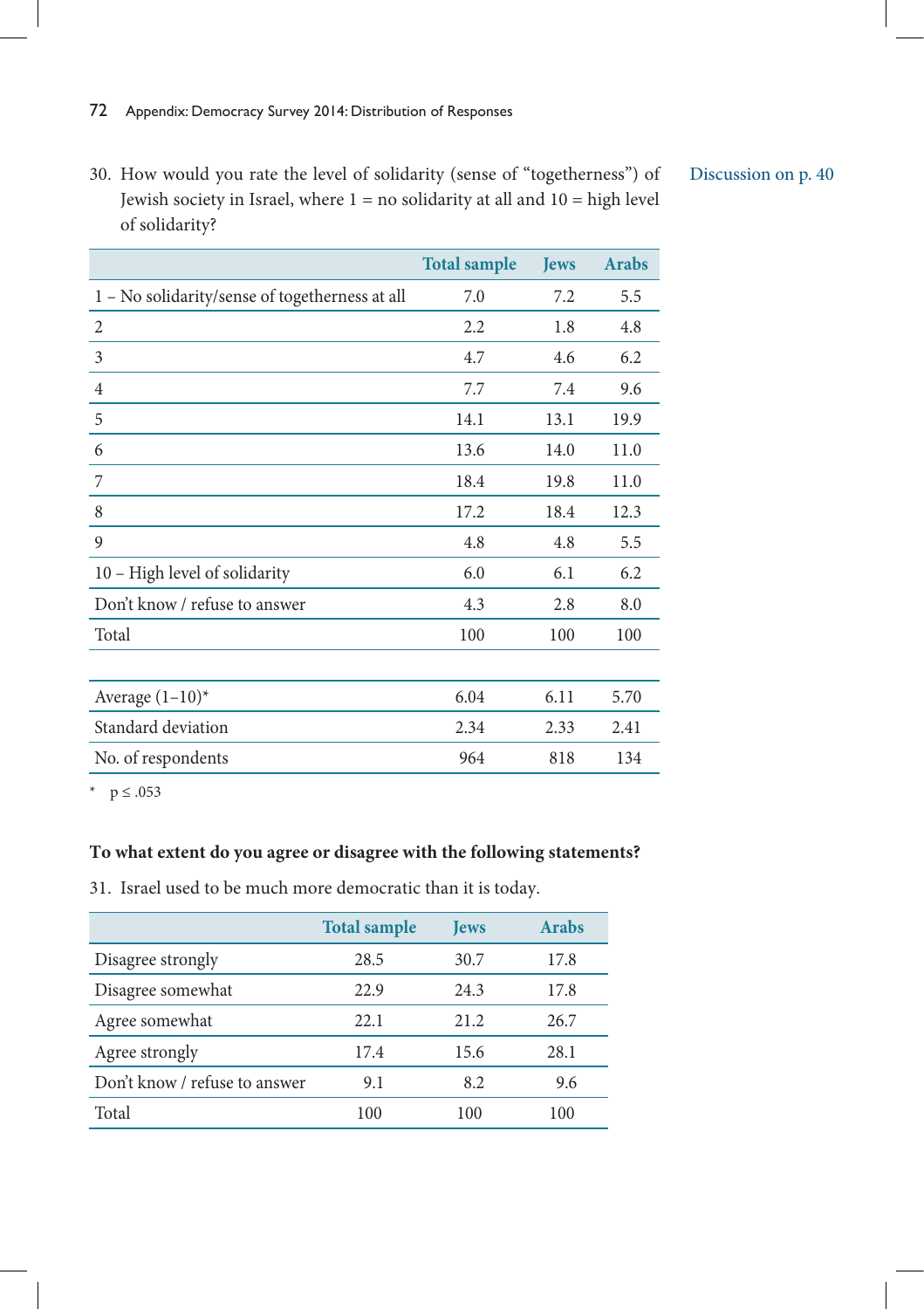|                               | <b>Total sample</b> | <b>Jews</b> | <b>Arabs</b> |
|-------------------------------|---------------------|-------------|--------------|
| Agree strongly                | 26.8                | 28.4        | 18.5         |
| Agree somewhat                | 25.3                | 26.2        | 21.9         |
| Disagree somewhat             | 23.7                | 22.5        | 31.5         |
| Disagree strongly             | 18.7                | 19.8        | 13.0         |
| Don't know / refuse to answer | 5.5                 | 3.1         | 15.1         |
| Total                         | 100                 | 100         | 100          |

32. A state where income disparity is high cannot be a true democracy.

33. Jewish citizens of Israel should have greater rights than non-Jewish citizens.

|                               | <b>Total sample</b> | <b>Jews</b> | <b>Arabs</b> |
|-------------------------------|---------------------|-------------|--------------|
| Disagree strongly             | 41.4                | 42.0        | 37.7         |
| Disagree somewhat             | 21.5                | 20.9        | 27.4         |
| Agree somewhat                | 15.1                | 15.2        | 15.1         |
| Agree strongly                | 18.0                | 19.8        | 8.2          |
| Don't know / refuse to answer | 4.0                 | 2.1         | 11.6         |
| Total                         | 100                 | 100         | 100          |
|                               |                     |             |              |

### Discussion on p. 42

34. Poor people are largely responsible for their situation, because if they made an effort they could pull themselves out of poverty.

|                               | <b>Total sample</b> | <b>Jews</b> | <b>Arabs</b> |
|-------------------------------|---------------------|-------------|--------------|
| Disagree strongly             | 32.0                | 34.4        | 19.9         |
| Disagree somewhat             | 27.7                | 27.8        | 29.5         |
| Agree somewhat                | 23.6                | 23.3        | 26.7         |
| Agree strongly                | 11.7                | 10.9        | 15.1         |
| Don't know / refuse to answer | 5.0                 | 3.6         | 8.8          |
| Total                         | 100                 | 100         | 100          |

# Discussion on p. 21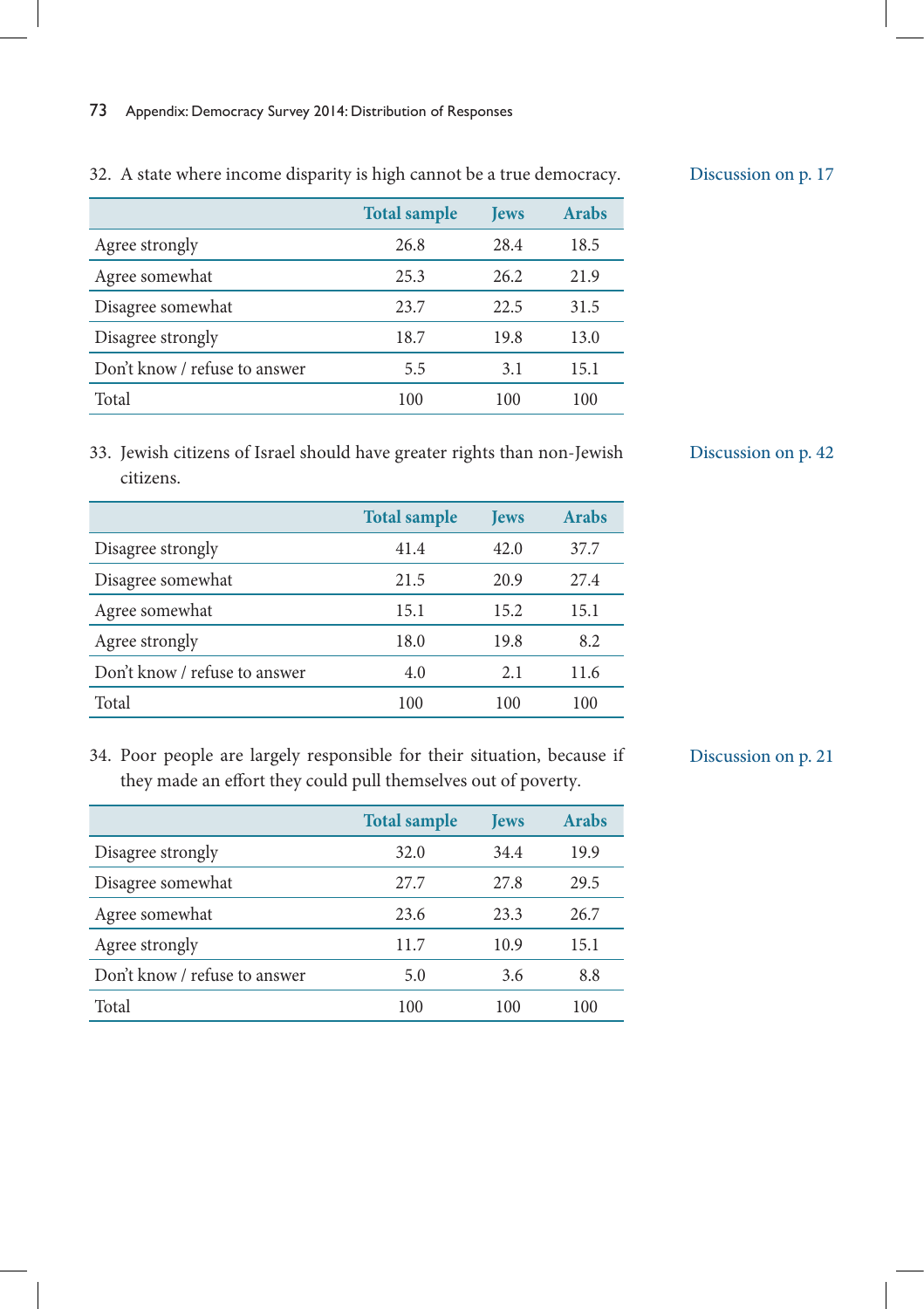35. It doesn't matter which party you vote for; it won't change the situation.

|                               | <b>Total sample</b> | <b>Jews</b> | <b>Arabs</b> |
|-------------------------------|---------------------|-------------|--------------|
| Agree strongly                | 22.7                | 23.3        | 20.5         |
| Agree somewhat                | 22.7                | 23.3        | 21.9         |
| Disagree somewhat             | 21.5                | 20.4        | 26.7         |
| Disagree strongly             | 30.1                | 31.5        | 24.0         |
| Don't know / refuse to answer | 3.0                 | 1.5         | 6.9          |
| Total                         | 100                 | 100         | 100          |

36. When investigating a potential terrorist attack, security forces are entitled to violate a suspect's human rights.

|                               | <b>Total sample</b> | <b>Jews</b> | <b>Arabs</b> |
|-------------------------------|---------------------|-------------|--------------|
| Disagree strongly             | 20.4                | 19.3        | 28.1         |
| Disagree somewhat             | 18.3                | 17.0        | 27.4         |
| Agree somewhat                | 25.2                | 25.4        | 23.3         |
| Agree strongly                | 30.1                | 33.5        | 11.6         |
| Don't know / refuse to answer | 6.0                 | 4.8         | 9.6          |
| Total                         | 100                 | 100         | 100          |

# Discussion on p. 46

37. To handle Israel's unique problems, we need a strong leader who is not swayed by the Knesset, the media or public opinion.

|                               | <b>Total sample</b> | <b>Jews</b> | <b>Arabs</b> |
|-------------------------------|---------------------|-------------|--------------|
| Disagree strongly             | 35.2                | 38.5        | 19.2         |
| Disagree somewhat             | 19.5                | 18.6        | 26.0         |
| Agree somewhat                | 19.3                | 17.4        | 30.1         |
| Agree strongly                | 21.4                | 22.5        | 15.8         |
| Don't know / refuse to answer | 4.6                 | 3.0         | 8.9          |
| Total                         | 100                 | 100         | 100          |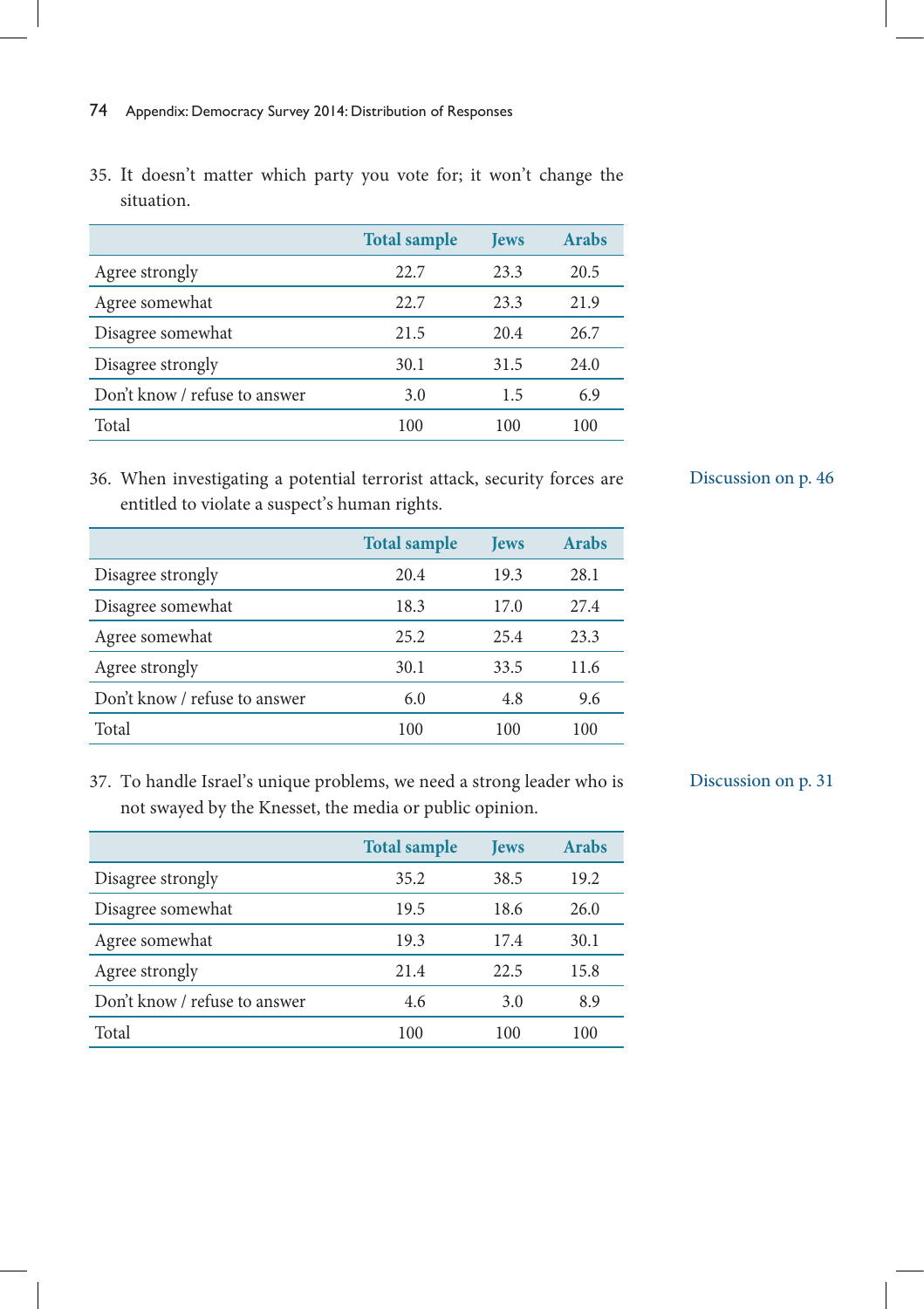38. When calculating the number of poor people in Israel, we should not count the Arabs or the Haredim, and it will turn out that there are not that many needy people in Israel after all.

|                                     | <b>Total sample</b> | <b>Jews</b> | <b>Arabs</b> |
|-------------------------------------|---------------------|-------------|--------------|
| Agree strongly                      | 11.5                | 12.0        | 9.6          |
| Agree somewhat                      | 15.1                | 15.2        | 15.1         |
| Disagree somewhat                   | 21.1                | 20.0        | 29.5         |
| Disagree strongly                   | 43.3                | 45.4        | 32.2         |
| Omit only Arabs (volunteered)       | 2.1                 | 1.5         | 4.1          |
| Omit only the Haredim (volunteered) | 0.5                 | 0.6         |              |
| Don't know / refuse to answer       | 6.4                 | 5.3         | 9.5          |
| Total                               | 100                 | 100         | 100          |

39. Politicians look out more for their own interests than for those of the Discussion on p. 31 public who elected them.

|                               | <b>Total sample</b> | <b>Jews</b> | <b>Arabs</b> |
|-------------------------------|---------------------|-------------|--------------|
| Disagree strongly             | 6.1                 | 5.3         | 11.0         |
| Disagree somewhat             | 13.7                | 13.6        | 14.4         |
| Agree somewhat                | 28.9                | 28.8        | 30.8         |
| Agree strongly                | 46.0                | 48.4        | 32.9         |
| Don't know / refuse to answer | 5.3                 | 3.9         | 10.9         |
| Total                         | 100                 | 100         | 100          |

40. The major labor unions (Electric Corporation, Israel Railways, the ports, Discussion on p. 21and the banks, for example) have too much power.

|                               | <b>Total sample</b> | <b>Jews</b> | <b>Arabs</b> |
|-------------------------------|---------------------|-------------|--------------|
| Disagree strongly             | 7.7                 | 6.5         | 15.1         |
| Disagree somewhat             | 7.5                 | 5.7         | 18.5         |
| Agree somewhat                | 22.7                | 22.2        | 26.0         |
| Agree strongly                | 56.5                | 62.2        | 26.7         |
| Don't know / refuse to answer | 5.6                 | 3.4         | 13.7         |
| Total                         | 100                 | 100         | 100          |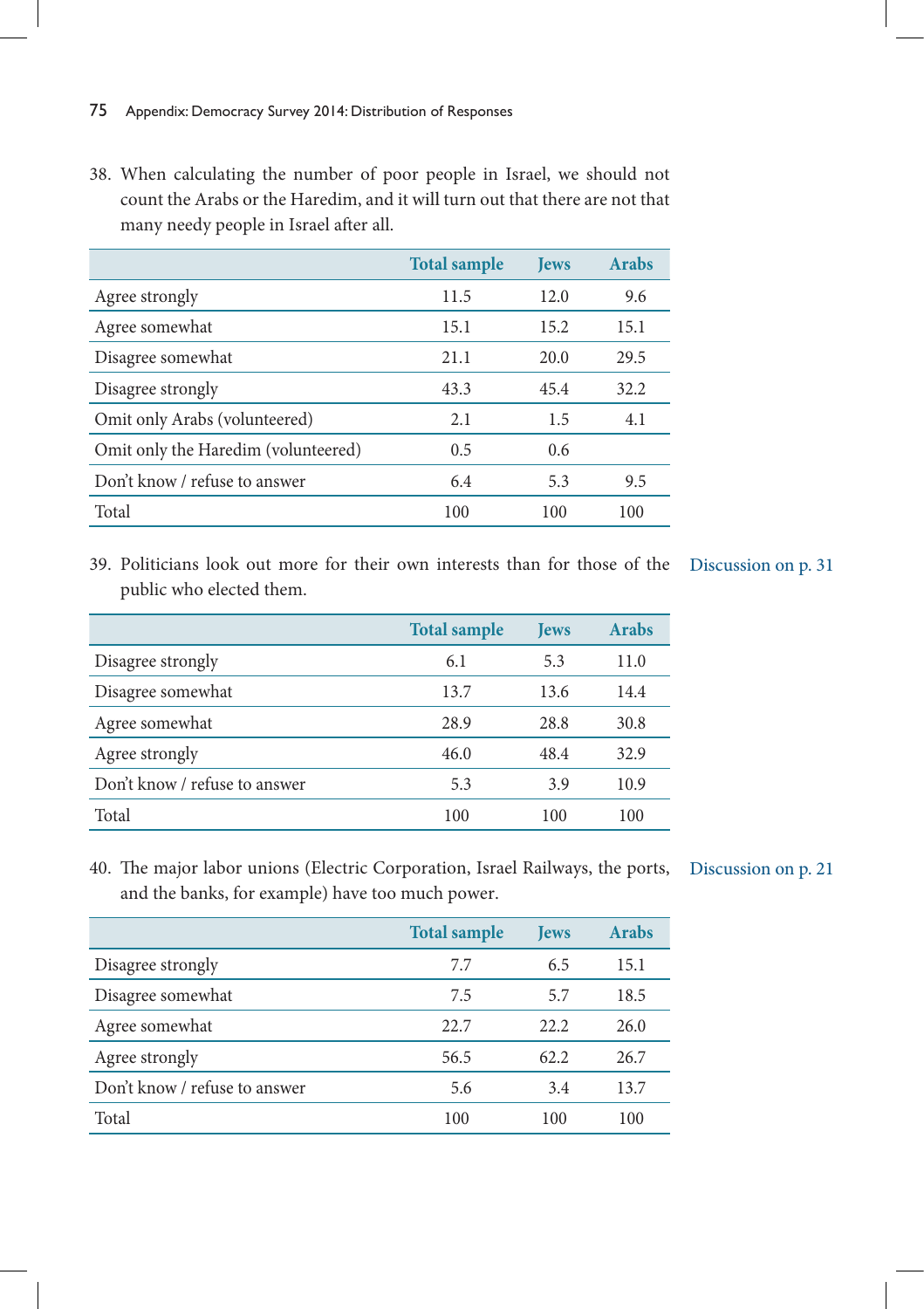41. It is acceptable for Israel, as a Jewish state, to allocate more funding to Jewish localities than to Arab ones.

|                               | <b>Total sample</b> | <b>Jews</b> | <b>Arabs</b> |
|-------------------------------|---------------------|-------------|--------------|
| Agree strongly                | 26.9                | 29.8        | 12.3         |
| Agree somewhat                | 17.6                | 17.4        | 20.5         |
| Disagree somewhat             | 23.9                | 23.8        | 26.0         |
| Disagree strongly             | 24.6                | 23.7        | 29.5         |
| Don't know / refuse to answer | 7.0                 | 5.3         | 11.7         |
| Total                         | 100                 | 100         | 100          |

42. To safeguard Israel's security, it is permissible for the state to monitor what citizens write on the Internet.

|                               | <b>Total sample</b> | <b>Jews</b> | <b>Arabs</b> |
|-------------------------------|---------------------|-------------|--------------|
| Agree strongly                | 32.0                | 33.6        | 25.3         |
| Agree somewhat                | 24.7                | 25.4        | 21.9         |
| Disagree somewhat             | 17.6                | 16.4        | 25.3         |
| Disagree strongly             | 18.8                | 18.1        | 22.6         |
| Don't know / refuse to answer | 6.9                 | 6.5         | 4.9          |
| Total                         | 100                 | 100         | 100          |

# 43. How important is human dignity to Israel's leaders?

|                               | <b>Total sample</b> | <b>Jews</b> | <b>Arabs</b> |
|-------------------------------|---------------------|-------------|--------------|
| Very important                | 31.5                | 33.8        | 21.2         |
| Quite important               | 32.7                | 32.6        | 35.6         |
| Not so important              | 23.7                | 22.8        | 30.1         |
| Not at all important          | 7.6                 | 7.8         | 5.5          |
| Don't know / refuse to answer | 4.5                 | 3.0         | 7.6          |
| Total                         | 100                 | 100         | 100          |
|                               |                     |             |              |

#### Discussion on p. 36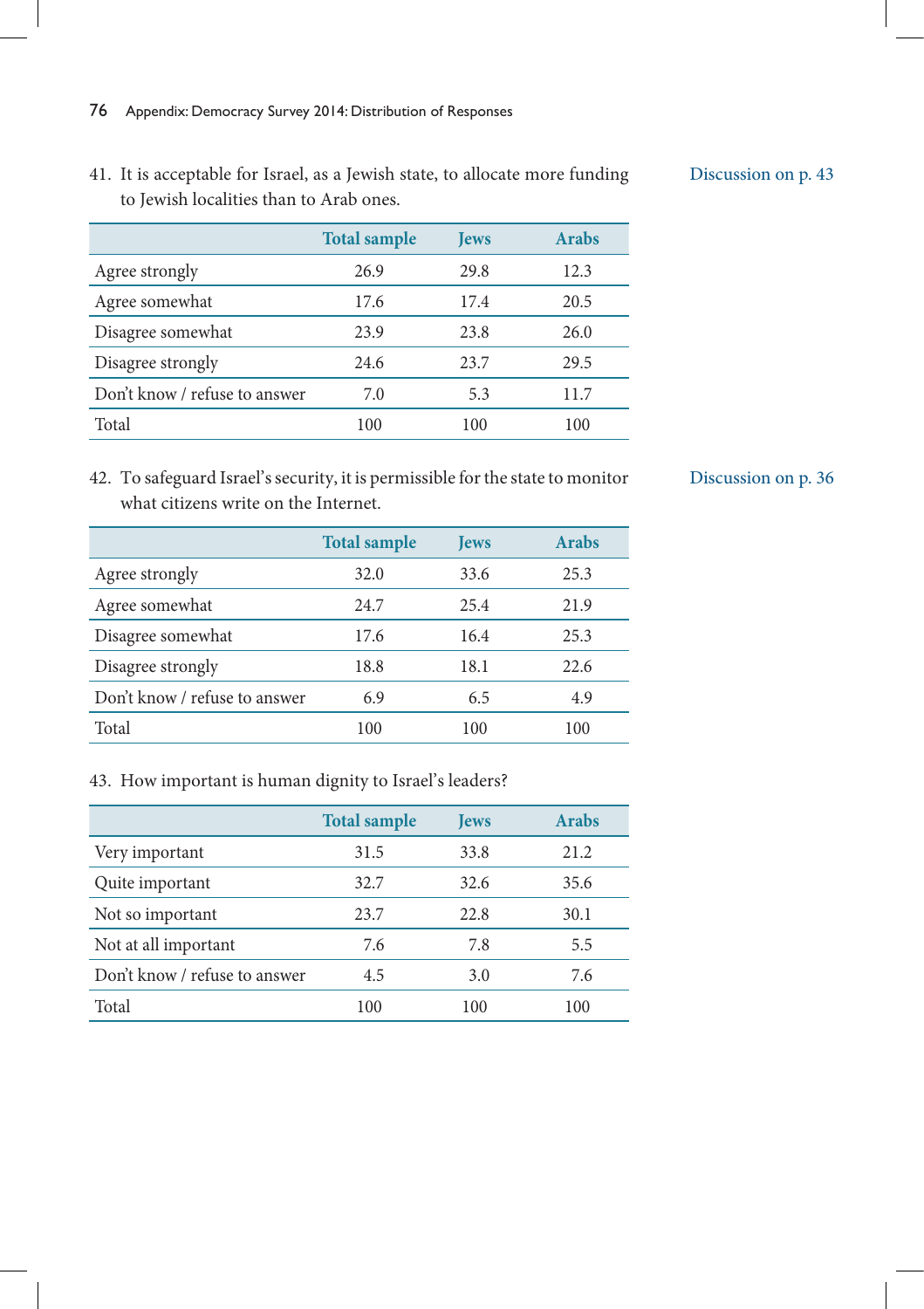|                               | <b>Total sample</b> | <b>Jews</b> | <b>Arabs</b> |
|-------------------------------|---------------------|-------------|--------------|
| Very important                | 44.4                | 48.2        | 27.4         |
| Quite important               | 31.2                | 32.1        | 28.1         |
| Not so important              | 13.2                | 11.2        | 23.3         |
| Not at all important          | 6.3                 | 5.2         | 12.3         |
| Don't know / refuse to answer | 4.9                 | 3.3         | 8.9          |
| Total                         | 100                 | 100         | 100          |

44. To what extent is maintaining the Jewish character of the state truly important to Israel's leaders?

45. To what extent is maintaining the democratic character of the state truly important to Israel's leaders?

|                               | <b>Total sample</b> | <b>Jews</b> | <b>Arabs</b> |
|-------------------------------|---------------------|-------------|--------------|
| Very important                | 38.6                | 40.6        | 29.5         |
| Quite important               | 32.3                | 34.3        | 23.3         |
| Not so important              | 17.2                | 16.1        | 24.0         |
| Not at all important          | 6.2                 | 5.1         | 12.3         |
| Don't know / refuse to answer | 5.7                 | 3.9         | 10.9         |
| Total                         | 100                 | 100         | 100          |

46. Societies throughout the world are divided into stronger and weaker groups. Which group in Israeli society do you feel you belong to?

|                               | <b>Total sample</b> | <b>Jews</b> | <b>Arabs</b> |
|-------------------------------|---------------------|-------------|--------------|
| Strong group                  | 16.9                | 16.1        | 23.3         |
| Quite strong group            | 41.0                | 45.0        | 21.9         |
| Quite weak group              | 18.5                | 17.8        | 22.6         |
| Weak group                    | 12.9                | 10.9        | 23.3         |
| Don't know / refuse to answer | 10.7                | 10.2        | 8.9          |
| Total                         | 100                 | 100         | 100          |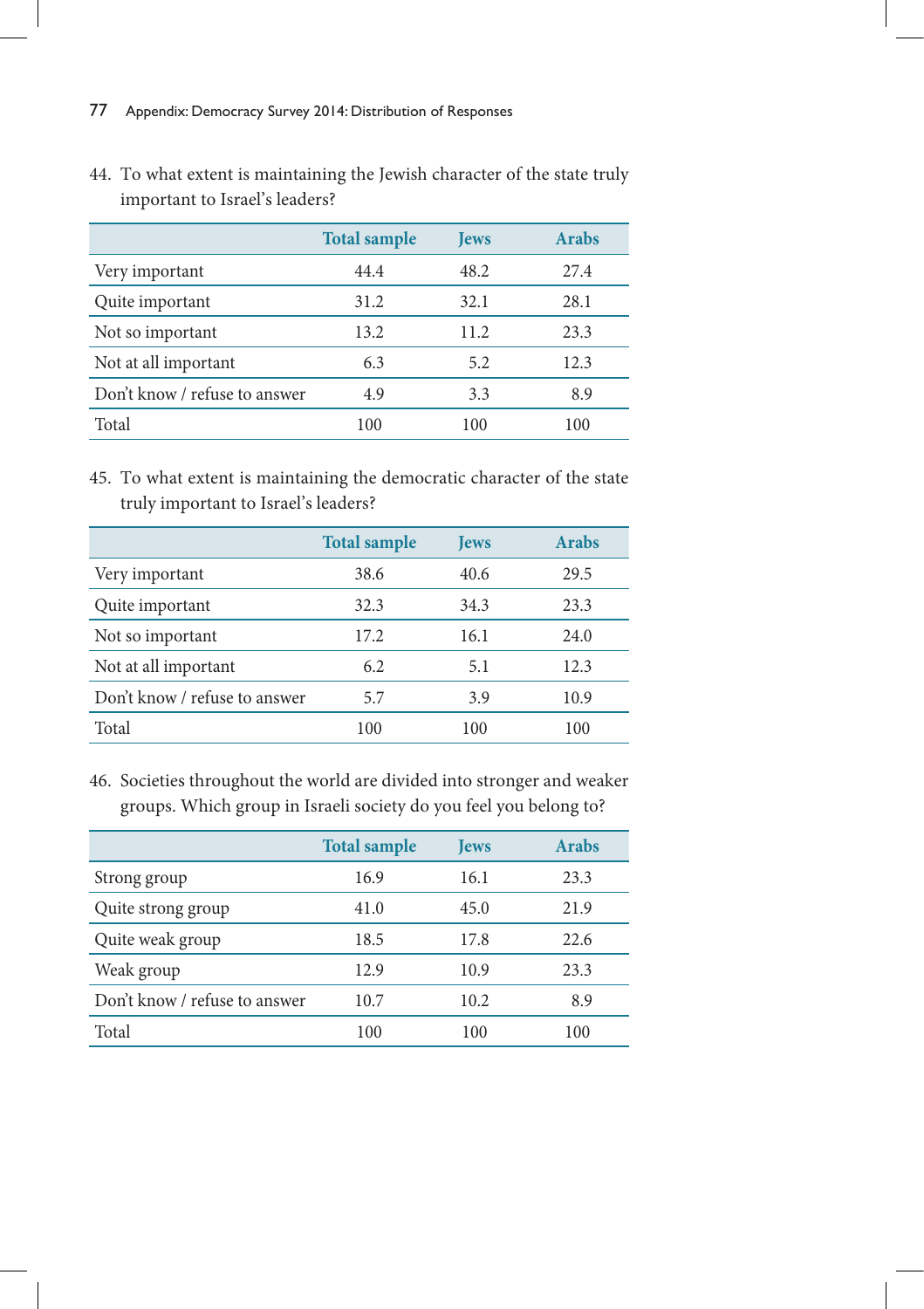|                               | <b>Total sample</b> | <b>Jews</b> | <b>Arabs</b> |
|-------------------------------|---------------------|-------------|--------------|
| High                          | 11.9                | 11.9        | 12.3         |
| Quite high                    | 16.9                | 16.9        | 16.4         |
| Average                       | 48.3                | 51.1        | 37.0         |
| Quite low                     | 9.6                 | 9.0         | 13.0         |
| Low                           | 10.1                | 9.7         | 11.6         |
| Don't know / refuse to answer | 3.2                 | 1.4         | 9.7          |
| Total                         | 100                 | 100         | 100          |

# 47. How would you rate your level of understanding of economic matters?

### Discussion on p. 13

48. For many years, the following were considered to be the major focal of tension in Israeli society. How would you characterize the level of tension between these groups today?

Discussion on p. 17

# **Total sample**

|                                                          |      |      |      |       | High Moderate Low None Don't know/<br>refuse to answer | Total |
|----------------------------------------------------------|------|------|------|-------|--------------------------------------------------------|-------|
| 48.1. Mizrahim and Ashkenazim                            | 24.5 | 36.1 | 28.6 | 2.7   | 8.1                                                    | 100   |
| 48.2. Religious and secular Jews                         | 52.2 | 30.4 | 8.9  | 1.9   | 6.6                                                    | 100   |
| 48.3. Right and left (on political/security issues) 45.3 |      | 32.8 | 12.5 | - 1.7 | 7.7                                                    | 100   |
| 48.4. Rich and poor                                      | 54.5 | 25.8 | 11.6 | 2.3   | 5.8                                                    | 100   |
| 48.5. Haredim and religious-Zionists                     | 39.4 | 34.5 | 11.4 | - 1.7 | 13.0                                                   | 100   |
| 48.6. Jews and Arabs                                     | 58.0 | 29.7 | 5.5  | 17    | 5.1                                                    | 100   |

#### **Jews**

|                                                          |      |      |      |      | High Moderate Low None Don't know /<br>refuse to answer | Total |
|----------------------------------------------------------|------|------|------|------|---------------------------------------------------------|-------|
| 48.1. Mizrahim and Ashkenazim                            | 23.0 | 37.3 | 31.8 | 2.5  | 5.4                                                     | 100   |
| 48.2. Religious and secular Jews                         | 56.5 | 29.2 | 8.7  | -1.5 | 4.1                                                     | 100   |
| 48.3. Right and left (on political/security issues) 47.7 |      | 33.8 | 11.9 | 0.9  | 5.7                                                     | 100   |
| 48.4. Rich and poor                                      | 58.1 | 24.9 | 11.1 | 1.9  | 4.0                                                     | 100   |
| 48.5. Haredim and religious-Zionists                     | 40.1 | 35.6 | 11.5 | 1.2  | 11.6                                                    | 100   |
| 48.6. Jews and Arabs                                     | 60.9 | 29.9 | 4.3  | 1.1  | 3.8                                                     | 100   |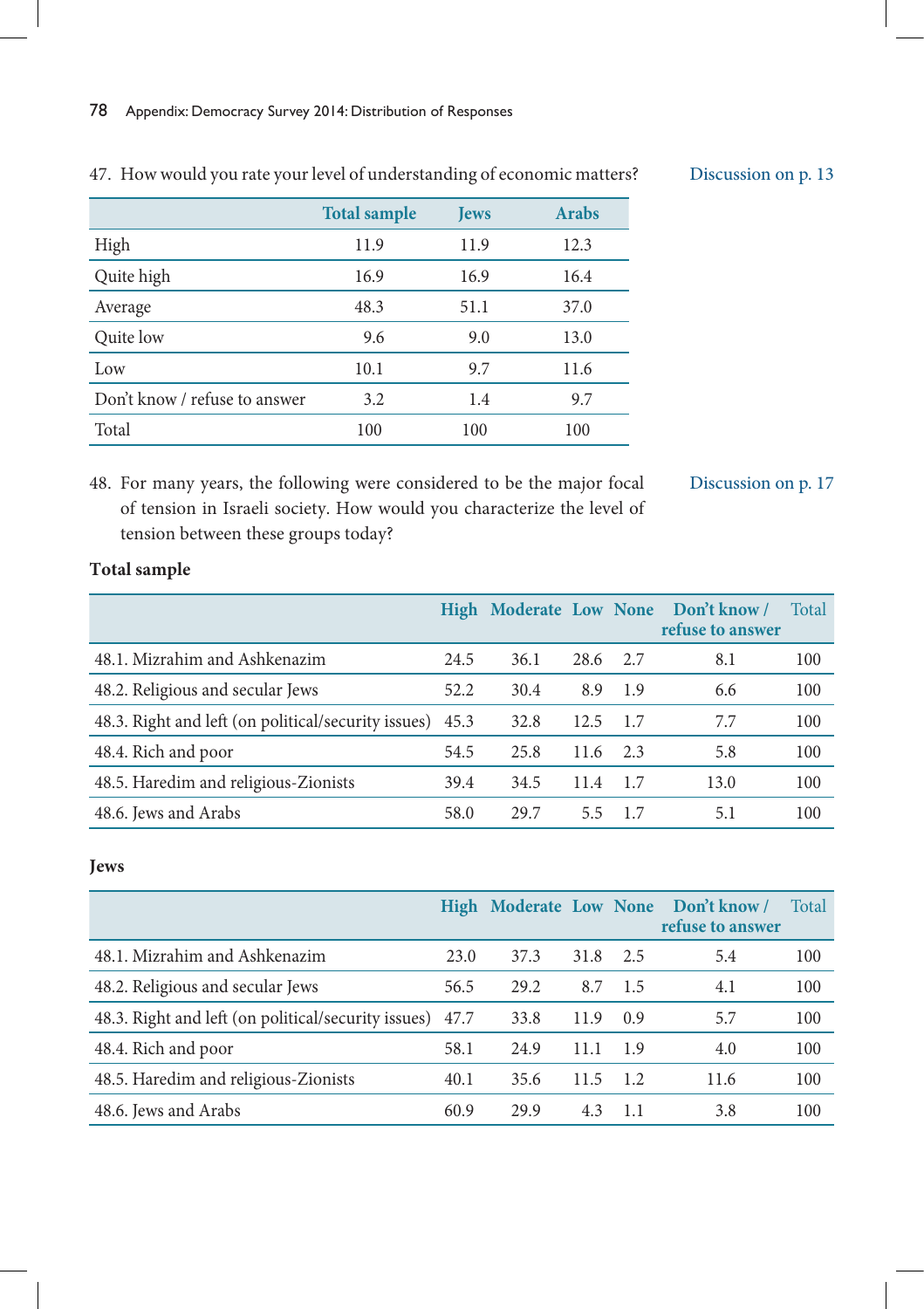|                                                          |      |      |      |     | High Moderate Low None Don't know/<br>refuse to answer | Total |
|----------------------------------------------------------|------|------|------|-----|--------------------------------------------------------|-------|
| 48.1. Mizrahim and Ashkenazim                            | 35.6 | 28.8 | 12.3 | 2.7 | 20.6                                                   | 100   |
| 48.2. Religious and secular Jews                         | 32.9 | 36.3 | 9.6  | 3.4 | 17.8                                                   | 100   |
| 48.3. Right and left (on political/security issues) 35.6 |      | 26.7 | 17.8 | 4.1 | 15.8                                                   | 100   |
| 48.4. Rich and poor                                      | 37.0 | 31.5 | 15.8 | 3.4 | 12.3                                                   | 100   |
| 48.5. Haredim and religious-Zionists                     | 39.0 | 28.1 | 12.3 | 3.4 | 17.2                                                   | 100   |
| 48.6. Jews and Arabs                                     | 45.2 | 28.8 | 12.3 | 4.1 | 9.6                                                    | 100   |

#### **Arabs**

49. In your opinion, does the current economic situation justify taking to the streets to demonstrate against the Government?

Discussion on p. 24

|                               | <b>Total sample</b> | <b>Jews</b> | <b>Arabs</b> |
|-------------------------------|---------------------|-------------|--------------|
| No, it does not               | 27.0                | 28.5        | 19.9         |
| Yes, it does                  | 65.1                | 66.2        | 63.0         |
| Don't know / refuse to answer | 79                  | 5.3         | 17.1         |
| Total                         | 100                 | 100         | 100          |

50. In your view, can social protest influence the Government's economic policies?

|                               | <b>Total sample</b> | <b>T</b> ews | <b>Arabs</b> |
|-------------------------------|---------------------|--------------|--------------|
| Can influence                 | 61.8                | 64.1         | 54.1         |
| Cannot influence              | 30.7                | 30.2         | 34.2         |
| Don't know / refuse to answer | 7.5                 | 5.7          | 11.7         |
| Total                         | 100                 | 100          | 100          |

51. Did you take part in one or more demonstrations during the summer 2011 social protests in Israel?

|                               | <b>Total sample</b> | <b>Jews</b> | <b>Arabs</b> |
|-------------------------------|---------------------|-------------|--------------|
| Yes, I took part              | 20.1                | 21.7        | 11.6         |
| No, I did not take part       | 76.3                | 76.5        | 79.5         |
| Don't know / refuse to answer | 3.6                 | 1.8         | 8.9          |
| Total                         | 100                 | 100         | l ()()       |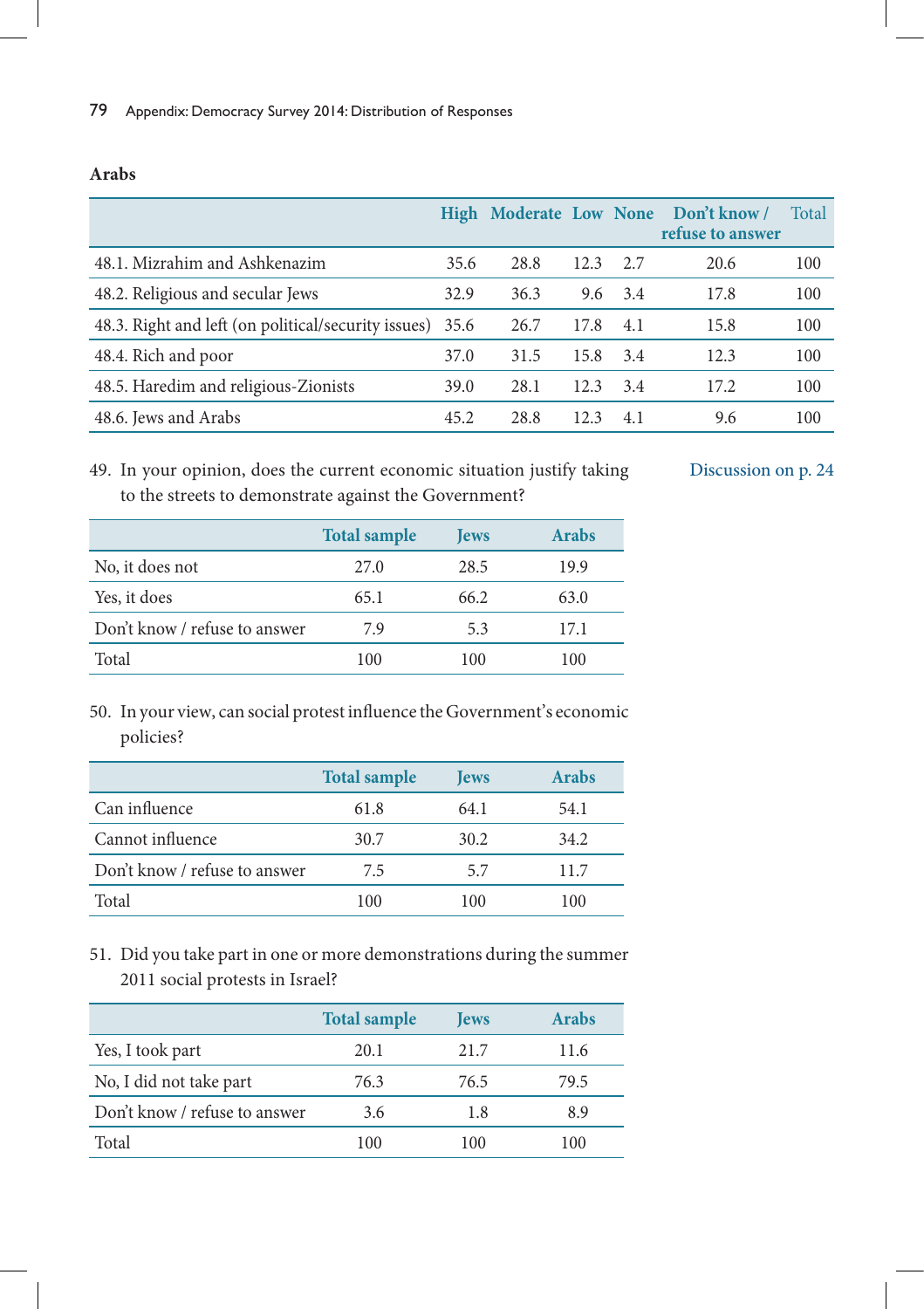- **Total sample Jews Arabs** Agree strongly 33.6 33.9 33.6 Agree somewhat 21.6 19.6 34.9 Disagree somewhat 20.2 20.6 17.1 Disagree strongly 19.0 21.1 8.9 Don't know / refuse to answer 5.6 4.8 5.5 Total 100 100 100
- 52. Do you agree or disagree with the statement that if someone violates the dignity of others, he forfeits his own right to respect.

53. And on a personal level, do you usually feel that your dignity as a human being is respected?

|                               | <b>Total sample</b> | <b>Jews</b> | <b>Arabs</b> |
|-------------------------------|---------------------|-------------|--------------|
| Not at all                    | 5.5                 | 5.0         | 8.9          |
| Not so much                   | 10.6                | 9.4         | 18.5         |
| Quite a lot                   | 50.1                | 51.4        | 44.5         |
| Very much                     | 28.8                | 30.8        | 19.2         |
| Don't know / refuse to answer | 5.0                 | 3.4         | 8.9          |
| Total                         | 100                 | 100         | 100          |

# 54. Which of these statements do you agree with more?

|                                                   | <b>Total sample</b> | <b>Tews</b> | <b>Arabs</b> |
|---------------------------------------------------|---------------------|-------------|--------------|
| If you work hard, you'll succeed in the long run. | 36.5                | 35.2        | 45.2         |
| Hard work does not guarantee financial success.   | 54.6                | 58.8        | 35.6         |
| Don't know / refuse to answer                     | 8.9                 | 6.0         | 19.2         |
| Total                                             | 100                 | 100         | 100          |

#### Discussion on p. 48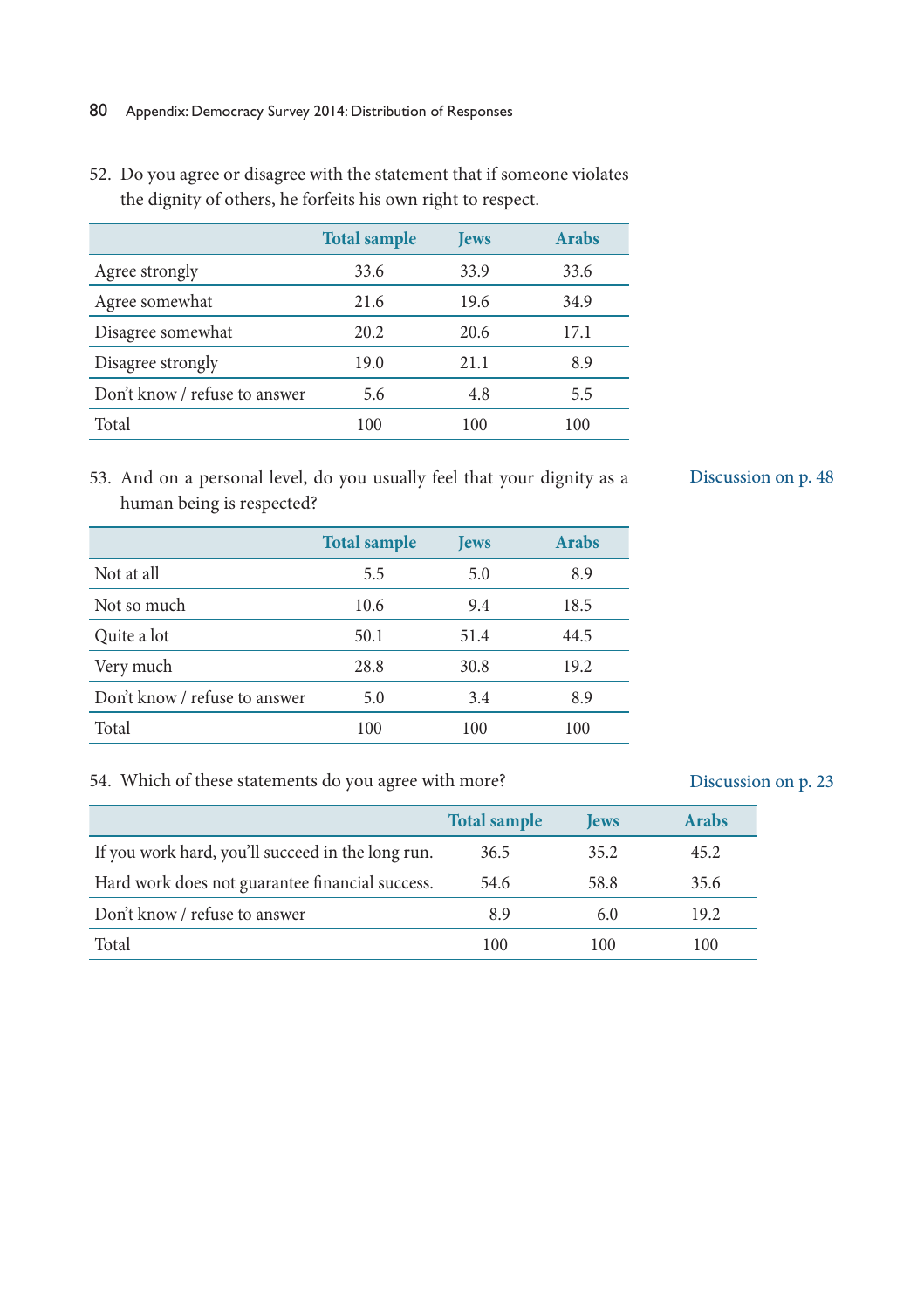# 55. Which of these statements do you agree with more?

|                                                                                                                   | <b>Total sample</b> | <b>Jews</b> | <b>Arabs</b> |
|-------------------------------------------------------------------------------------------------------------------|---------------------|-------------|--------------|
| Every society and culture has its own understanding of human<br>dignity, and each of these perspectives is valid. | 32.2                | 34.1        | 24.7         |
| There is only one definition of human dignity, and it should be<br>respected by all societies and cultures.       | 56.2                | 56.3        | 60.3         |
| Don't know / refuse to answer                                                                                     | 11.6                | 9.6         | 15.0         |
| Total                                                                                                             | 100                 | 100         | 100          |

# 56. Which of these statements do you agree with more?

### Discussion on p. 18

|                                                                                         | <b>Total sample</b> | <b>Jews</b> | Arabs |
|-----------------------------------------------------------------------------------------|---------------------|-------------|-------|
| The Government should see to it that all citizens enjoy a decent<br>standard of living. | 48.1                | 50.0        | 39.7  |
| Citizens should be responsible for their own standard of living.                        | 21.7                | 20.1        | 32.9  |
| Both equally (volunteered)                                                              | 25.5                | 26.3        | 21.2  |
| Don't know / refuse to answer                                                           | 4.7                 | 3.6         | 6.2   |
| Total                                                                                   | 100                 | 100         | 100   |

# 57. How would you rate Israel's current leadership in terms of corruption, where  $1 =$  very corrupt and  $5 =$  not at all corrupt?

Discussion on p. 31

|                               | <b>Total sample</b> | <b>Jews</b> | <b>Arabs</b> |
|-------------------------------|---------------------|-------------|--------------|
| $1 -$ Very corrupt            | 22.8                | 24.7        | 15.1         |
| $\mathfrak{D}$                | 19.8                | 19.4        | 22.6         |
| 3                             | 31.4                | 30.5        | 39.0         |
| $\overline{4}$                | 15.2                | 15.8        | 12.3         |
| 5 - Not at all corrupt        | 4.2                 | 4.4         | 3.4          |
| Don't know / refuse to answer | 6.6                 | 5.2         | 7.6          |
| Total                         | 100                 | 100         | 100          |
|                               |                     |             |              |
| Average $(1-5)^*$             | 2.55                | 2.54        | 2.64         |
| Standard deviation            | 1.15                | 1.18        | 1.15         |
| No. of respondents            | 941                 | 798         | 135          |

\* p ≤ .468 (not statistically significant)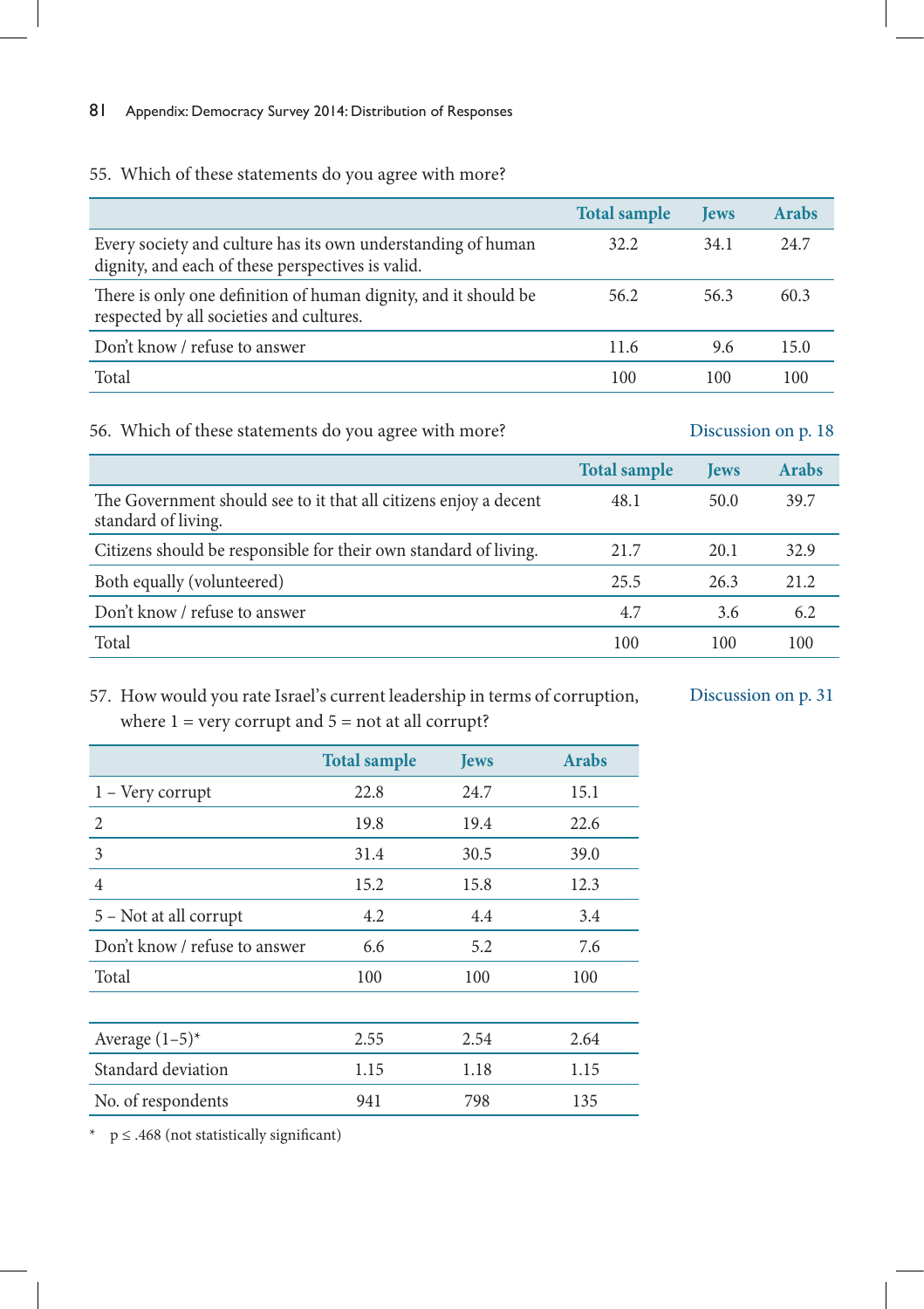|                               | <b>Total sample</b> | <b>Jews</b> | <b>Arabs</b> |
|-------------------------------|---------------------|-------------|--------------|
| Very much                     | 6.5                 | 6.4         | 8.2          |
| Quite a lot                   | 12.9                | 10.8        | 25.3         |
| Not so much                   | 29.0                | 28.0        | 36.3         |
| Not at all                    | 46.4                | 50.9        | 24.0         |
| Don't know / refuse to answer | 5.2                 | 3.9         | 6.2          |
| Total                         | 100                 | 100         | 100          |

#### 58. Do you feel poor these days?

**And now some questions on the subject of Israel's economy. Many people do not know the answers to these questions. So if you don't know the answer to a certain question, we'll just move on to the next one.**

59. What is the minimum monthly wage in Israel?

|                               | <b>Total sample</b> | <b>Jews</b> | <b>Arabs</b> |
|-------------------------------|---------------------|-------------|--------------|
| 1,200 sheqels                 | 2.4                 | 0.6         | 13.0         |
| 2,500 sheqels                 | 7.7                 | 4.8         | 24.0         |
| 4,300 sheqels                 | 68.1                | 72.8        | 45.2         |
| 6,500 sheqels                 | 7.8                 | 6.9         | 13.7         |
| Don't know / refuse to answer | 14.0                | 14.9        | 4.1          |
| Total                         | 100                 | 100         | 100          |

### Discussion on p. 13

Discussion on p. 11

#### 60. What is the average gross monthly salary in Israel?

|                               | <b>Total sample</b> | <b>Jews</b> | <b>Arabs</b> |
|-------------------------------|---------------------|-------------|--------------|
| 9,200 sheqels                 | 34.4                | 39.1        | 10.3         |
| 6,500 sheqels                 | 28.1                | 27.7        | 32.2         |
| 4,300 sheqels                 | 10.4                | 7.6         | 26.7         |
| $11,000$ sheqels              | 7.9                 | 6.1         | 18.5         |
| Don't know / refuse to answer | 19.2                | 19.5        | 12.3         |
| Total                         | 100                 | 100         | 100          |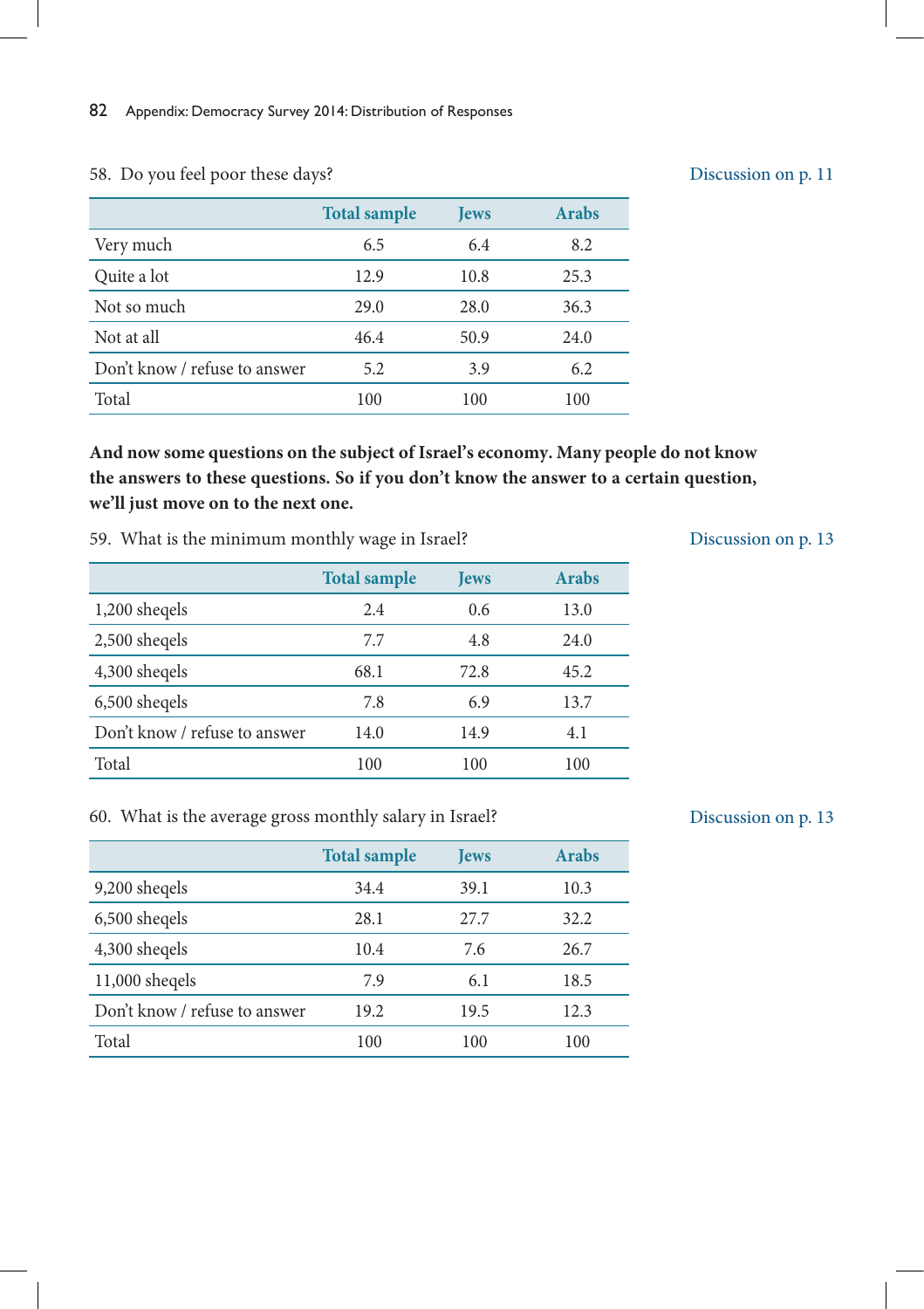# 61. What is the Arrangements Law?

#### Discussion on p. 13

|                                                                                                                               | <b>Total sample</b> | <b>Jews</b> | <b>Arabs</b> |
|-------------------------------------------------------------------------------------------------------------------------------|---------------------|-------------|--------------|
| Law formalizing status of yeshiva students                                                                                    | 11.6                | 13.2        | 4.1          |
| Law stipulating legal methods of resolving disputes between<br>citizens                                                       | 4.7                 | 2.0         | 21.2         |
| Law formalizing relations between the Supreme Court and the<br>Knesset                                                        | 4.6                 | 2.8         | 15.8         |
| Law passed together with the state budget; usually includes<br>economic reforms that the Knesset votes on as a single package | 30.9                | 34.4        | 13.0         |
| Don't know / refuse to answer                                                                                                 | 48.2                | 47.6        | 45.9         |
| Total                                                                                                                         | 100                 | 100         | 100          |

# 62. Who is the present Governor of the Bank of Israel?

|                               | <b>Total sample</b> | <b>Jews</b> | <b>Arabs</b> |
|-------------------------------|---------------------|-------------|--------------|
| <b>Stanley Fischer</b>        | 6.6                 | 7.1         | 4.8          |
| Yair Lapid                    | 3.4                 | 1.9         | 12.3         |
| Karnit Flug                   | 56.1                | 63.1        | 21.9         |
| Galia Maor                    | 7.2                 | 6.0         | 13.0         |
| Don't know / refuse to answer | 26.7                | 21.9        | 48.0         |
| Total                         | 100                 | 100         | 100          |

# Discussion on p. 13

# 63. The current unemployment rate in Israel is roughly:

|                               | <b>Total sample</b> | <b>Jews</b> | <b>Arabs</b> |
|-------------------------------|---------------------|-------------|--------------|
| $1\%$                         | 4.3                 | 3.8         | 7.5          |
| 7%                            | 46.2                | 48.7        | 34.9         |
| 10%                           | 17.4                | 15.9        | 28.1         |
| 20%                           | 9.8                 | 9.3         | 13.7         |
| Don't know / refuse to answer | 22.3                | 22.3        | 15.9         |
| Total                         | 100                 | 100         | 100          |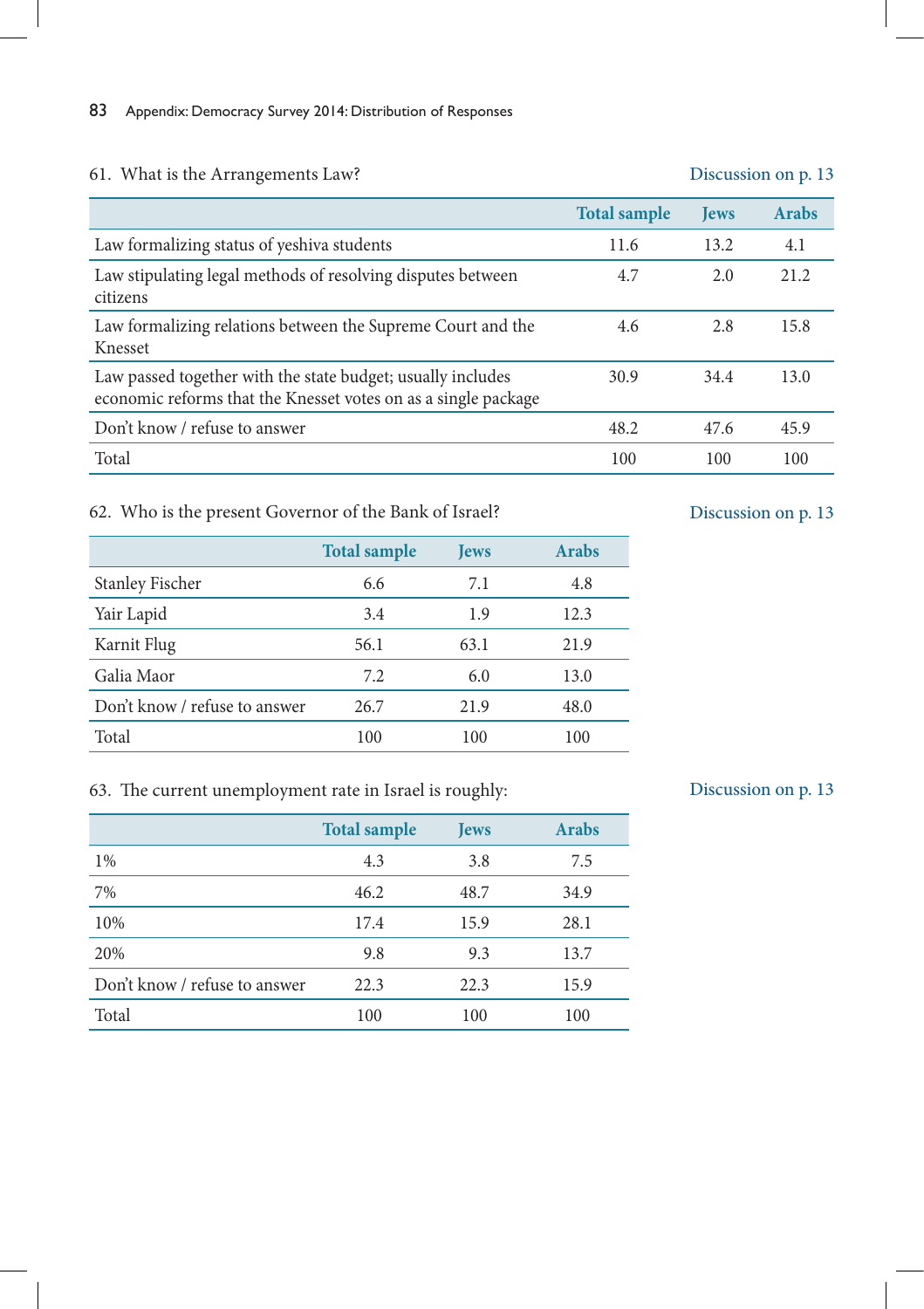64. The gross monthly income of an Israeli family averages roughly NIS 13,500. Is your total family income (from both spouses) above, around, or below the national average?

|                               | <b>Total sample</b> |
|-------------------------------|---------------------|
| Far below average             | 17.5                |
| Slightly below average        | 20.0                |
| Around average                | 19.2                |
| Slightly above average        | 18.6                |
| Far above average             | 8.6                 |
| Don't know / refuse to answer | 16.1                |
| Total                         | 100                 |